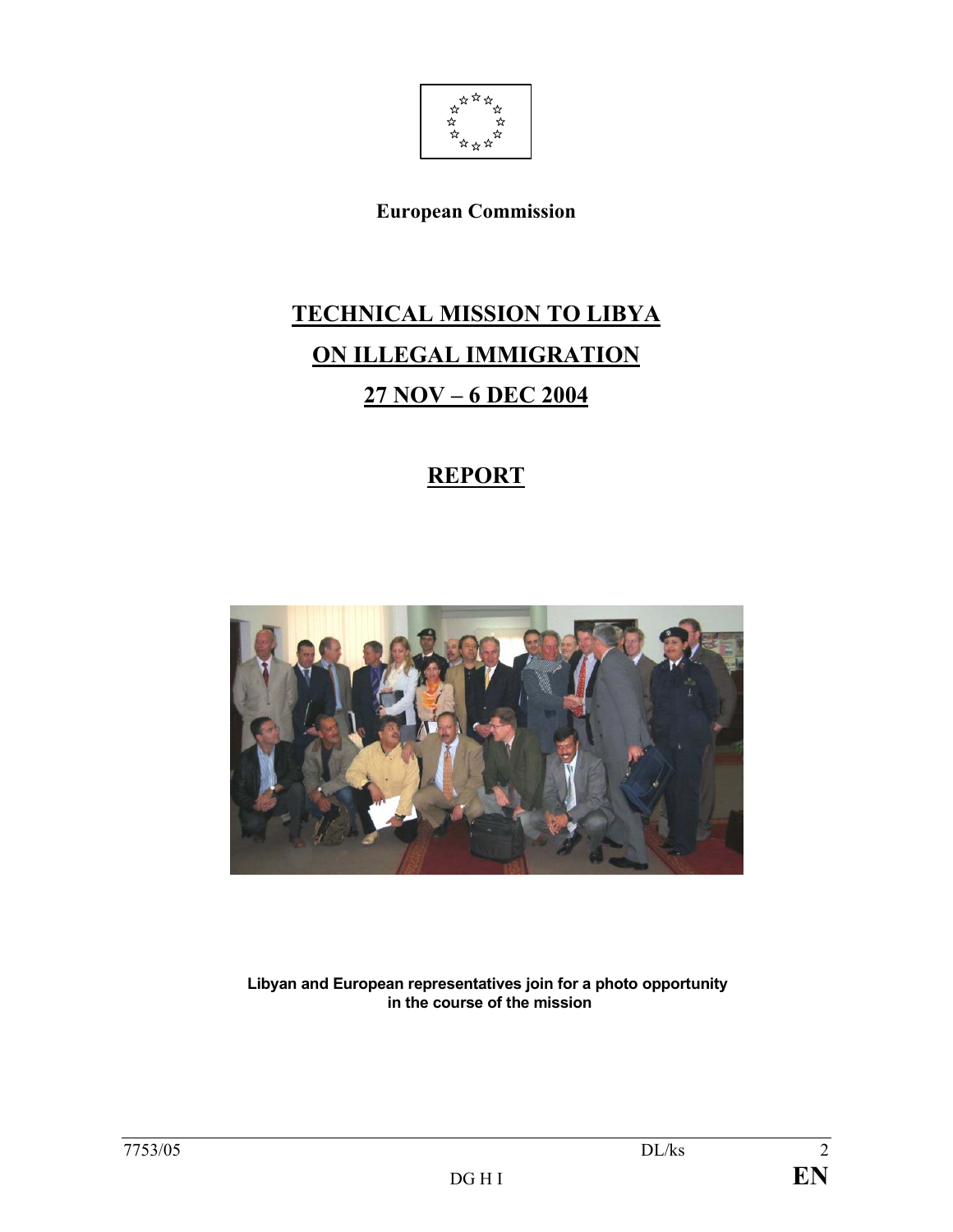#### **FOREWORD**

This report has been established following a Commission technical mission to Libya conducted between 27 November and 6 December 2004. It is the Commission's responsibility, but it has been prepared with participating experts from 14 Member States and from Europol, in a truly collaborative effort which deserves recognition.

The Commission, and all members of the Mission, would like to express their deep gratitude to the Libyan Authorities for their warm hospitality, their clear political will, openness and efforts thanks to which the mission was successful. This appreciation is highlighted by the sensitive nature of the issues covered, the fact that there is little history of EU-Libya cooperation, that EU policy on migration is relatively unknown in Libya, and that interaction with the international community needs to be developed. The mission in itself greatly contributed to advance mutual understanding between the EU and Libya.

Member States represented in Tripoli and in particular the Netherlands Presidency greatly facilitated the implementation of the mission. Italy brought a particular input, due to her knowledge of and experience with Libya on illegal immigration. All are thanked for their full support. Since there is no Commission's Delegation in Libya, the Head of the Commission's Delegation in Tunis, who is also covering Libya, fully participated in the mission with his presence and input.

The report aims to represent a fair although possibly incomplete analysis on the situation as regards illegal immigration in Libya. It is based on the mission's understanding of information gathered in a relatively short time. The Commission hopes that when the report will be shared with Libya, and during subsequent discussions, there will be opportunities to correct possible factual errors that it might contain.

Considering what is at stake, and the prospect of moving forward the EU-Libya relationship, it was felt best to address issues in an open and transparent manner. Only in this way, will it be possible to develop a successful cooperation between the EU and Libya. Furthermore, any future cooperation between the EU and Libya on illegal immigration will succeed only in the context of a long-term global approach, which will address issues in a spirit of partnership.

No formal relations exists at present between the EU and Libya, and orientations for possible cooperation between the EU and Libya included in this report are made considering this particular context, which may evolve in the future.

Finally, it was felt appropriate to establish a short report, based on detailed annexed information gathered per theme highlighted in the terms of reference for the mission. These annexes are part of the report, and support its findings and conclusions. A full list of annexes is also included to facilitate references. Official texts were also received from the Libyan authorities, and were fully taken into consideration.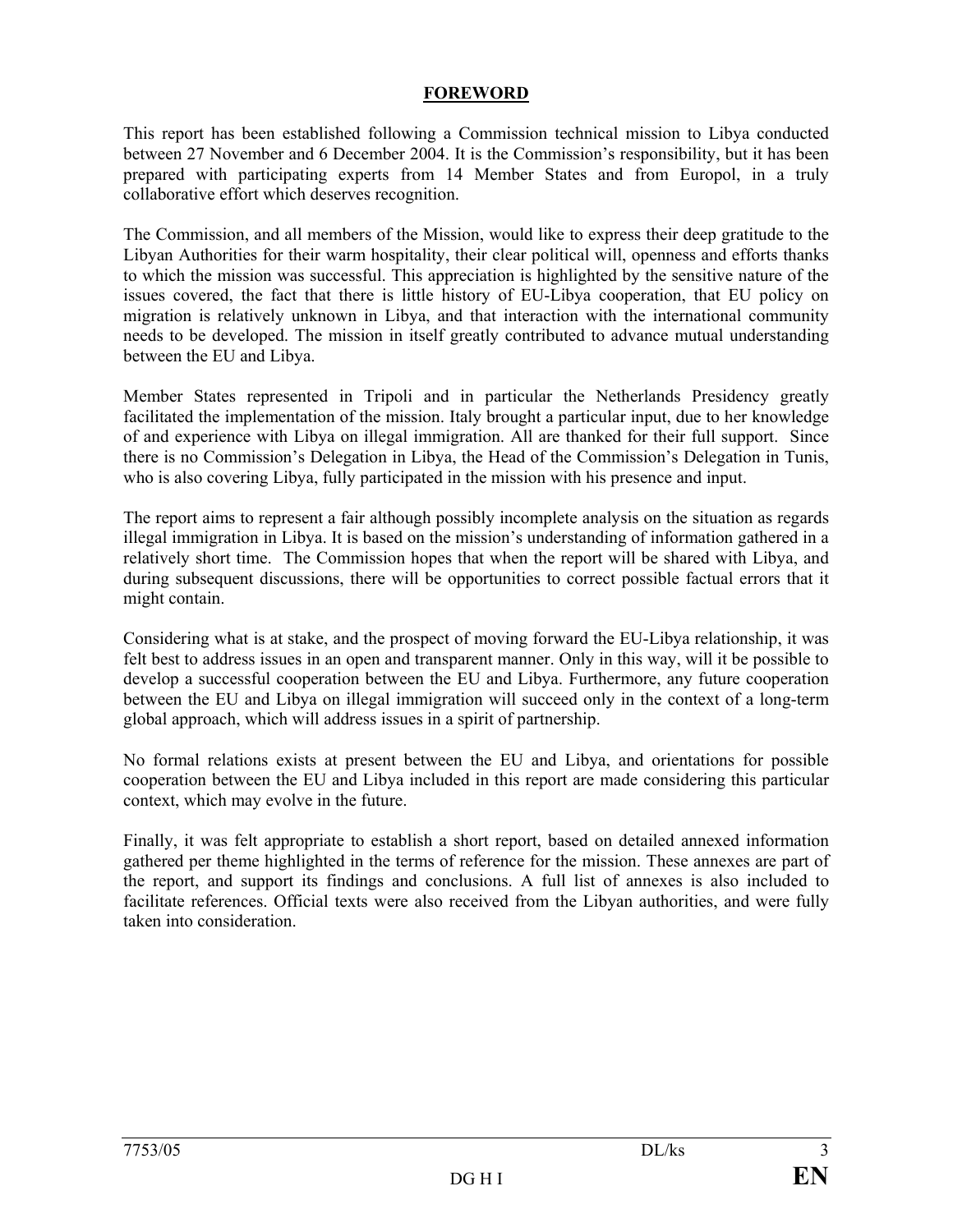## **TABLE OF CONTENTS**

| 2.1. General presentation and background on the issue of illegal immigrants in Libya  10 |  |
|------------------------------------------------------------------------------------------|--|
| 2.2. Current overview of Institutional Framework, Procedures and Policies 11             |  |
|                                                                                          |  |
|                                                                                          |  |
|                                                                                          |  |
| 2.6. Current situation as regards co-operation on migration involving Libya 14           |  |
|                                                                                          |  |
|                                                                                          |  |
|                                                                                          |  |

## **LIST OF ANNEXES**

| Annex 1  |                                                          | .21 |
|----------|----------------------------------------------------------|-----|
| Annex 2  |                                                          |     |
| Annex 3  |                                                          |     |
| Annex 4  |                                                          |     |
| Annex 5  |                                                          |     |
| Annex 6  |                                                          |     |
| Annex 7  |                                                          |     |
| Annex 8  |                                                          |     |
| Annex 9  | Border management: concept, procedures, implementation46 |     |
| Annex 10 |                                                          |     |
| Annex 11 |                                                          |     |
|          |                                                          |     |
|          |                                                          |     |
|          |                                                          |     |
|          |                                                          |     |
|          |                                                          |     |
|          |                                                          |     |
|          |                                                          |     |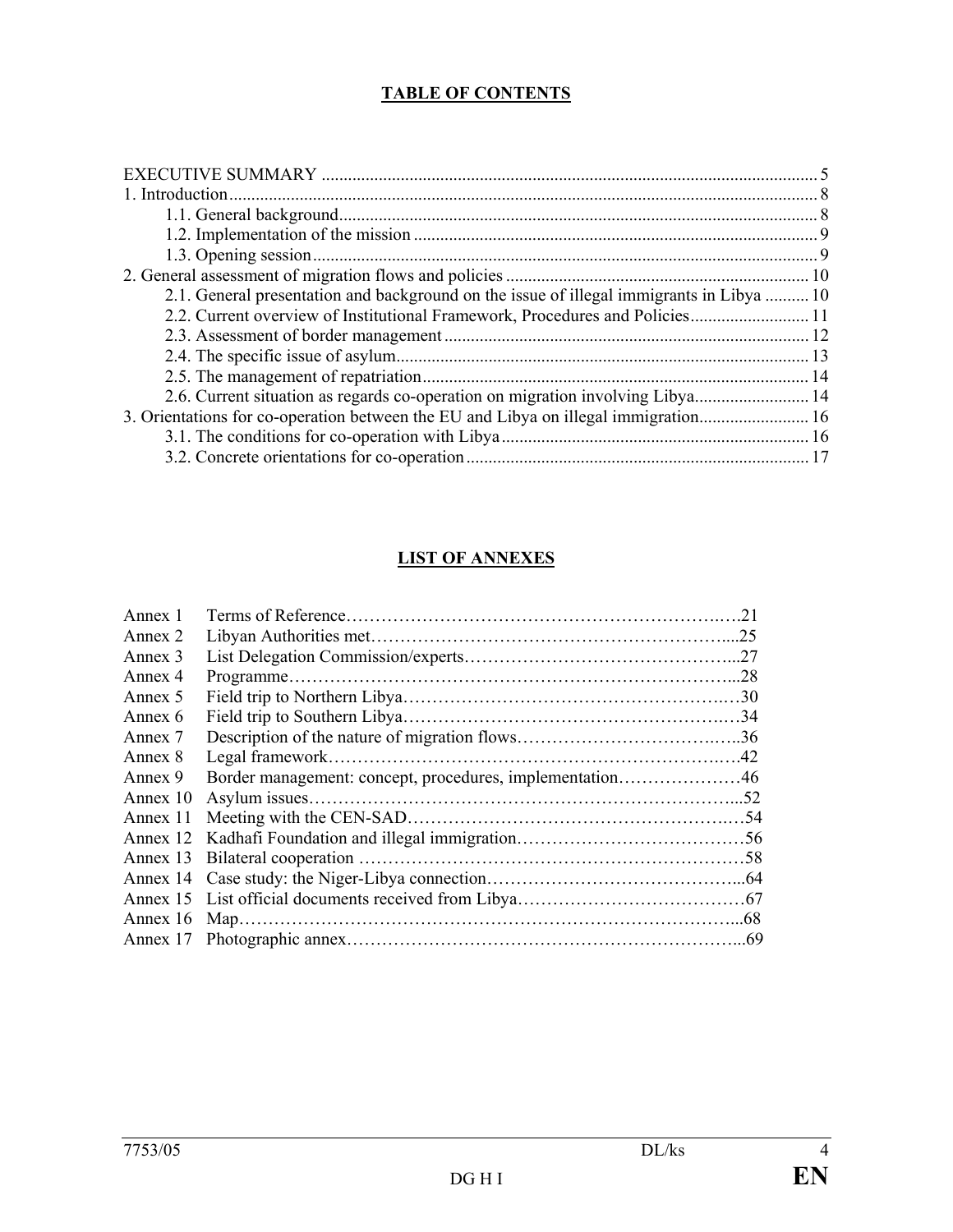## **EXECUTIVE SUMMARY**

#### **Introduction**

In November 2002, the Council considered it essential to initiate co-operation with Libya on migration. An exploratory mission was then conducted by the Commission in Libya in May 2003, and concluded that Libyan authorities were highly interested in co-operating with the EU on illegal immigration. Terms of Reference were prepared in 2003 by the Commission services with EU Member States and the Libyan authorities for a follow up technical mission. However the Council requested at the time the postponement of the mission due to unresolved bilateral issues.

Libya is a Neighbourhood country, but has currently no formal relations with the EU. While the long-term objective of EU Policy towards Libya remains her full accession to this process, the Council of 11 October 2004 decided to embark upon a policy of engagement with this country. The Council lifted the arms embargo, and decided that the technical mission on illegal immigration should be conducted as soon as possible by the Commission with the participation of experts from Member States.

The mission, which is the first effort of the EU to engage with the Libyan authorities on illegal immigration, was conducted between 27 November and 6 December 2004. The objectives defined in the Terms of Reference for this mission are wide: 1) to get an in-depth understanding of migration related issues in Libya; 2) to identify concrete measures for possible balanced EU-Libyan cooperation particularly on illegal immigration. Another key objective was to explain EU policy on migration to the Libyan Authorities The mission was able to gather a good understanding of the issue of illegal immigration. It was very well received by the Libyan authorities, at high level, and consistent efforts were made by them to meet its requests.

The opening session of the mission was an important opportunity for both the Commission and Libya to introduce their policy on migration, and to build up mutual understanding on migration related issues.

#### **General assessment of migration flows and policies**

Libya's population is currently approximately 5.5 million inhabitants. The Libyan authorities estimate the number of legal foreign workers at 600,000, while illegal immigrants are estimated to number between 750,000 and 1.2 million. The Libyan authorities recognise that flows in and out of Libya are poorly controlled and not well known. It is estimated that each year, between 75,000 and 100,000 foreigners enter Libya.

It is unquestionable that Libya is a destination country. Migration towards Libya is the result of a combination of factors: geographic (location of Libya, permeable borders), economic (Libya is an economic pole of attraction), political (negative effects of an open-door policy in particular towards sub-Saharan Africa), and administrative (lack of a global strategy on migration and border management). But Libya has now also emerged as a major transit country towards Europe for illegal immigrants. According to available data, the recent trend shows a sharp rise in illegal immigration through the Sicily Channel and the strengthening of the Libyan transit route.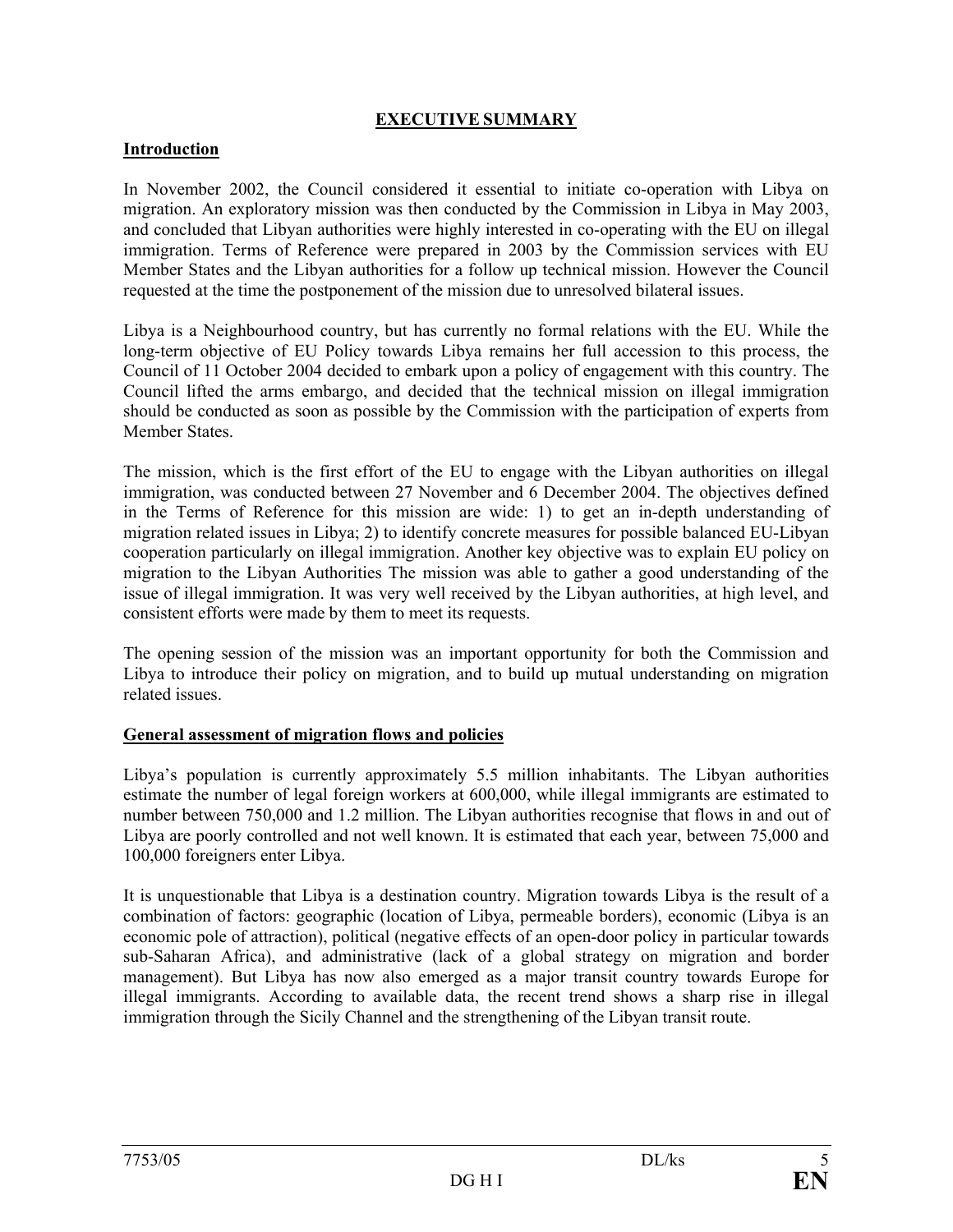Illegal immigration, in particular originating from sub-Saharan Africa, is clearly perceived by the Libyan authorities as a growing threat with the dimension of a national crisis, with various potential serious consequences. Migrant smuggling networks are operational in the region. Authorities are concerned about the management of this situation and its possible negative consequences. From an EU perspective, the situation is also of very serious concern; the emergence of Libya as a transit country is a new factor that contributes to increasing pressure on EU external borders in the Mediterranean sea.

Border management was the subject of particular attention during the mission, considering its key importance in the field of illegal immigration. Border control is significantly affected by the length of the borders ( 4,400 km of permeable borders with six countries, and 1,770 km of coastline), the geographical situation of border areas (desert in most cases) and the absence of demarcation in many locations. The Libyan authorities seem to have understood the serious problems faced as regards the management of Libya's external borders, the need to dramatically increase the number of staff involved, to improve their training, to provide them with proper equipment, to develop international cooperation as well as to improve inter-service cooperation.

The asylum issue was discussed on several occasions. Libya has not signed the 1951 Geneva Convention on the protection of refugees, but has ratified the respective OAU Convention. While the Libyan Constitution foresees the protection of refugees, the Libyan authorities seem reluctant to recognise the refugee dimension given their serious concern that the introduction of legal and formal distinction between asylum seekers and economic migrants would result in an unmanageable situation. Consequently, in practice no refugee policy exists. There is a UNHCR office in Tripoli, but it has no official status and cannot exert its role adequately.

Libya is now pursuing a return policy for foreigners residing illegally in the country. The mission visited various reception camps of different nature, and a main focus of the management of illegal immigration seems to be put on organising repatriation operations. The decision to return illegal immigrants seems to be taken without due consideration to detailed examination at an individual level. No information on specific procedures and criteria for detaining individuals was provided by the Libyan authorities. Conditions of detention in different sorts of camps visited vary greatly, from relatively acceptable to extremely poor. In 2004, Libyan Authorities repatriated 54,000 illegal immigrants of various nationalities, and there is a significant increase in nationals originating from sub-Saharan African countries and Egypt.

Current co-operation between Libya and the international community remains very limited, but Libya has gained an increasing understanding of the need to develop co-operation on migration issues. Bilateral co-operation exists only with Italy and Malta. Italy, the country most directly concerned by illegal immigration through Libya, has in the last years considerably increased her cooperation with Libya. The IOM (International Organisation for Migration) has also developed links with Libya and has prepared a co-operation programme for implementation. The EU has funded a regional project with ICMPD (International Centre for Migration Policy Development), which has fostered co-operation between EU and non EU countries in the region, including Libya. Migration has also become a priority area within the African Union and the informal "5+5" framework to which Libya participates.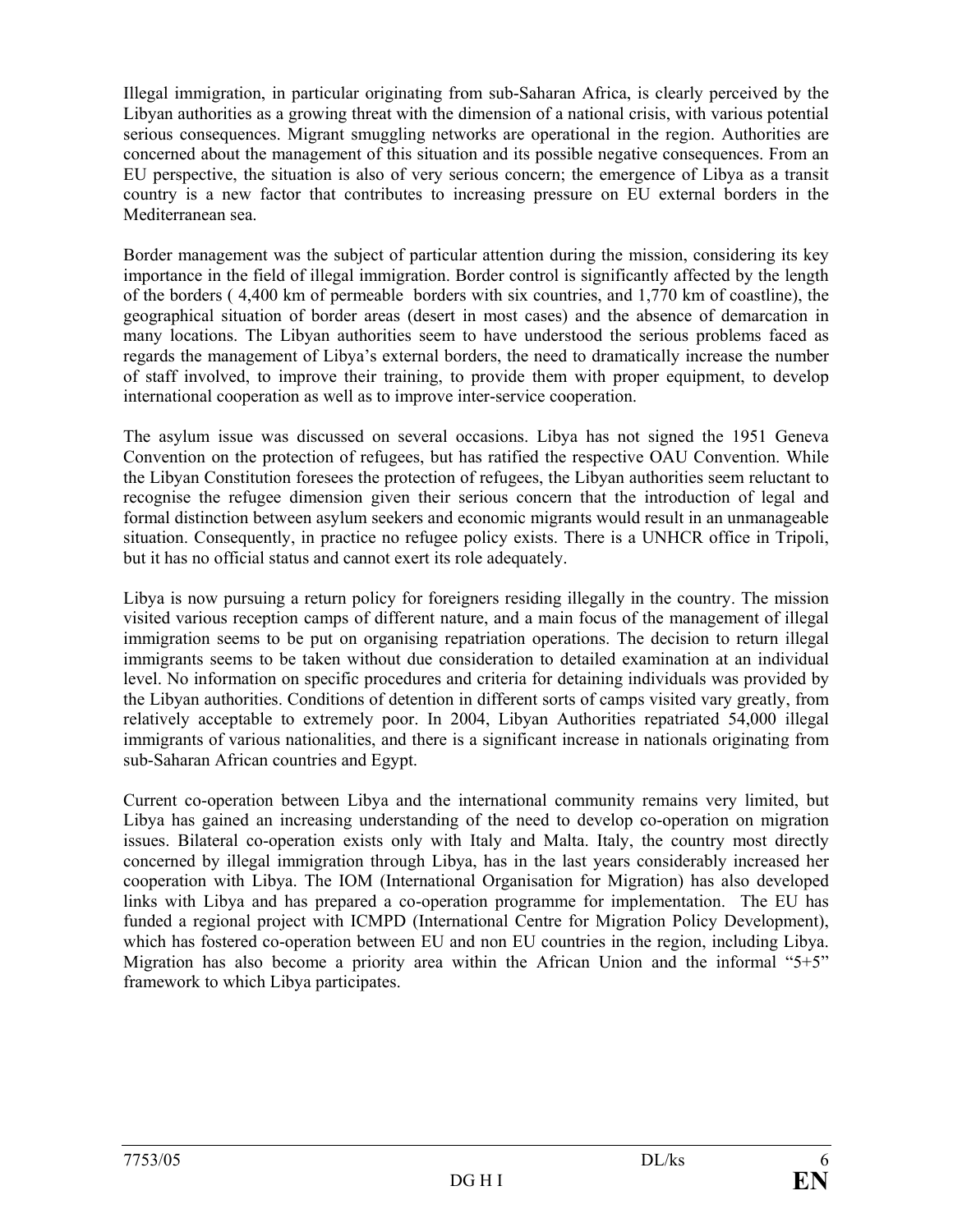## **Orientations for co-operation between the EU and Libya on illegal immigration**

The Libyan authorities have clearly voiced their strong interest in developing co-operation with the EU on illegal immigration. Such a co-operation should be seen as a part of a process of a developing transparent political relationship. The absence of formal relations between the EU and Libya is a restrictive factor to intensified co-operation. But the Commission wishes to initiate a number of actions with Community funding from currently available instruments (AENEAS, ARGO) combined with possibilities offered under the COTONOU Agreement for complementary actions in sub-Saharan countries bordering Libya. Any effort from the EU in the current context should greatly gain from a collaborative effort, coordinated by the Commission, combining possibilities offered by the Community and bilateral co-operation from the Member States.

All aspects causing the current situation in Libya must urgently be addressed by the Libyan authorities under their responsibility. A comprehensive long-term global approach on migration is needed, which should also include combating criminal networks as well as the protection of refugees; a full recognition of the UNHCR status by Libya would constitute a first step in this respect. Libya needs also to reconsider some aspects of her external policies having a direct effect on migration.

The mission recommends that a specific dialogue mechanism be established without delay between the EU and Libya. It will address in a transparent way mainly specific co-operation with Libya as well as develop a coherent Action Plan on migration issues. It will also be a forum to discuss wider issues; a wider political dialogue with Libya on migration is essential.

Concrete orientations for co-operation are summarised as follows:

- Specific co-operation with Libya in a number of areas: In each of the following areas, specific orientations for co-operation are detailed in the report: 1) reinforcement of Institution building; 2) training initiatives; 3) management of asylum; 4) increasing awareness of the public.
- Co-operation with countries of origin: Specific activities aimed in particular at countries of origin: 1) Discuss migration issues with the main African countries of origin to identify possible areas for co-operation; 2) as a pilot initiative, conduct as soon as possible a mission to Niger to explore possibilities to develop co-operation with Niger on migration, following positive signals from this country and an interest from Libya. 3) improvement of border management co-operation between Libya and countries with shared borders.
- Dialogue on a wider regional basis: Four main levels for enhancing regional dialogue are suggested: 1) increased focus on EU-Africa dialogue on migration and on efforts of the African Union to address migration, including all aspects related to criminal organisations; 2) increased focus on migration within the "5+5" setting, and also with the AMU ( Arab Maghreb Union); 3) co-operation with the Tripoli based CENSAD, the Community of states bordering the Sahara and the Sahel; 4) dialogue associating origin, transit and destination countries including the support to a Conference hosted by Libya.

It is important that there is prompt follow up to the mission with Libya, and to build up mutual understanding, through concrete but transparent co-operation on all issues related to illegal immigration. Opportunities will then be developed through engagement.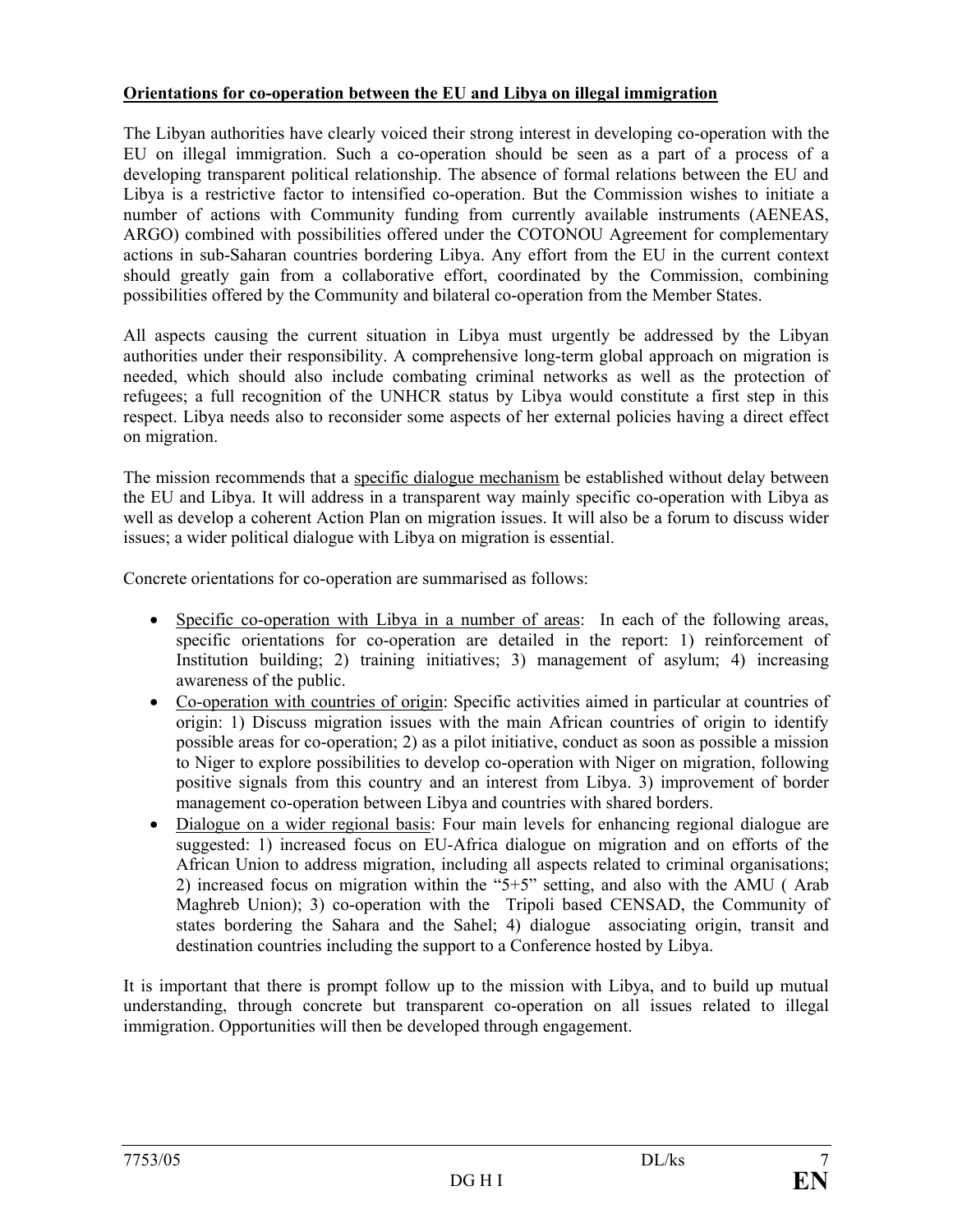## **REPORT**

### **1. INTRODUCTION**

### *1.1. General background*

Libya is not participating fully in the Barcelona process, and has no formal relations with the EU. While the long-term objective of the EU Policy towards Libya remains her full alignment to this process, the Council of 11 October 2004 decided to embark upon a policy of engagement with this country. In this context, the Council lifted the arms embargo in effect since 1986. The Council also recalled its conclusions of November 2002 that co-operation with Libya on migration was essential and urgent, and decided that the technical mission to Libya on illegal immigration should be conducted as soon as possible on the basis of Terms of Reference developed in 2003.

The October 1999 European Council recognised the need to establish a comprehensive approach to migration addressing political, development and human rights issues in countries of origin and transit. Partnership aimed at efficient management of migration flows with third countries was identified as a key element for the success of such a policy. The June 2002 Seville European Council further underlined the importance of stepping up cooperation with third countries in managing migration flows, including the prevention and combating of illegal immigration and trafficking in human beings.

Migration issues have also been identified by the Council in November 2002 as a matter of high interest and Libya was among the countries for which it was considered essential to initiate cooperation. On this basis, the Commission services conducted a first exploratory mission to Libya in May 2003, and assessed that Libyan Authorities were highly interested in engaging with the EU on illegal immigration. Terms of Reference were then carefully prepared by the Commission with EU Member States and the Libyan Authorities for a technical mission, following important preparatory work in 2003.

Despite the increasing migration pressure through Libya, the Council requested at the time the postponement of the mission due to unresolved bilateral issues.

The main objectives defined in the Terms of Reference for this mission are wide: 1) to get an indepth understanding of migration-related issues in Libya; 2) to identify concrete measures for possible balanced EU-Libyan cooperation particularly on illegal immigration. Another key objective was to explain EU policy on migration to Libyan Authorities.

Libya has become a key country as regards illegal immigration, which is a priority area for cooperation in the Mediterranean region. There is a recognised need for intensified co-operation on all aspects of illegal immigration, the fight against human trafficking and related networks, border management and migration-related capacity building. Libya has expressed her clear intention to cooperate with the EU.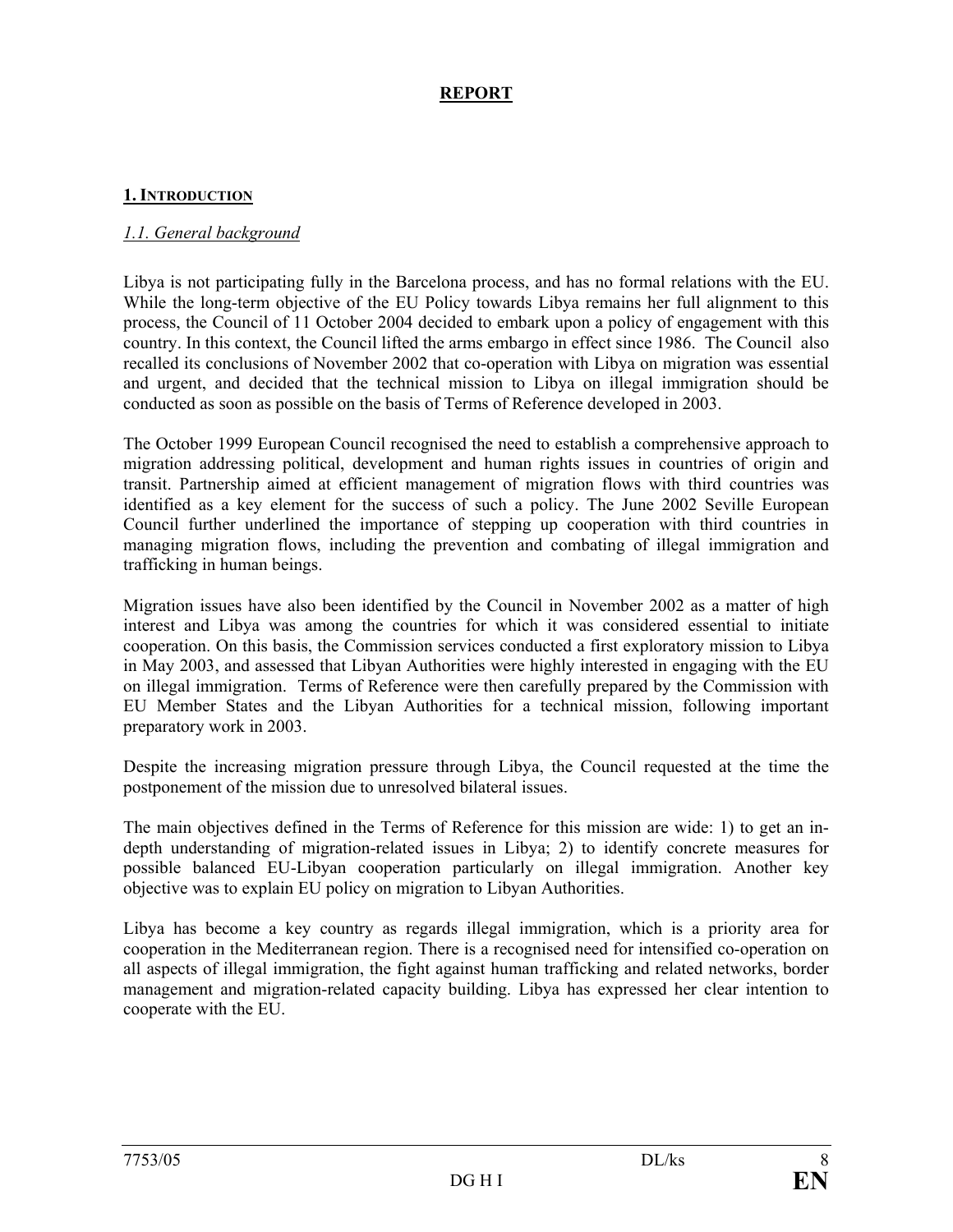## *1.2. Implementation of the mission*

The mission, which is the first effort of the EU to engage with the Libyan authorities on illegal immigration, was conducted between 27 November and 6 December 2004.

With the active participation of fifteen highly qualified experts from fourteen Member States, Europol, a Commission team of five (Relex, JLS, DEV, and the full participation of the Commission's Head of Delegation in Tunis), the mission was able to make the best possible use of its time in Libya. It was very well received by the Libyan authorities, at high level, and consistent efforts were made by them to meet its requests.

The mission had various meetings with concerned authorities of the Ministries of Foreign Affairs and of Interior (General people Committee for foreign Liaison and International Cooperation, and General People Committee for Public Security), and with the Head of External Security. It also met with the Kadhafi Foundation, with the CENSAD<sup>2</sup>, and with UNHCR. The Commission debriefed the EU Heads of mission twice. Two field visits were organised, covering the Northern coastal border and the Southern border, to assess the situation in the field and to discuss with local authorities. During those two field visits, many reception camps were seen, and interviews were conducted with illegal immigrants. Although, after some hesitations from the Libyan authorities, the mission also visited Tripoli International Airport. The mission did not meet the Ministry of Justice as requested; for this reason it was not possible to discuss the issue of trafficking of human beings and corruption.

The mission was able to gather good understanding of the issue of illegal immigration, considering the difficulty and the sensitivity of the subject, the context of EU-Libya relations, the language issue, and the difficulty in managing a large delegation from the EU.

## *1.3. Opening session*

The opening session of the mission was an important opportunity for both the Commission and Libya to introduce their respective policies on migration, and to build up mutual understanding on migration related issues.

In an effort to provide an exchange of views on migration issues, the Commission presented the internal and external aspects of EU policy on migration to Libyan authorities, and distributed relevant documentation. This was a very first opportunity to present the EU policy on migration, and to initiate a process of interaction with the Libyan Authorities. The presentation was welcomed, as a first step in clarifying basic concepts of EU policy on migration.

 **2** Community of states bordering the Sahara and the Sahel, established in 1998 in Tripoli. It has now 21 Members. It aims at making of the desert a place of peace.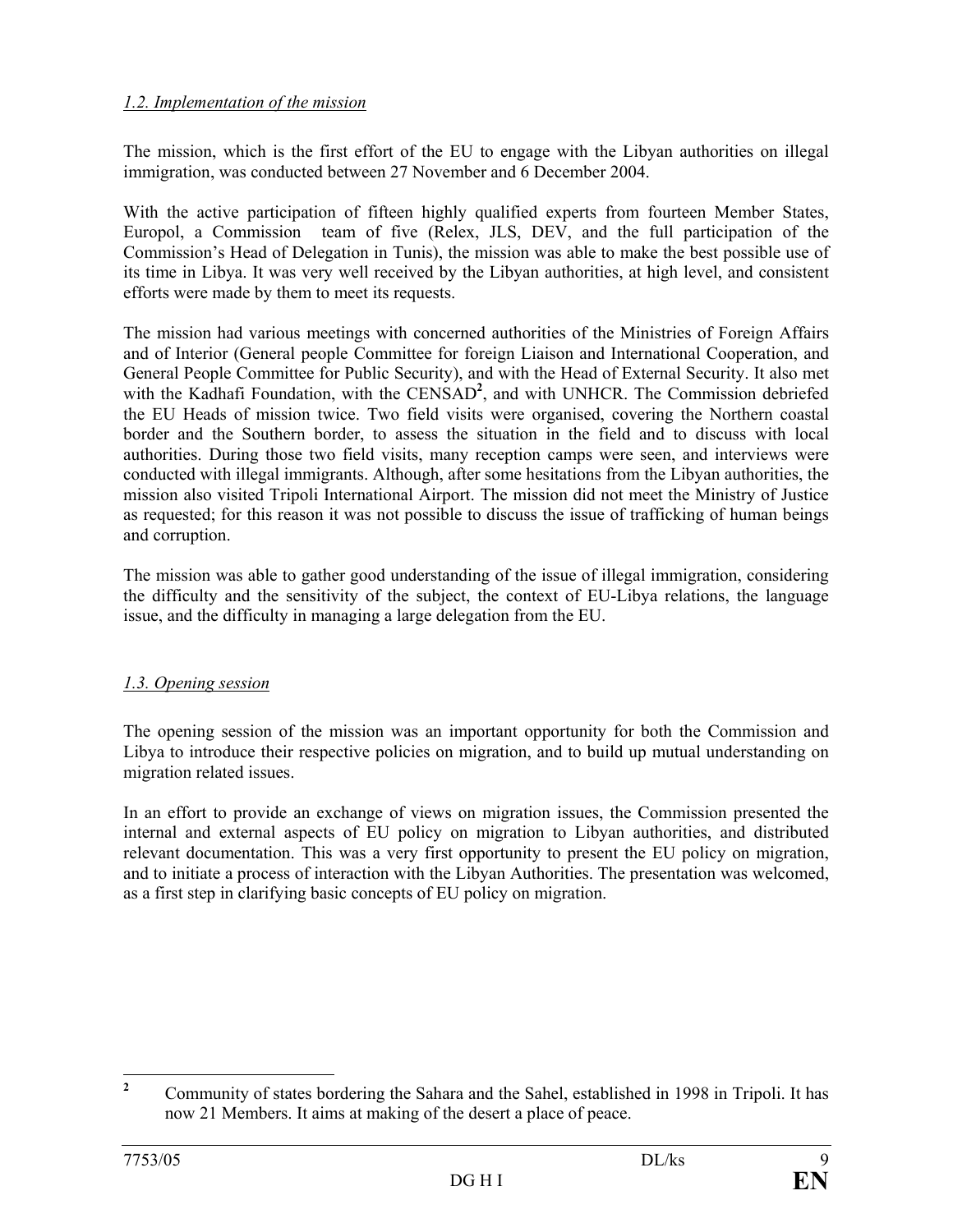The Libyan authorities also presented their understanding of the phenomenon of migration and their views on the situation in Libya. It was explained that illegal immigration, in particular originating from sub-Saharan Africa, has now become a serious issue in Libya, resulting in health, cultural, economic and security problems. It was recognised that Libya has difficulties to address the issue in a comprehensive way, and that cooperation with the EU should be developed. Particular emphasis was put by Libya on the root causes of illegal immigration, and on the need to address the phenomenon in its wider African dimension.

## **2. GENERAL ASSESSMENT OF MIGRATION FLOWS AND POLICIES**

#### *2.1. General presentation and background on the issue of illegal immigrants in Libya*

On the basis of general discussions with the Libyan authorities, the mission received additional statistical information in addition to figures on migration received in 2003, and was also provided with copies of laws related to migration, visa, and naturalisation policy. Clarifications of these laws were also provided and together this information acts as a basis on which the statistical data on illegal migration is presented in this report.

In terms of GNP per capita, Libya ranks far ahead of all other African countries, thus acting as a pole of attraction for foreign labour, in particular for those workers originating from unstable and underdeveloped sub-Saharan African countries. The Libyan economy is currently dominated by the oil and gas and the public sector, and the main challenge is to promote growth of the non-oil sector, taking advantage of a vast unrealised potential for economic diversification, which is needed to reduce an unemployment rate currently estimated at around 25 percent.

Libya's population is currently numbering approximately 5.5 million inhabitants. Libyan authorities estimate the number of legal foreign workers at 600,000, while illegal immigrants are estimated to number between 750,000 and 1.2 million. Accurate statistics are unavailable; Libyan authorities recognise that flows in and out of Libya are poorly controlled and not well known. It is estimated that each year, between 75,000 and 100,000 foreigners enter Libya.

Libya is a destination country, as demonstrated by figures, and as verified by interviews with illegal immigrants during the mission. This fact is fully recognised by the Libyan authorities<sup>3</sup>. Migration towards Libya is the result of a combination of factors: geographic (location of Libya, permeable borders), economic (Libya is an economic pole of attraction), political (negative effects of an opendoor policy towards sub-Saharan Africa), and administrative (lack of a global strategy on migration and border management). Many migrants have died in the Sahara desert, on their way to Libya.

In addition, new recent data has revealed that Libya has also become a major transit country for illegal immigrants. Focus has recently shifted from Libya's role as a destination country to a new role as a transit country in light of dramatic reports of illegal immigrants attempting to reach Europe mainly via the Italian island of Lampedusa and Malta in the Sicily Channel, often at the cost of their lives. According to available data, the recent trend is that of a sharp rise in illegal immigration through the Channel, the strengthening of the Libyan transit route, and a rise in the number of illegal immigrants from Maghreb or Mashreq countries, sub-Saharan Africa, and even Asian countries.

 **3** Colonel Qaddafi recently recalled in an interview that Libya was suffering from illegal immigration originating from within sub-Saharan Africa.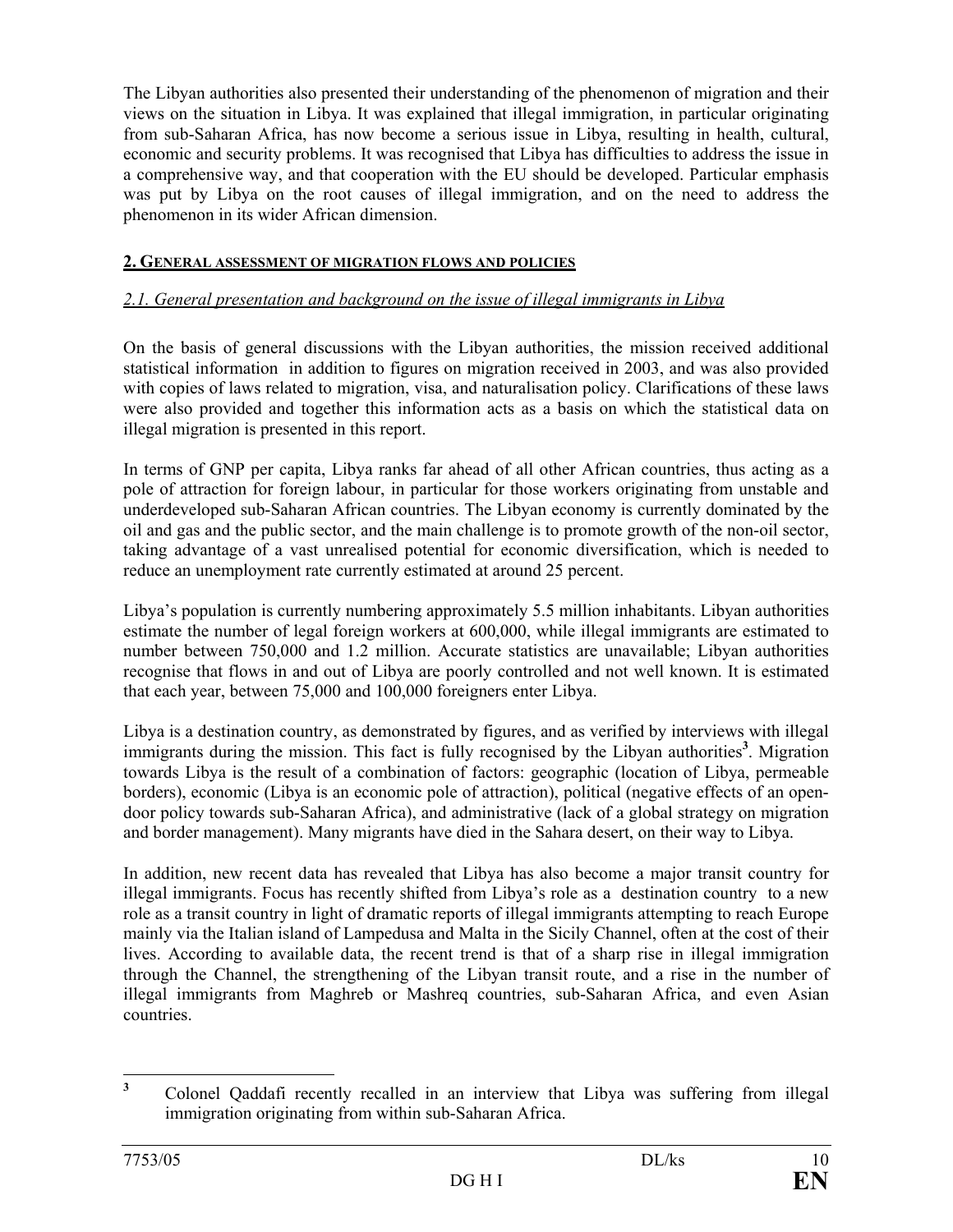According to the Libyan authorities, the uncontrolled movement of illegal immigrants to and through Libya has reached the level of a national crisis, in particular with regards to immigration originating from sub-Saharan Africa. Authorities are concerned about the management of this situation and its possible consequences: criminal activities, a degradation of the overall health situation with particular emphasis on the possible spread of HIV/AIDS and hepatitis, economic disruption due to an excess of availability of cheap labour, cultural difficulties resulting in tensions between Libyan and foreign communities, and the possible infiltration of terrorists. Yet there seems to exist little understanding of the need for a strategic approach, except at the level of few interlocutors at a high level.

The emergence of Libya as a transit country is a new factor that has contributed to increasing pressure on EU external borders in the Mediterranean Sea, exposing some Member States in particular to an emergency situation as regards illegal immigration.

## *2.2. Current overview of Institutional Framework, Procedures and Policies*

The Directorate of Transport and Nationality office of the Ministry of Interior is responsible for legal and illegal immigration matters and the implementation of laws affecting the issue of passports, travel documents, residence permits and identity cards.

On the basis of Law No. 4/1985, the General Directorate of Passports and Nationality is exclusively responsible for issuing, renewing and revoking travel documents. This regulation sets out four different types of travel documents that can be issued according to specific circumstances and conditions: an ordinary individual passport, a collective passport, a temporary travel document, and a travel document for Palestinians.

According to Law No. 6/1987 relating to the entry, residence and exit of foreign nationals in Libya, all nationals from Arab States as well as from the Sudan, Ethiopia and Eritrea may enter Libya without a visa. This policy has been recently revised to exclude nationals of Iraq and Palestine. For other foreigners, various procedures and requirements exist for the different categories of entry visas. Multiple-entry as well as multiple-exit and re-entry visas may be granted for certain categories of persons intending to obtain residence permits. Libyan central authorities must be consulted before a visa can be granted, but procedures for granting entry and exit visas for the purpose of tourism and investment are facilitated. There is currently a lack of central statistical data available on the number of visas issued.

The same Law No. 6/1987 provides for granting two types of residence permits to foreign nationals, depending on the purpose of residence: a red card for short-term residence is issued to those with illegal status and a green card is issued for long-term/residence to those with legal status. Both residence permits have a specified validity period. A red card is issued to those nationals who have entered the country illegally and do not have a work contract. If a work contract is obtained within a three month period, then a green card is issued on this basis. It is apparently relatively easy for companies to present work contracts for this purpose. UNHCR protection card holders are also apparently granted green cards for a period of five years.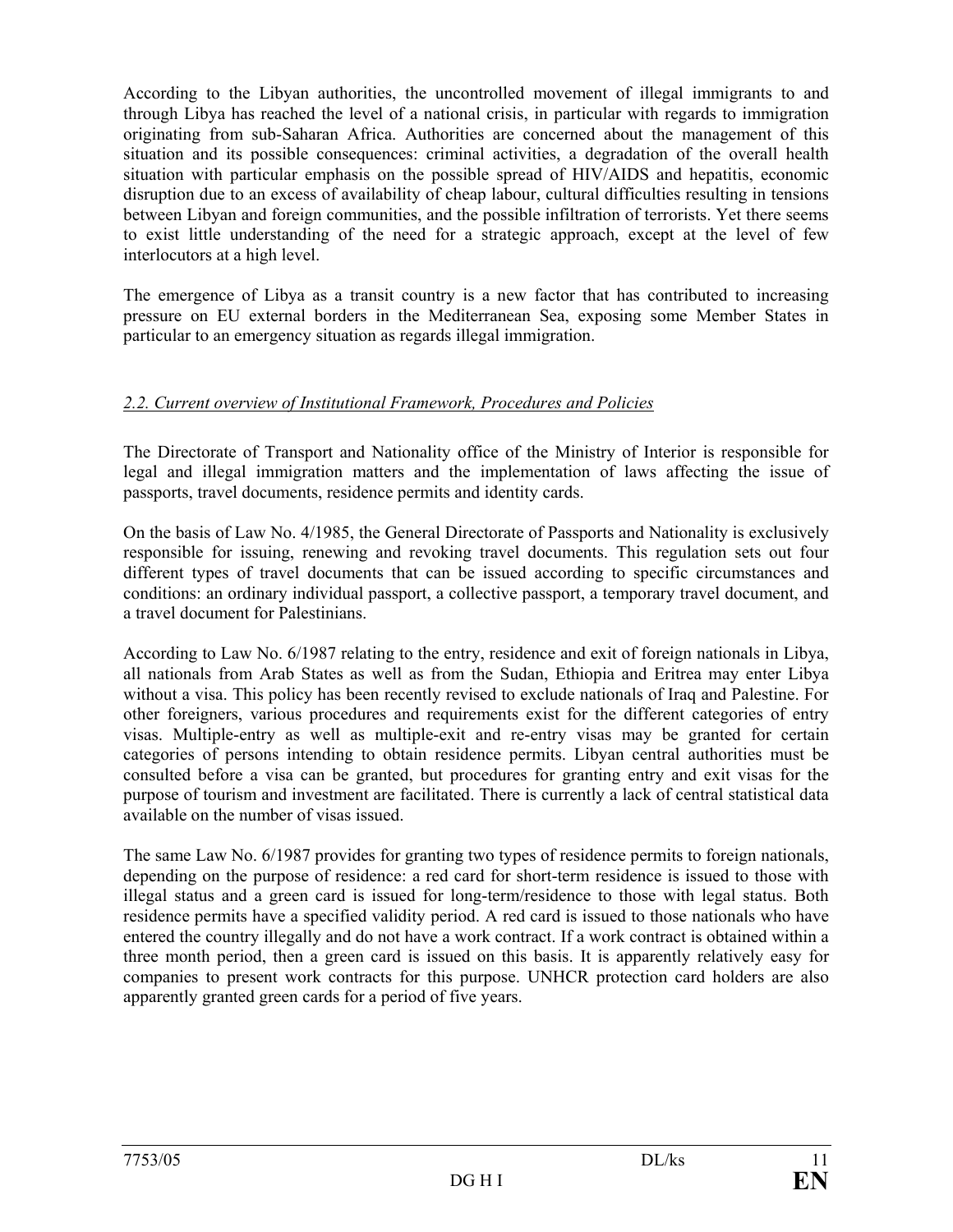Concerning naturalisation, Libya has currently suspended its generous policy of the past of granting Libyan nationality to nearly every Arab under the age of 50 residing in Libya. Law No. 18/1980 sets out this policy, but subsequent amendments have resulted in the suspension of these provisions, and Libya now also recognises dual citizenship**<sup>4</sup>** .

Despite the various laws in place and the creation of a new administrative department in the Ministry to deal with immigration and naturalisation issues in Libya, the threat of illegal immigration is clearly perceived. Investigations are now conducted on traffickers, on the arrest and deportation of illegal immigrants, on the inspection of companies and on information analysis. A new Law No. 2/2004 is currently being implemented, which would bring stricter penalties for illegal immigrants and those who facilitated their illegal entry and/or stay. Libya has also created a new unit for the administration and enforcement of this new law, and is also in the process of hosting media campaigns warning about penalties for facilitating illegal immigration.

## *2.3. Assessment of border management*

Border management was a subject of particular attention during the mission, considering its key importance in the field of illegal immigration.

Libya is a vast country (1.75 million km<sup>2</sup>), sharing 4,400 km of border with six other countries<sup>5</sup> including 1,500 km of border with the sub-Saharan countries of the Sudan, Chad and Niger. The total length of the Mediterranean coastline is approximately 1,770 km. Most of Libya's borders have not yet been demarcated, and lie mainly within open permeable desert land.

The information sessions in Tripoli and the visits to the sea and land borders enabled the experts of the mission to understand the serious problems encountered by the Libyan Authorities as regards the management of their external borders. In particular concerning the border control, the experts had the opportunity to visit Tripoli Airport and a land border checkpoint between Libya and Algeria in Ghat.

The Libyan authorities on several instances mentioned the need for significant improvement in terms of staff reinforcement, as well as training and equipment.

In general, the Libyan authorities understand the need to improve border management in light of the specific difficulties presented by Libyan borders. It is clear that the number of personnel (3,500) responsible for border control and management is insufficient. Improvement of the legal status of professional bodies involved in border management, specific training for all staff responsible for and implicated in border management (in particular in investigation techniques and verification of travel documents) should continue and be made a priority.

The recent decision on the creation of a Coast Guard department could be seen as an important step towards an improvement of the management of the Northern border, although this body is not yet operational.

 **4** A generous naturalisation policy was apparently practised in Libya until 2000/2001 due to the need of foreign labour at the time.

**<sup>5</sup>** Egypt, the Sudan, Chad, Niger, Algeria, Tunisia.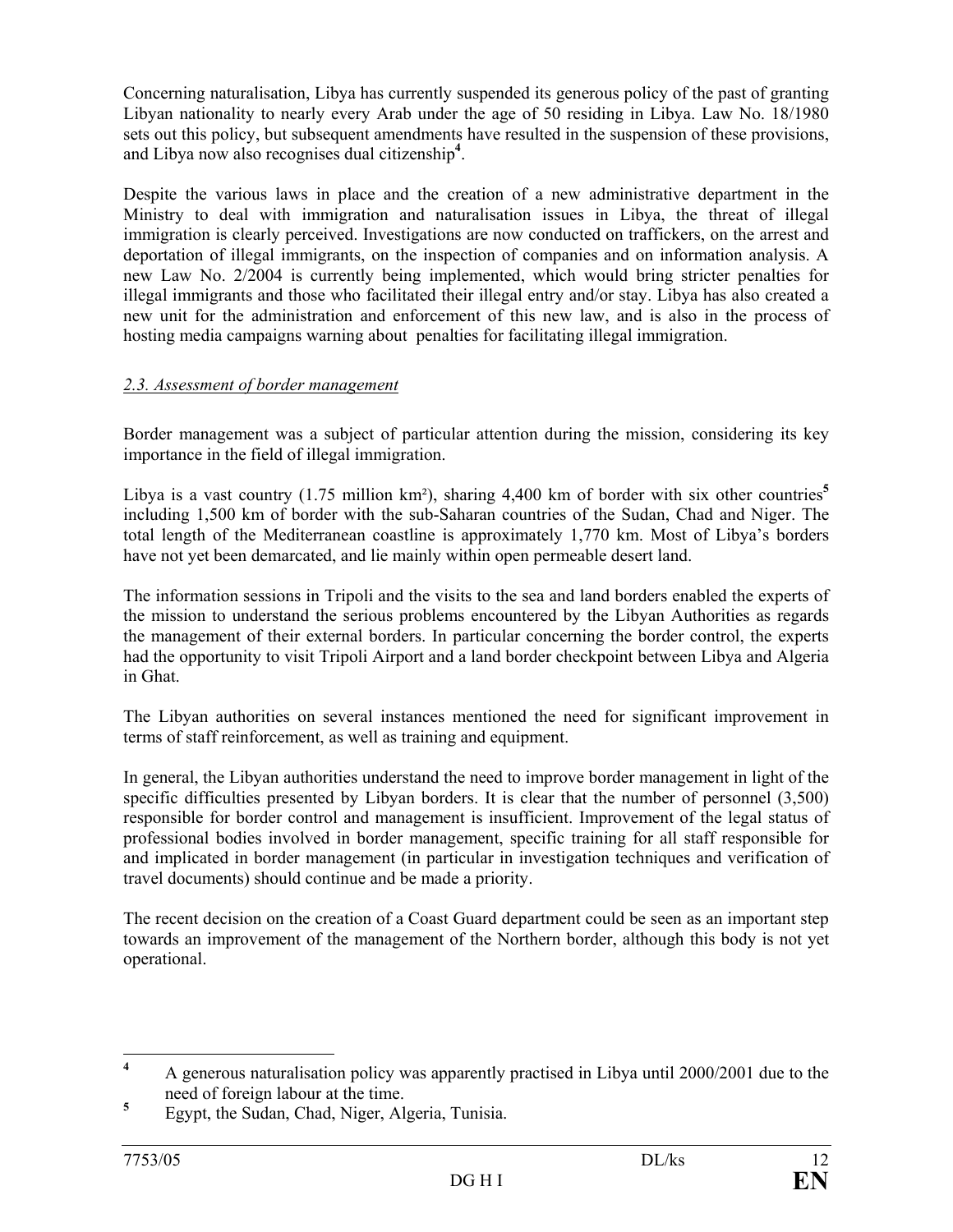The coordination between all bodies involved in border management is a key factor for the immediate improvement of the situation. Specific working Memoranda of Understanding should be drafted to define the conditions and methods of coordination at both central and regional/local level. Common training sessions could facilitate the cooperation and the sharing of information between staff of bodies involved in border issues.

Specific equipment is necessary to enhance border management effectiveness. This should include equipment for the detection of false documents, basic mobile communications material and databases enabling an immediate access of the information required.

Finally, the mission noted that cooperation among Libyan border control officials and authorities responsible for national security could be further developed in addition to extending cooperation on an international level with official counterparts in neighbouring countries.

## *2.4. The specific issue of asylum*

The asylum issue was discussed on several occasions during the mission, and a meeting was held with UNHCR. Libya has neither signed the 1951 Geneva Convention on the protection of refugees nor its Protocol of 1967, but has ratified the respective OAU Convention , which entered into force in 1974. The Libyan Constitution foresees some sort of refugee protection**<sup>6</sup>** . However, there is no administrative structure dealing with refugees and asylum seekers, and no cooperation agreement between UNHCR and Libya; the local UNHCR office has no official status. Consequently, in practice, international protection of refugees is not assured. Nevertheless, the mission was informed that there is a tendency not to return illegal immigrants originating from countries in conflict (the case of Darfur was taken as an example).

UNHCR has granted refugee status to a number of asylum seekers who applied directly to their office, but has no access to reception centres. The mission was informed that there is a tendency not to deport individuals having been granted such a status. However, and even if the large majority of individuals interviewed in various reception centres said having fled their country for economic reasons, some stated having done so to seek international protection. Some individuals possessed UNHCR refugee cards issued in other countries.

Libyan authorities are apparently seriously concerned that the introduction of a legal and formal distinction between asylum seekers and economic migrants would result in a rapidly unmanageable situation.

 **6** Article II of the Libyan Constitution of December 1969 provides that "the extradition of refugees is prohibited". According to law 20/1991 article 21: "the Jamahiriya supports the oppressed and the defenders on the road to freedom and they should not abandon the refuges and their protection".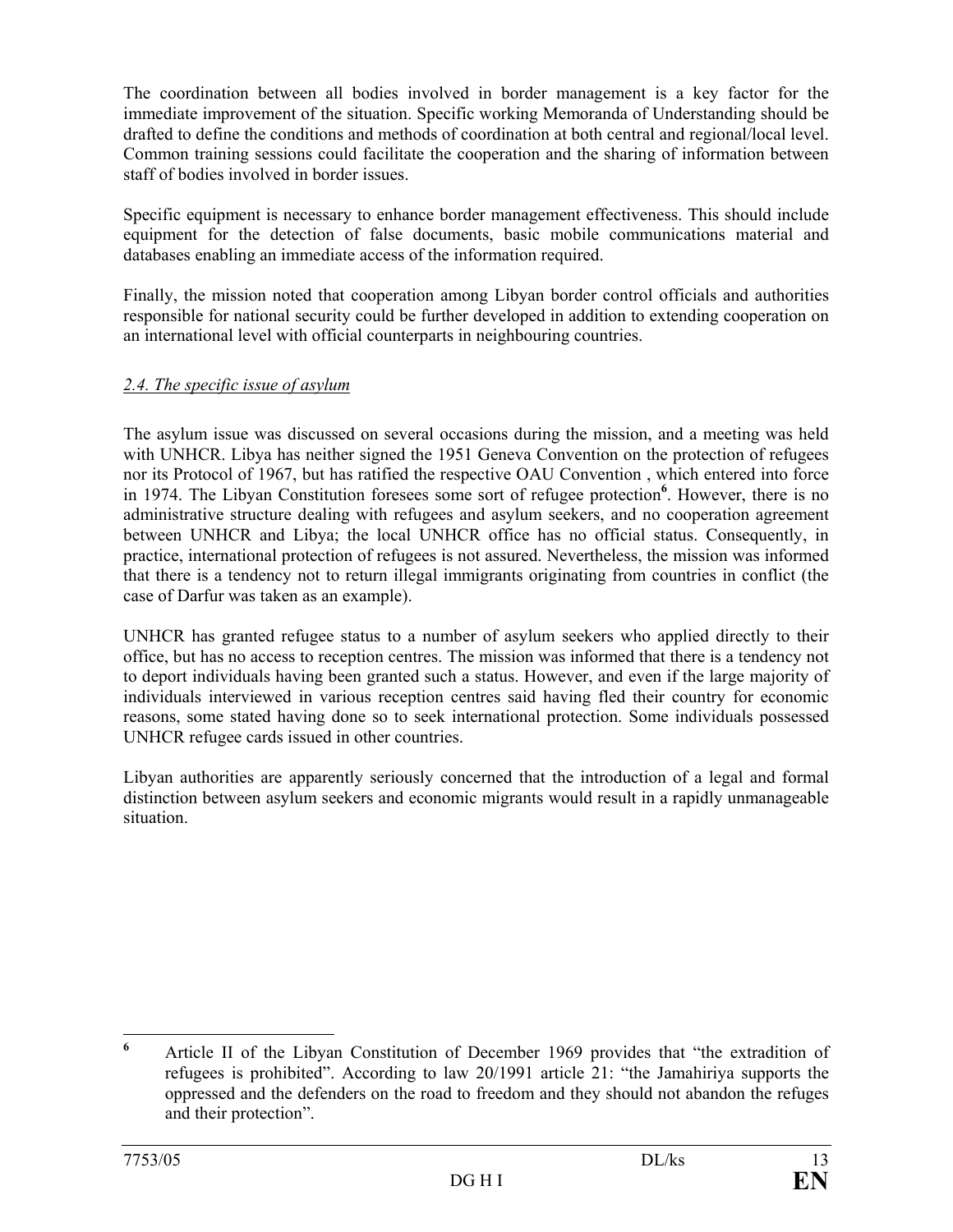## *2.5. The management of repatriation*

Libya is trying to develop a return policy for foreigners residing illegally in the country. Individuals concerned are held in reception centres until travel documents can be processed through the embassies of their countries of origin or they are released with a temporary residence permit. Cooperation exists and memoranda of understanding are in place with several countries of origin, but all costs associated with return seem to be covered by Libya**<sup>7</sup>** .

In 2003, Libyan Authorities repatriated 43,000 illegal immigrants of various nationalities. This number reached 54,000 in 2004, witnessing a significant increase in nationals originating from sub-Saharan African countries and Egypt.

The mission had opportunities to visit reception centres during the Northern and Southern field trips, and to freely interview individuals from many origin countries. It appeared during those visits that the main focus of the management of illegal immigration is on organising repatriation operations. No information on specific procedures and criteria for detaining individuals was provided by the Libyan authorities. Many of the illegal immigrants met in the centres seem to have been arrested on a random basis. The decision to return illegal immigrants to their country of origin seems to be taken for groups of nationalities rather than after having examined individual cases in detail.

Different types of centres were visited, and it was found that conditions of detention vary greatly from relatively acceptable to extremely poor, despite efforts by the Libyan authorities to provide basic necessities. There are short-stay centres and longer-term centres, some of which can be assimilated to prisons. Repatriation centres are also available for illegal immigrants who wish to return to their countries on a voluntary basis and can stay in these centres while their papers are being processed. It was noted that some centres contained unaccompanied minors and women, sometimes not accommodated separately, and who are evidently at risk; this matter needs to be addressed urgently. The mission also visited several neighbourhoods where foreign nationals live and arrange their cultural living environment by nationality. These individuals commute to nearby cities or villages to seek jobs. Access to these areas seemed unrestricted.

## *2.6. Current situation as regards co-operation on migration involving Libya*

Current co-operation between Libya and partners from the EU or the international community remains limited. However, and as explained by Libyan authorities on various occasions during the mission, Libya has gained an increasing understanding of the need to develop co-operation on migration issues.

 **7** Memoranda of understanding covering police cooperation on border control issues and exchange of information have been signed with Sudan, Chad, and Niger.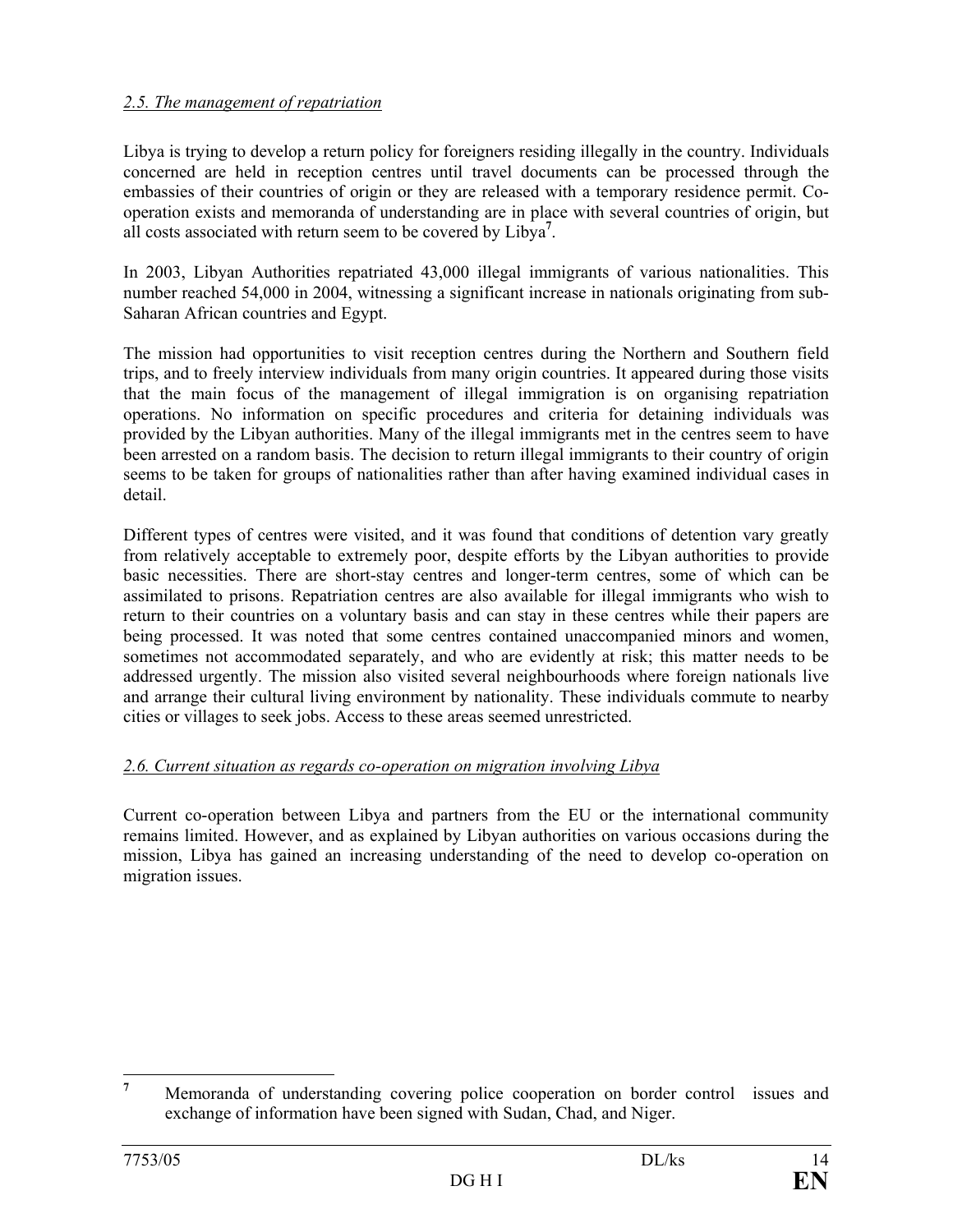As regards bilateral co-operation between Libya and countries from the EU, only Italy and Malta are involved at this stage. Due to its geographic position in the Mediterranean, Italy is particularly confronted with the issue of illegal immigrants transiting through Libya, and has therefore become actively involved in developing external cooperation with Libya on that issue. In 2000, a general agreement was signed between both countries to fight terrorism, organised crime, drugs traffic and illegal immigration. This was followed up with several regular high-level meetings and additional agreements. In 2003, a permanent liaison on organised crime and illegal immigration was established between the two countries. Meetings have also been held to discuss needs for training and equipment to help Libya address illegal immigration. Equipment has been provided and training sessions organised. Cooperation in various fields related to illegal immigration is developing. Furthermore, a programme of charter flights for the repatriation of illegal immigrants from Libya back to their countries of origin has been implemented. In 2003, Italy also supported the construction of a reception centre for illegal immigrants in Libya, and the construction of additional camps is planned.

In another context, the International Organisation for Migration (IOM) has defined, in collaboration with the Libyan authorities, a programme of activities called TRIM, as the result of a technical assessment mission carried out in October 2004. This programme aims to support the Government of Libya in taking immediate action to respond to the growing challenges posed by increased illegal immigration, in a humane and orderly manner, while laying the groundwork for a long-term, sustainable migration management approach, in cooperation with all the countries involved. The objectives of this programme are: 1) to improve the reception conditions provided to irregular immigrants, including appropriate health care and other services; 2) to assist their return to their countries of origin through an Assisted Voluntary Return and Reinsertion programme; 3) to set up a constructive dialogue on irregular transit migration with both origin and destination countries with a view to strengthen cooperation and identify common solutions

As regards the EU, the Commission has funded a regional project with ICMPD, the International Centre for Migration Policy Development, which included a Libyan component. On the initiative of this organisation, EU Member States and all other countries that border the Mediterranean Sea, including Libya, met in 2003 and 2004 to informally discuss the long-term approach to transit migration in this region. These meetings have allowed for a better mutual understanding of the EU approach to migration and have fostered cooperation between EU and non-EU countries. They have underlined the need for concrete cooperation and set the stage for various bi- and multilateral projects aimed at promoting migration management. The reports prepared in view of these meetings have provided useful background information in preparing the mission. The Commission has also launched a regional project with UNHCR, which includes Libya, in December 2004. This project includes a number of exploratory and preparatory activities , all geared towards the long term goal, i.e. to create a space for international protection of refugees which includes North African States, as well as a collaborative regional approach to the protection of migrants and refugees rescued/intercepted in the Mediterranean.

International co-operation is developing, in particular within the framework of the African Union (AU), and in the " $5 + 5$ " informal setting.

As a (founding) Member of the AU, Libya can become actively involved in the dialogue on migration issues, which is gaining importance in this continental framework of partnership. Within the dialogue between the EU and the AU, migration issues have become a priority area.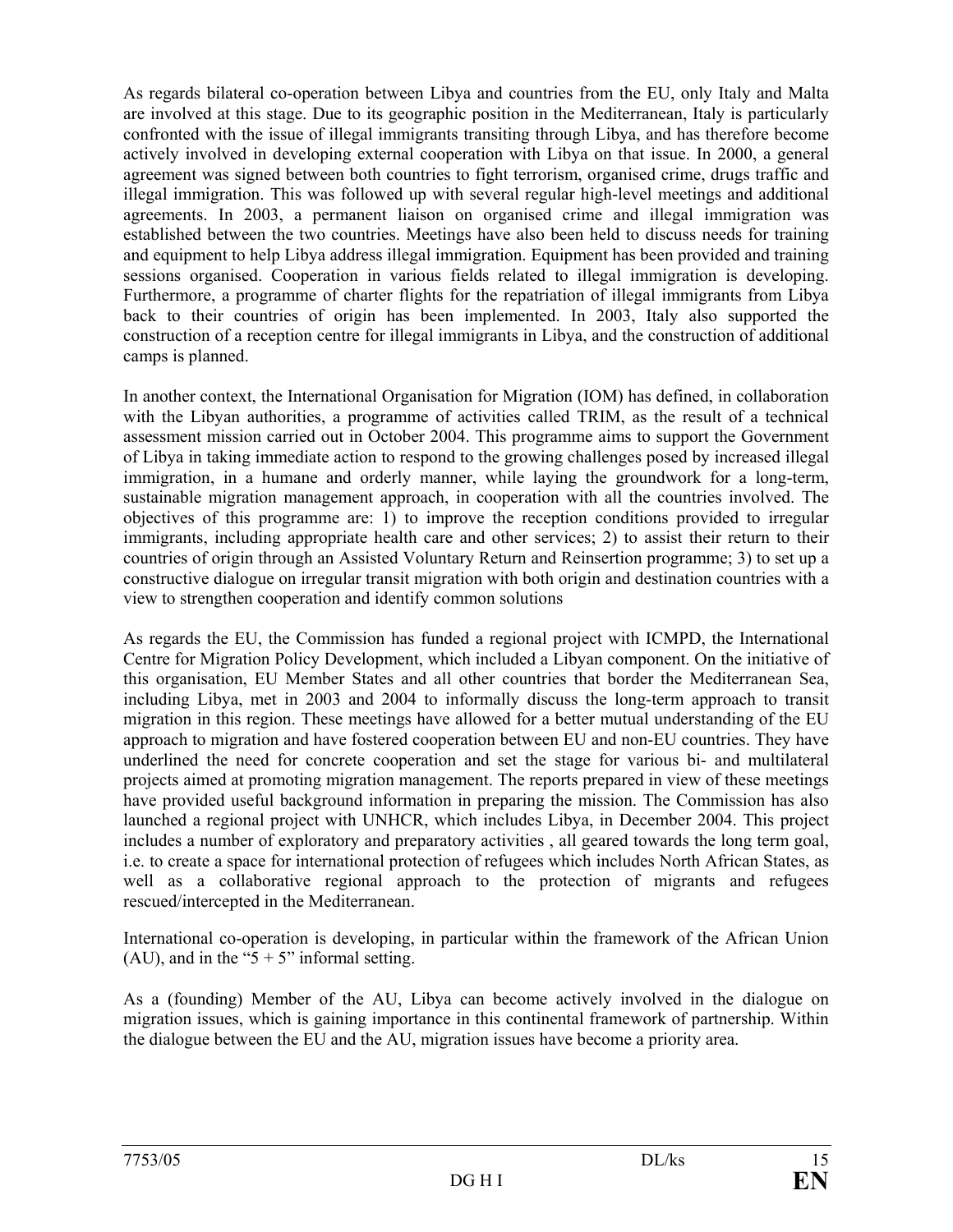Libya is also an active member of the " $5 + 5$ " informal framework of co-operation. Participating states are: Algeria, France, Italy, Libya, Malta, Mauritania, Morocco, Portugal, Spain and Tunisia. Dialogue on migration was reinforced by the "Tunis Declaration" signed in October 2002. Work is in progress, including through several follow-up meetings, focussing on the fight against illegal immigration, integration of migrants, as well as on co-development in areas of high migration dynamics. Exchange of information and training is also underlined as key to enhanced co-operation. The Algiers Conference held in September 2004, reaffirmed the political consensus and identified strategic actions to respond to migration challenges in the region.

### **3. ORIENTATIONS FOR CO-OPERATION BETWEEN THE EU AND LIBYA ON ILLEGAL IMMIGRATION**

## *3.1. The conditions for co-operation with Libya*

Libya, a destination country and a pole of attraction for labour originating from the Maghreb, the Mashrek and sub-Saharan countries, has now also increasingly emerged as a transit country for illegal immigrants proceeding towards Europe. The dynamics and the results of the phenomenon of illegal immigration have been fully recognised by the Libyan authorities, who are confronted with a serious and growing internal situation as regards this issue. In this context, the Libyan authorities voiced their desire to develop co-operation with the EU.

Historically, there are various political, economic and geographical reasons to explain the phenomenon of illegal immigration not just in Libya but also on the continental, pan-African scale. Libya became a popular destination country for illegal immigrants partly as a result of her 'opendoor' policy in particular towards sub-Saharan Africa; in addition, due to her relatively high-level standard of living on the African continent, Libya has attracted foreign workers. Geographically, Libya is naturally a pole of attraction for migrants intending to transit through the country to reach Europe. The current acknowledged 'crisis situation' is a result of a combination of these factors. To remedy this situation, there is an urgent need to review several aspects causing concern while respecting the strong African vocation of Libya. This review process should not be limited to Libya. There is a need to extend dialogue and action to neighbouring countries (Maghreb/Mashreq countries, as well as sub-Saharan African countries).

Within this context, any intensified co-operation between the EU and Libya should be seen as a part of a process of a developing transparent political relationship. The political will that exists in Libya and within the EU to develop co-operation on illegal immigration should be transformed as soon as possible into concrete actions, implemented within the framework of a global approach. Such cooperation should be aimed at establishing an effective framework for managing migration flows, while fully respecting the human rights of those concerned.

The European Council of 4 November 2004 decided that EU support to third countries on migration should be dependent upon a clear demonstration by those countries of a genuine commitment to fulfil their obligations under Geneva Convention on refugees. The full recognition of the UNHCR status by the Libyan authorities as well as allowing the UNHCR to fully exercise its mandate in Libya, as well the full implementation of the OAU Convention Governing the Specific Aspects of Refugee Problems in Africa, are necessary steps of a comprehensive policy on migration to be developed with the support of the EU.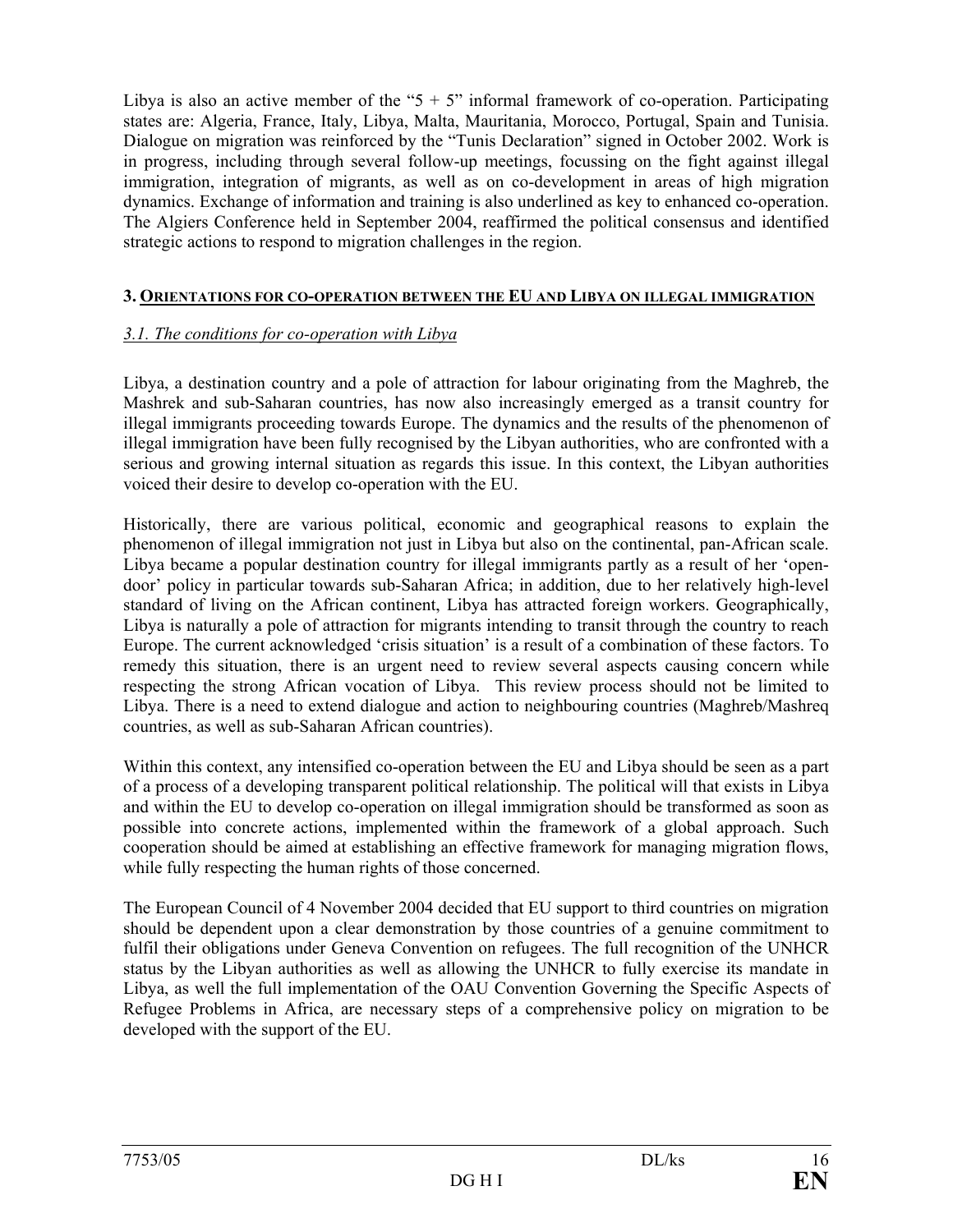In addition, as concerns in particular the pressure of illegal immigration in the Mediterranean region, the EU's Hague Programme adopted in November 2004 states that 'insufficiently managed migration can result in humanitarian disasters, and the EU expresses its utmost concern about the human tragedies that take place in the Mediterranean as a result of attempts to enter the EU illegally and calls for intensified cooperation in preventing further loss of life.'

Co-operation on illegal immigration must also address criminal organisations involved in migrant smuggling, and also the trafficking of human beings. In practice, both migrant smuggling and trafficking in human beings are sides of the same coin, and therefore the same criminal infrastructure could be used for both forms of crime. Any measure aimed at fighting illegal immigration and human trafficking, particularly women and children, should be carried out in observance of the fundamental rights of the migrant, which is compatible with the legitimate objectives of security and sovereignty of States.

In the absence of a formal cooperation framework between the EU and Libya, any possible cooperation between the EU and this country will greatly gain from a coordinated collaborative effort combining possibilities offered by the Community and bilateral cooperation from Member States. Community funding could originate from specific budget lines ("AENEAS", "ARGO", …). It should also include dialogue and actions under the COTONOU Agreement with specific countries concerned by the issue of illegal immigration and Libya, an intensification of EU-AU dialogue on migration, as well as making use of regional processes like the " $5 + 5$ " mechanism.

## *3.2. Concrete orientations for co-operation*

The Commission considers that co-operation should be developed at three main levels: 1) specific co-operation with Libya; 2) co-operation with countries of origin; 3) dialogue on a wider regional basis. Initial co-operation will represent in itself an opportunity for further engagement with Libya and will build on the momentum created by improved mutual understanding.

## *Specific co-operation with Libya*

In order to deepen discussions on migration issues in a comprehensive way, a specific joint dialogue mechanism should be established as soon as possible between the EU and Libya. The main tasks of this mechanism will be to develop a strategic comprehensive approach to fight illegal immigration, and to develop a coherent Action Plan which could ultimately incorporate all measures considered relevant in this context. Starting with the concrete follow up on the mission report, it could serve as a forum for regular dialogue between the EU and Libya on migration. This joint mechanism could also constitute a place to discuss wider issues; a wider political dialogue with Libya on migration issues is essential.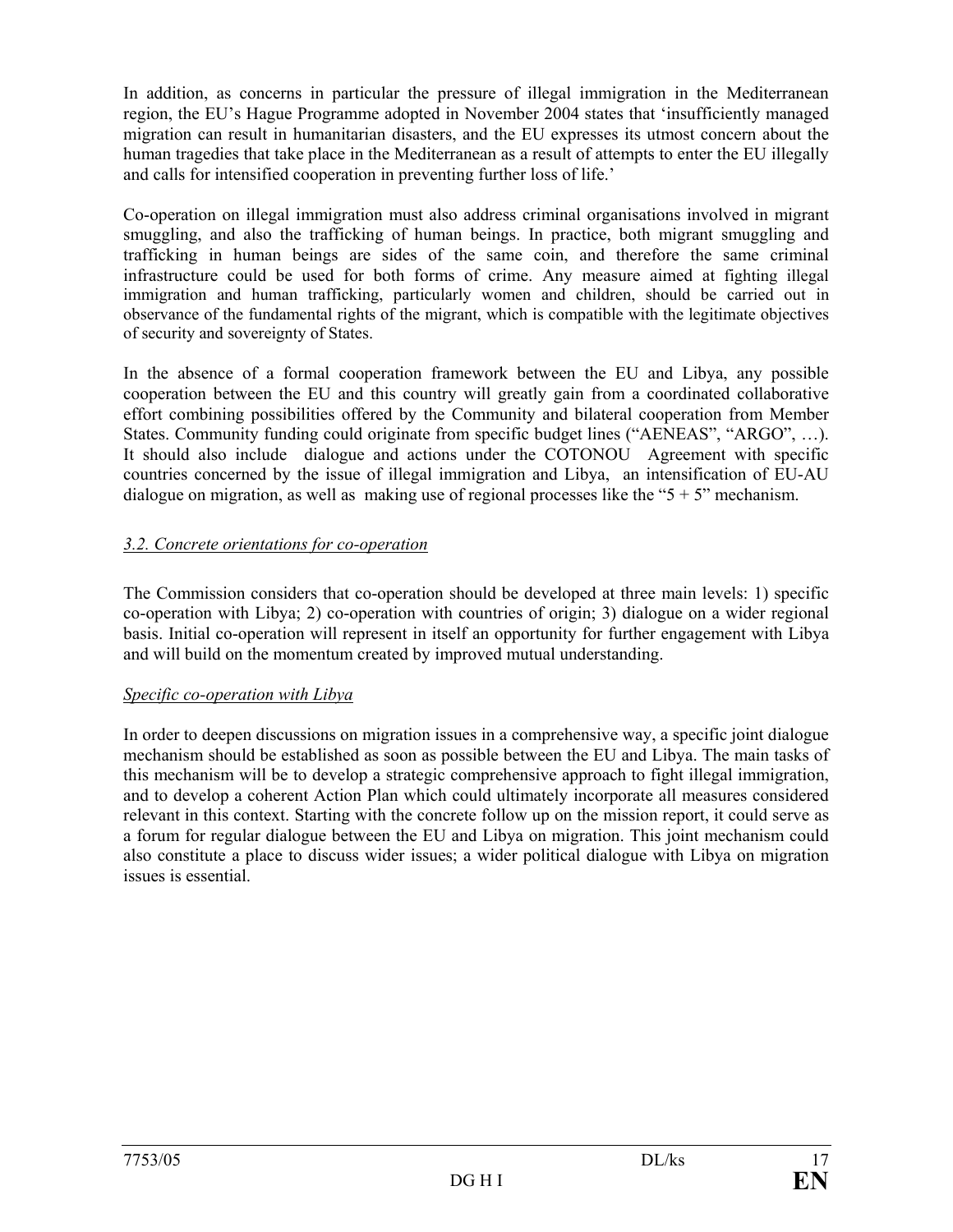On the basis of findings of the mission, co-operation between the EU and Libya should be initiated at this stage on the following areas:

- Reinforcement of Institution Building: Based on the political will of the Libyan Authorities as expressed during the mission, cooperation could contribute towards the elaboration of a national strategy to combat illegal immigration and the development of a global approach for the management of Libyan external borders. Concrete actions could be developed towards enhancing the legal framework in areas such as visas, entry conditions, residence permits, asylum, trafficking in human beings and repatriation. The modernisation of the legal status of bodies involved in combating illegal immigration, the reinforcement of their administrative structure and the setting up of cooperation mechanisms between all services concerned and at different levels could contribute to the rapid improvement of the situation. Finally, the creation of a permanent Libyan task force for coordination of operational actions would be a key element in the system.
- Training initiatives: training of staff was recognised as a key factor for an effective management of illegal immigration. After selection of the staff concerned, specific actions can be organised, aimed at presenting the various components of EU policy on illegal immigration, as well as the applicable rules and procedures. Technical visits and traineeships at specific European border points could be foreseen in order to familiarise Libyan Border Guards with modern techniques on border control and surveillance. As regards the content of the training sessions, there is an urgent need for courses on document forgery as well as on the use of basic informatics equipment. Other needs include specific training on human rights, in basic investigation techniques, on treatment of the information and risk analysis for staff working (both at the central and regional level) for the new department dealing with illegal immigration and networks of smugglers.
- Management of asylum: specific co-operation in the area of asylum should be implemented which would consist essentially, at a first stage, in raising awareness about asylum issues and training staff in charge of border control, reception centres and policy definition in these areas. This can be considered within the framework of UNHCR mandate fully recognised by Libya. In reference to this, the EU is supporting a regional UNHCR programme designed to develop asylum issues in the five countries of the Maghreb; this programme could serve as a basis for the development of the asylum system in Libya, and could also support Libya in her efforts to meet her obligations under the OAU Convention Governing the Specific Aspects of Refugee Problems in Africa.
- Increasing awareness of the public: Media campaigns aimed at discouraging illegal immigration could be launched in Libya and in neighbouring countries.

In the context of these orientations, the Commission will consider how to address the possible needs of specific equipments which might be necessary to achieve the defined activities.

As regards the management of repatriation, the Commission considers that this would be an important element of the framework for migration management.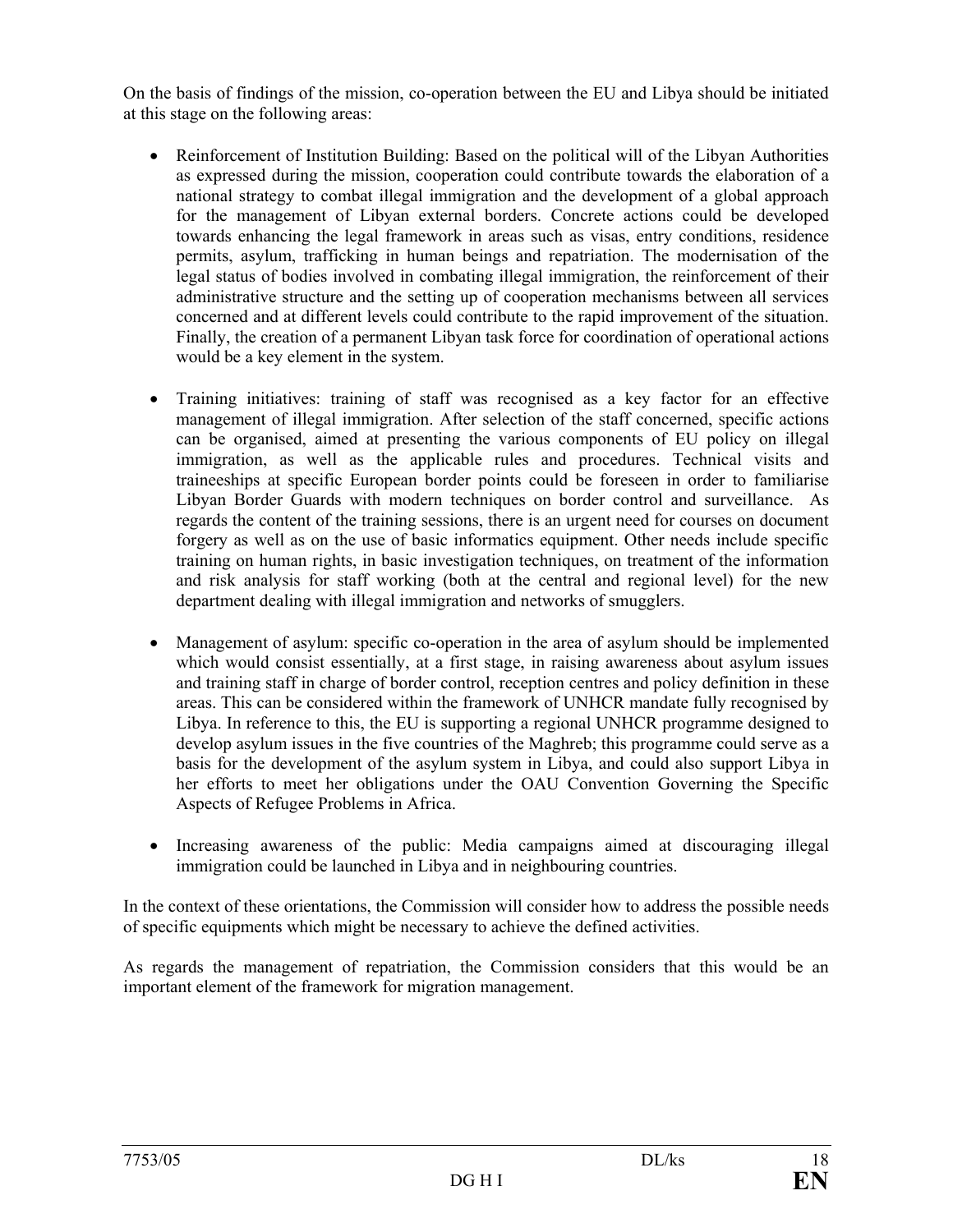## *Co-operation with countries of origin*

The Commission considers that specific activities aimed more particularly at countries of origin should be considered:

- The EU could support the improvement of border management co-operation between Libya and other countries with shared borders.
- Cooperation with the main African countries of origin (such as Mali, Burkina Faso, Ghana, Nigeria, Eritrea, and others) is to be an important part of efforts aimed at fighting illegal migration. The EU should start bilateral dialogue with these countries to discuss migration issues and better understand why people decide to leave their country. This dialogue should create the basis for a series of concrete cooperation measures that will address migration**<sup>8</sup>** .
- In this context, as a pilot initiative, the Commission should explore possibilities to develop co-operation on migration with Niger. In this respect a Commission's mission to Niger should be considered a priority. Specific areas to be covered by the Terms of Reference could include: assessment of flows of migrants to and through Niger, addressing root causes of migration, developing alternatives to departure, the establishment of measures to control illegal immigration, and border management.

## *Dialogue on a wider regional basis*

The Commission considers that it is important to enhance regional dialogue in a wider context as a part of a comprehensive response to fight illegal immigration. Four areas of dialogue are concerned:

- EU/Africa: Because of its coverage of both sub-Saharan and North African countries and its recent political vocation, the African Union can become a key actor and ally on migration issues. The EU should fully support efforts of the AU to develop its "Strategic Framework for a policy of migration in Africa". Furthermore, the issue of migration has become a priority area in its partnership with the EU, and in December 2004, the EU-AU Troika recommended that the two European and African Union Commissions enhance their dialogue and cooperation on migration. In this context, exchange of views with countries of origin (information, root causes, cross border cooperation, cooperation between origin countries and Libya,) should be developed.
- The dialogue and cooperation between the AU and the EU also provides the framework to address the issue of human trafficking. In December 2004 both sides agreed to submit a Plan of Action on Trafficking in Human beings, especially women and children for consideration by the AU and the EU Ministers with a view to its subsequent adoption by the AU and EU Heads of States and Government. The AU-EU Plan of Action on human trafficking provides a wider framework that could contain concrete measures that are relevant to tackle illegal immigration through Libya.

 **8** Indicative examples of concrete measures could include: campaigns to raise awareness to discourage illegal immigration, assisted returns of illegal immigrants, the support to economic development of their countries by migrants, the facilitation of the flow of migrant remittances, ….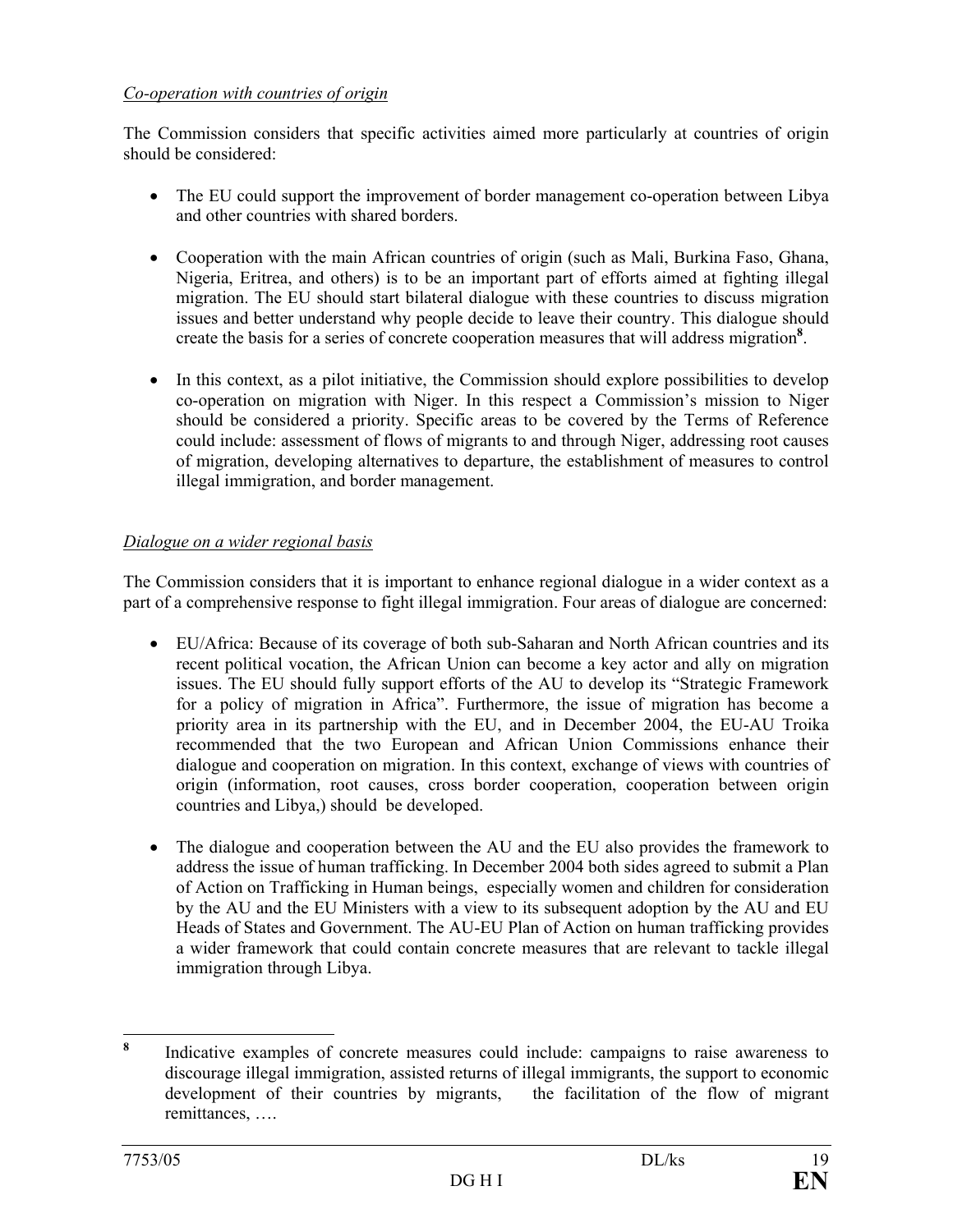- Maghreb countries: increased EU focus should be given to the dialogue on migration within the " $5 + 5$ " setting. Co-operation between the Maghreb and the Mashrek as well as with the AMU (Arab Maghreb Union) could also be enhanced.
- CENSAD: a channel for dialogue and concrete co-operation could be developed between the EU and this Tripoli based regional organisation as its mandate covers both North and sub-Saharan African countries. Possible areas for support could include: support to the establishment of an Observatory on migration, training, support to the organisation of workshops ( for ex. the CENSAD is planning a workshop in Niamey in the coming months, which could be supported by the Commission)
- A structured tripartite dialogue associating origin, transit and destination countries could be initiated. Support to the organisation of a Conference hosted by Libya, possibly under the sponsorship of the Kadhafi Foundation, should be considered.

--------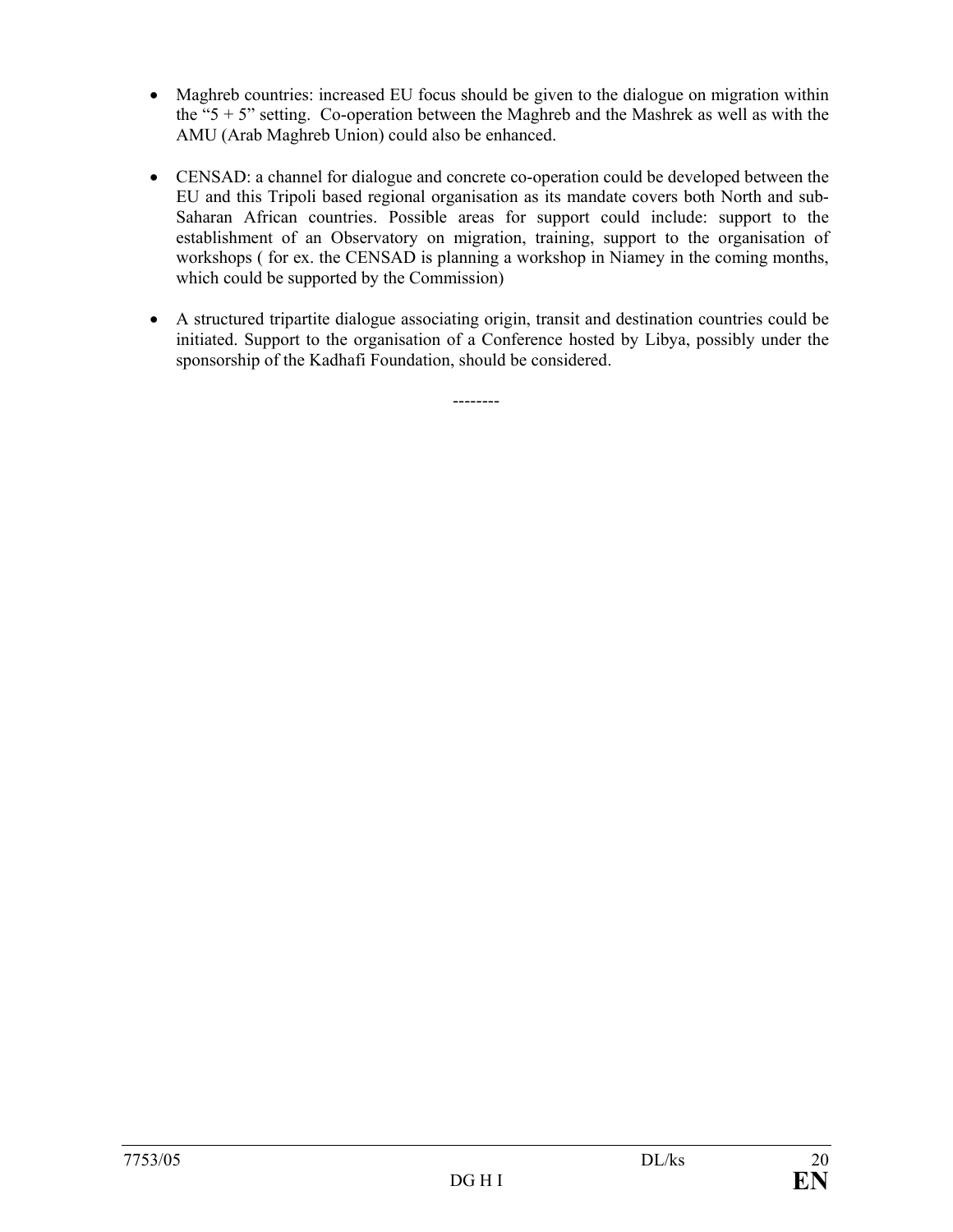**Technical Mission to Libya on Illegal Immigration 27 Nov – 6 Dec 2004 Annex 1** 

## **TERMS OF REFERENCE**

#### **1. General background**

In April 1999 at Stuttgart, the third Euro-Med Conference of Foreign Ministers agreed that Libya could become a full member of the Barcelona process as soon as UN Security Council sanctions have been lifted (they have been suspended in April 1999) and Libya has accepted the whole Barcelona acquis. In the meantime, Libya is a passive observer within the Barcelona process. The long-term objective of the EU policy towards Libya is and remains Libya's full accession to the Barcelona Process and adherence to the acquis.

However, migration, and in particular tackling illegal immigration, has been identified by the Council of 16/17 November 2002 as a matter of high interest for which it was deemed essential to initiate cooperation.

On 14 April 2003, the Council agreed that an expert mission should examine the situation concerning illegal immigration, and report back to the Council which will then evaluate the situation in the light of technical and political criteria.

Consequently, and based on a request from the relevant Council group, the Commission services conducted an exploratory mission to Libya between 11 and 17 May 2003. This mission aimed to assess the willingness of the Libyan side to engage in possible cooperation with the European Union in the area of preventing and combating illegal migration and to explore possibilities for concrete cooperation. This Mission accomplished its main tasks. The Libyan authorities expressed a clear interest in cooperating with the EU and presented a list of possibilities for concrete cooperation.

Following the exploratory mission, the Council of 16 June 2003 took note of a request by the Italian delegation that a follow-up mission be sent to Libya to examine arrangements for combating illegal immigration and agreed that the Council's preparatory bodies should prepare terms of reference for the mission.

On 25 June 2003 the Committee of the Permanent Representatives of the EU Member States invited the Commission to present a first draft of the Terms of Reference for discussion in the High Level Working Group on asylum and migration. The mandate for this mission should be clearly defined.

Both the EU and Libya share the understanding that the dramatic socio-economic situation, in sub-Saharan Africa, its situation in term of poverty and exclusion, and the lack of respect of fundamental human rights, was a root cause of illegal immigration, which needs to be addressed. This long term prospect needs to be kept in mind, while short and medium term steps can be taken to address the issue.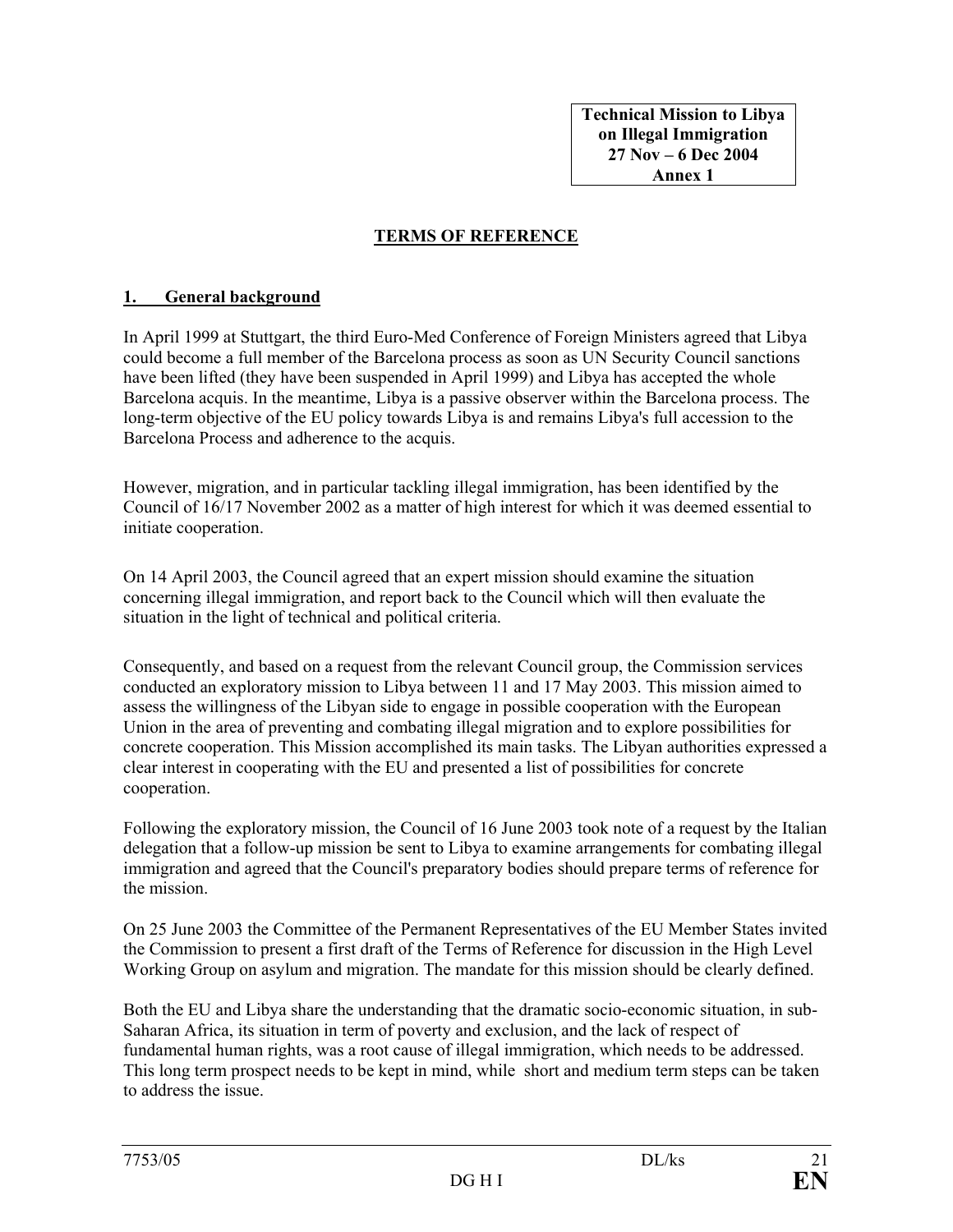Considering that at present there is no institutional framework for cooperation with Libya, the mission will bear in mind that no commitment can be taken on modalities for possible effective cooperation with Libya on migration, without further discussions within the EU.

## **2. Main mission objectives**

The main mission objectives are the following:

- A) To get an in-depth understanding of migration related issues in Libya.
- B) To identify concrete measures for possible cooperation between Libya and the EU in order to enhance Libya's capacity to fight illegal migration, in the broader context of a balanced approach on migration.

The mission will also take the opportunity of interaction with Libyan officials in charge of issues related to migration to inform them on the Community immigration and asylum policy and on measures to integrate migration issues into the Community's external relations.

It will also consider how to ensure an appropriate follow-up on possible EC-Libya cooperation on migration.

## **3. Detailed tasks**

In addition to explaining the Community immigration and asylum policy to Libyan officials, detailed tasks are the following, corresponding to the two main mission objectives:

A. Description and assessment of the situation in the country regarding migration and illegal immigration in particular

The mission will give specific attention to the assessment of the following elements:

- *a) Description of the nature of the migration flows*
- Number of foreigners and composition of the foreign population in Libya and estimates of the number and nationalities of the people coming into Libya legally and illegally in recent years
- Number of nationals leaving the country for short/long period
- Main causes for migration towards Libya
- Main countries of origin and transit for Libya
- Main countries of (final) destination
- Description of the main travel routes used by migrants that pass through Libya
- Modus operandi of trafficking and smuggling networks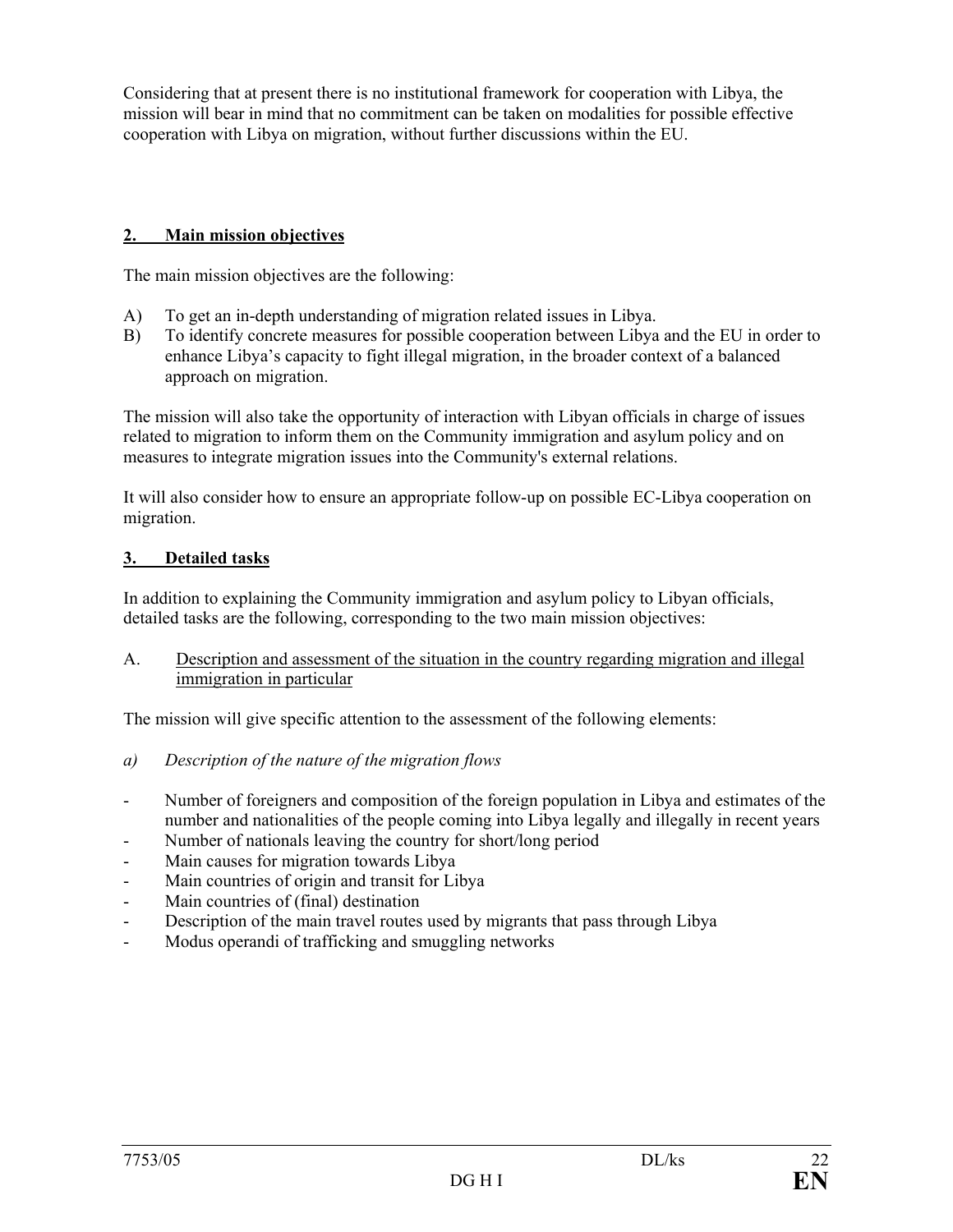## *b) Legal and regulatory framework*

- Situation as regards the signing, ratification and application of the United Nations Convention against Transnational Organised Crime of December 2000, the Protocol to Prevent, Suppress and Punish Trafficking in persons and the Protocol against the Smuggling of Migrants by Land, Sea and Air and other relevant international instruments for migration management and fighting illegal immigration in particular
- Domestic legislation in place with regard to legal migration (including rules on admission and residence) and the smuggling and trafficking in human beings (in particular those measures mentioned in the Palermo Treaty on Organised Crime and its two Protocols on smuggling and trafficking such as maritime and land border controls and security and control of travel documents and visas)
- Domestic legislation on asylum
- Conditions for citizenship
- Inventory of the international agreements between Libya and third countries relevant to legal and illegal migration

## *c) Institutional framework, procedures and policies*

- **-** Description of the institutional framework, authorities and agencies involved in migration and asylum management (staff, qualification of the staff, working methods, equipment and management capacity).
- Description of the Libyan migration and asylum policies

Particular attention will be paid to:

- Handling of incoming migrants, legal and illegal, and asylum seekers
- Return policies, transit of returnees and detention, repatriation procedures
- Maritime, air and land border controls, security and control of travel documents and visas
- Description of the international cooperation on border controls (joint patrols of Libyan and neighbouring countries, exchange of information)
- Description of the methods of data collection, observation and analysis of migratory phenomena (technical capacity, equipment)
- Description of the existing cooperation programmes at bilateral and regional level.

## B. Exploring concrete measures for possible cooperation

On the basis of the discussions with the Libyans and the assessment of the situation as regards migration and in particular illegal immigration, the mission will identify the technical objectives, priority areas and measures for possible EC-Libya cooperation in the following areas: legislation improvement, institutional building, training and capacity building, improvement of the infrastructures and equipment, improvement of border management (air, land, sea), exchange of information.

Possible measures for preventing and combating illegal immigration between Libya and the EU, in a sub-regional context and in particular with Libya's neighbouring countries in the South will receive attention, while understanding the context of this approach as described above.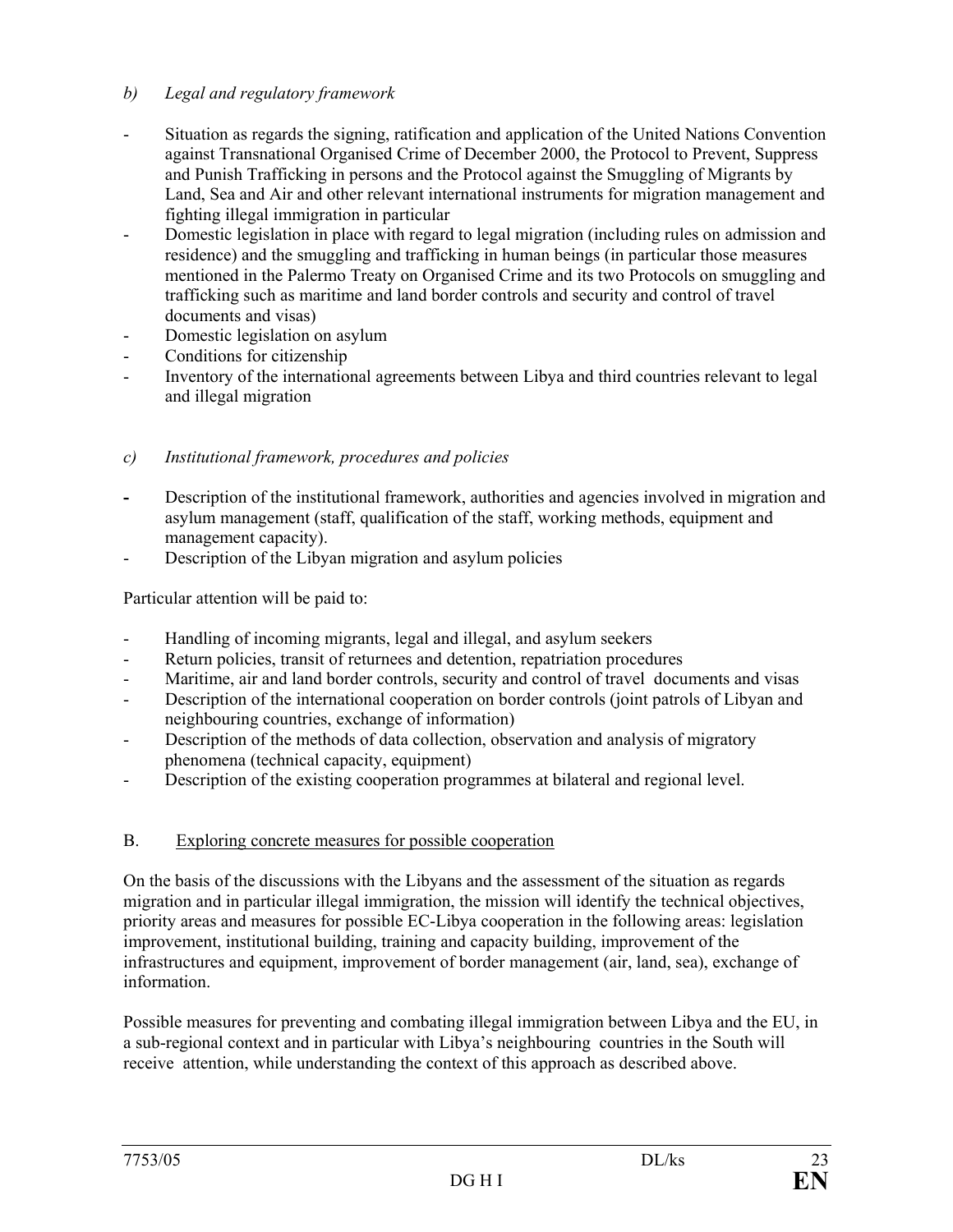### **4. Expected output of the mission**

With the active support of all the participants to the mission, the Commission services will produce a report within four weeks after the finalisation of the mission and present it to the Committee of the Permanent Representatives of the EU Member States.

This report will contain an assessment of the Libyan situation as regards migration and in particular illegal immigration, as well as a description of the needs and the concrete cooperation measures that could be envisaged in order to support Libya in its effort to prevent and combat illegal migration. It will contain a summary of main technical objectives, priority areas and possible measures presented as a coherent programme.

The results of the mission will be subject to further deliberations in the framework of the European Union in order to ensure a proper follow-up to this mission.

### **5. Logistics and timing of the mission**

- 1. The mission will be composed of:
	- the Commission services (Directorate-General External Relations and Directorate General Justice and Home Affairs)
	- interested Member States, participating fully at expert level
	- EUROPOL
- 2. The expert mission will be led by the Commission.
- 3. The mission programme and its Terms of reference will be agreed between Libya and the European Commission services prior to departure.
- 4. The mission participants would appreciate to have the opportunity to meet at least with the following authorities and persons:
	- Head of External intelligence and Security Services,
	- Ministry of Justice and Public Security,
	- Ministry of Foreign Affairs.
- 5. The visit of the following locations is suggested to be part of the mission programme:
	- Ghat (Algerian/Niger border)
	- Kufra (Border with Egypt)
	- Al Awyanat (Sudan-Egyptian border)
	- As Sarah (Chad border)
	- Zuwarra (West coast)
	- Zliten (East coast)
	- Misrata (East coast)
	- Tripoli airport
- 6. Libya will be responsible for the travel arrangements in the country.
- 7. Each member of the mission takes care of his travel expenses.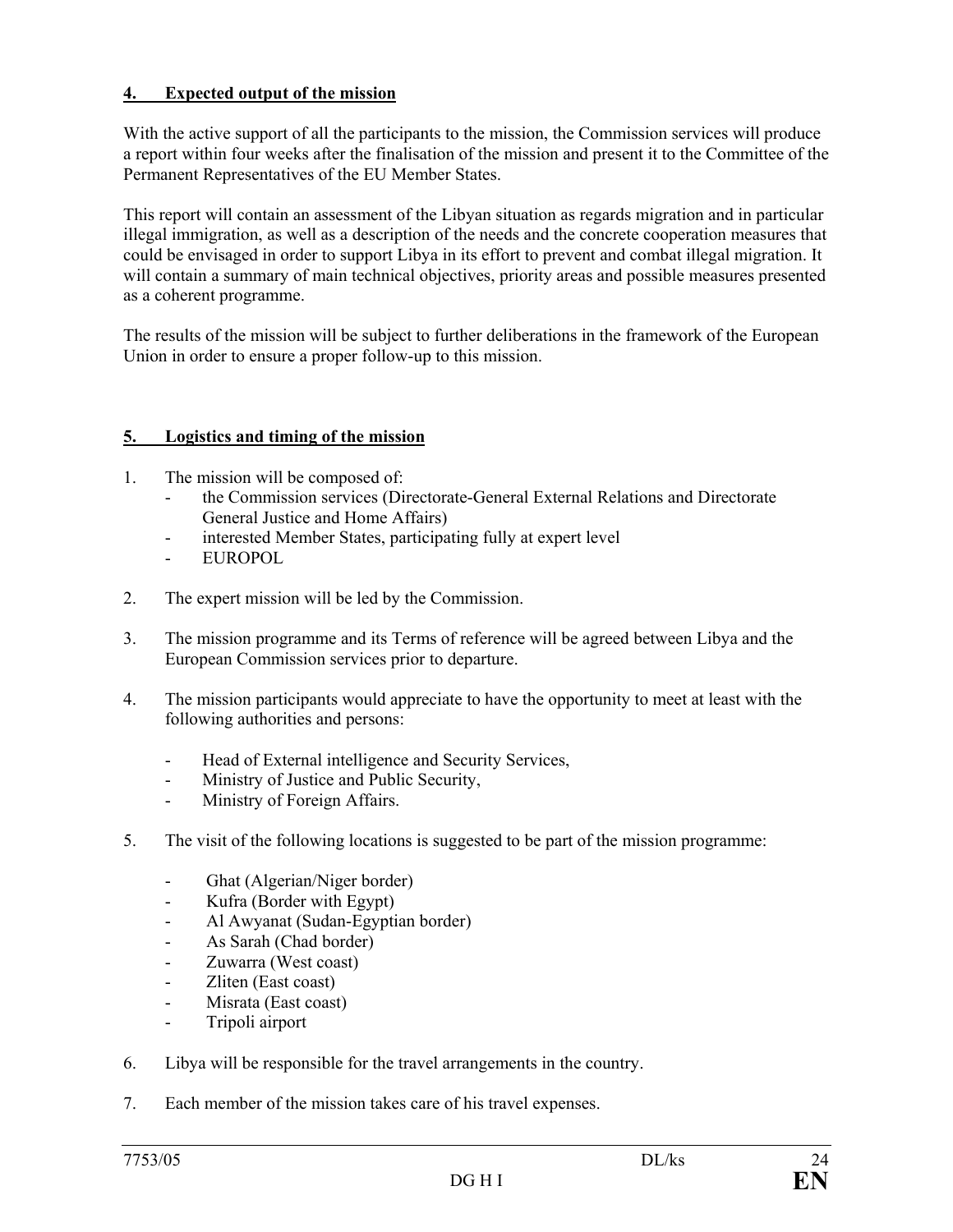**Technical Mission to Libya on Illegal Immigration 27 Nov – 6 Dec 2004 Annex 2** 

## AUTHORITIES MET DURING THE MISSION

## **General People Committee for Foreign Liaison and International Cooperation (Ministry of Foreign Affairs)**

Vice Minister for African Union, Mr. Saïd Ereibi Hafyana Vice Minister for Cooperation, Mr. Mohamed Al Taher Siala Vice Minister for Maghreb Union, Mr. Moftah Othman Mahdi General Director Department African Affairs Mr. Ibrahim Amer Juma General Director Consular Affairs Mr. Ali Mdored Deputy General Director European Affairs Al Taher Al Dabbash

### **General People Committee for Public Security/ Ministry of Interior**

Minister of Interior Mr. Nasser Al Mabruk Ministry of Interior's Secretary, Mr. Omrani Al Soudani D.G. repatriation and clandestine camps control, General Hassan Kasah General Director Emigration, visa, passports, General Mohammed Al Ramalli General Director Borders controls, and checking points, General Abdelsalem Al Twir Chief of Cooperation Department and External Relations, Ingenear Mr Saud Saudi Doctor Mohammed Karkub – INTERPOL TRIPOLI

#### **External Security**

Head external security , Professor Musa Kusa

## **Kaddafi Foundation**

General Director Mr. Abdelsalem Salah Director Human Rights Branch Mr. Joumaa Attaige General Advisor Mr. Ramadan Sanoussi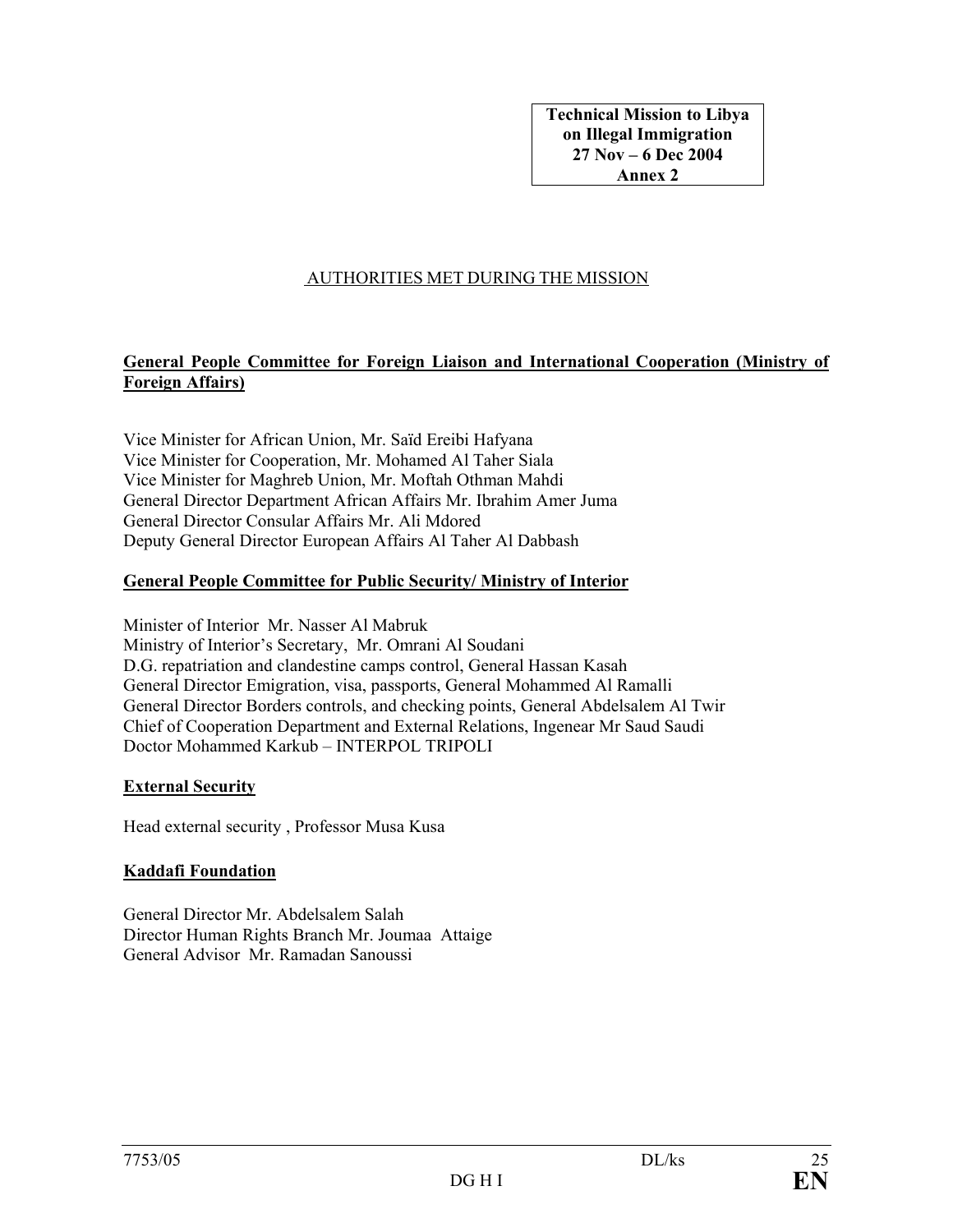## **CENSAD**

General Secretary, Mohamed Al-Madani Al-Azhari Director of integration, Ibrahim Sani Abani Ambassadors of CENSAD countries

#### **Zwara Community**

General Secretary of ZWARA CHABIA Mr. Mohammed Basset (in charge to fight clandestine immigration) General of Public Security Haribi Al Drissi

### **Kufra Community**

Public Security Secretary Mr. Ibrahim Omer Chief of SARRAH Border Point, Colonel Ali El Fatmi Mbarak

### **Ghat Community**

General Secretary, Mr. Hmedi Mussa Souliman Mohammed

### **Sebah Community**

General Secretary, Mr. Ali Al Shaekif

### **UNHCR**

Head, Dr. Larbi Mebtouche

## **EU Heads of Mission**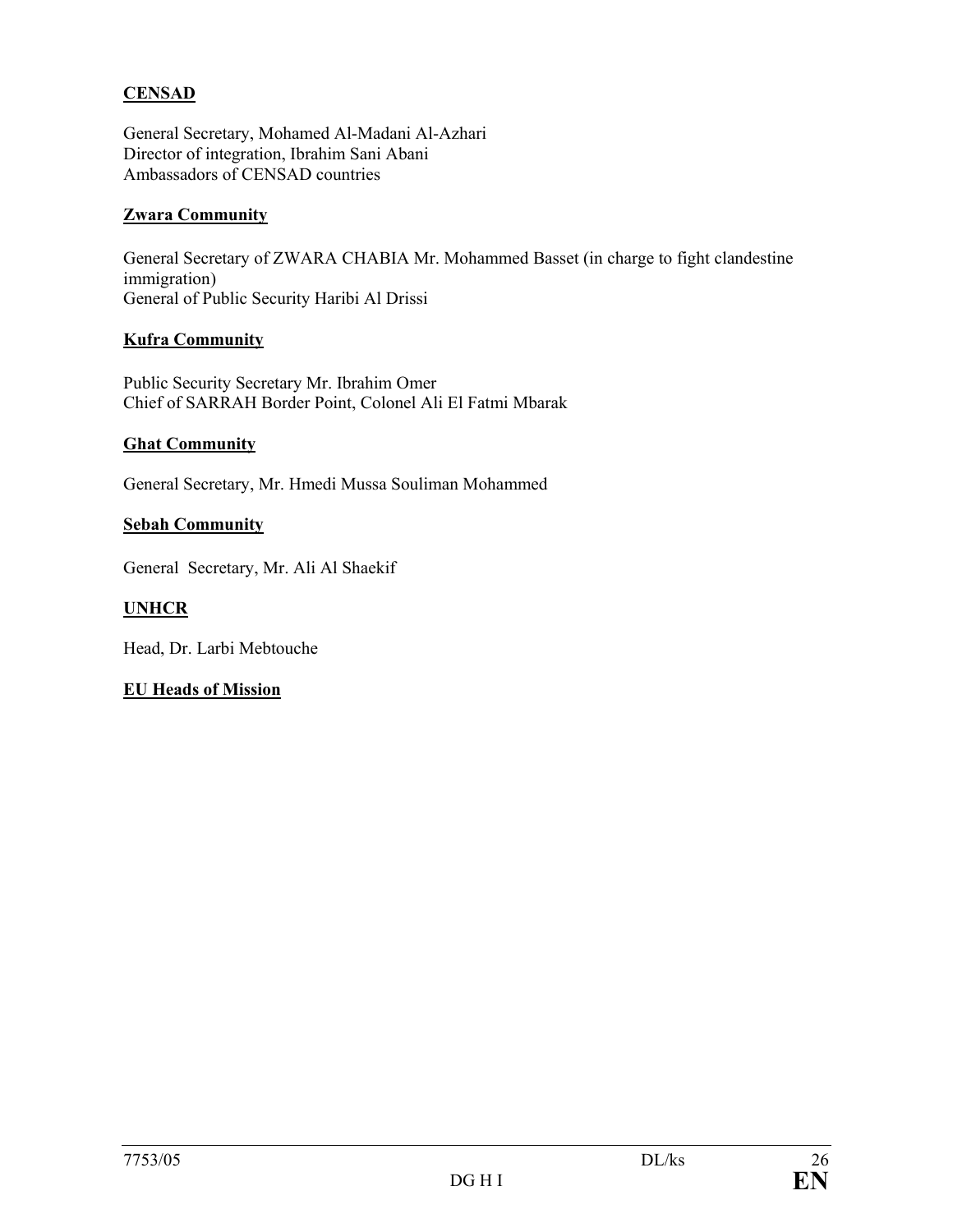## **List delegation from Commission and Experts from Member States**

### **Commission:**

| Mr. Marc Pierini:            | Head of Delegation in Tunis covering Libya             |
|------------------------------|--------------------------------------------------------|
| Mr. Xavier Marchal           | RELEX F4. Coordinator of the mission and of the report |
| Mrs. Dafni Gogou             | JLS B01                                                |
| Mr. Marc Richir              | RELEX <sub>04</sub>                                    |
| Mr. Serge Christiane DEV D02 |                                                        |

### **Experts from Member States**

| Marianne VERDURME                                  | Immigration Liaison Officer<br>Ministry of the Interior, Immigration Office                                                           | <b>Belgique</b> |
|----------------------------------------------------|---------------------------------------------------------------------------------------------------------------------------------------|-----------------|
| <b>Rainer Helmut KRAPPEN</b>                       | Advisor on migration and asylum issues<br>Ministry of Interior, Directorate Migration, Asylum                                         | Deutschland     |
| Jan Harald VAN DEURS<br>Antonio FERNANDEZ          | Head of Section, Danish Refugee Appeals Board                                                                                         | Danmark         |
| <b>ESTEBAN</b>                                     | Inspector in Spanish National Police Force (C.N.P.)                                                                                   | España          |
| André BIZEUL                                       | Senior chief superintendent - Special advisor of the<br>Police Border's Department Head                                               | France          |
| <b>Cornelis Leendert Aart</b><br><b>SCHALKOORT</b> | Staff Royal Netherlands Marechaussee,<br><b>Head Bordercontrol Immigration Division</b>                                               | Holland         |
| <b>Renato FRANCESCHELLI</b>                        | Head of Unit external relations and international affairs<br>within the Ministry of the Interior                                      | Italia          |
| Angelo GRECO                                       | General Directorate of Italian State Police, Liaison<br>officer of the Italian Embassy in Tripoli                                     | Italia          |
| Rustamas LIUBAJEVAS                                | <b>State Border Guard Service</b>                                                                                                     | Latvia          |
| Sandro ZARB                                        | Inspector - Malta Police Immigration Department<br>Director of International Co-operation                                             | Malta           |
| Piotr STOCKI                                       | Department of the Border Guard Headquarters                                                                                           | Poland          |
| Francisco José B. COELHO                           | Portuguese Immigration Service<br>Frontier Guard Colonel (General Staff)<br>Commander of the Kainuu Frontier Guard District,          | Portugal        |
| Arto Tapani NIEMENKARI                             | <b>Finnish Frontier Guard</b>                                                                                                         | Suomi           |
| <b>Bengt Eric Ericsson SPARRE</b>                  | Ministry of Foreign Affairs<br>UK Immigration Service, National Office of the<br>Immigration & Nationality Directorate's Intelligence | Sverige         |
| <b>Graham LEESE</b>                                | Section (INDIS)                                                                                                                       | United Kingdom  |
| Mikael JENSEN                                      | Crimes against person unit                                                                                                            | Europol         |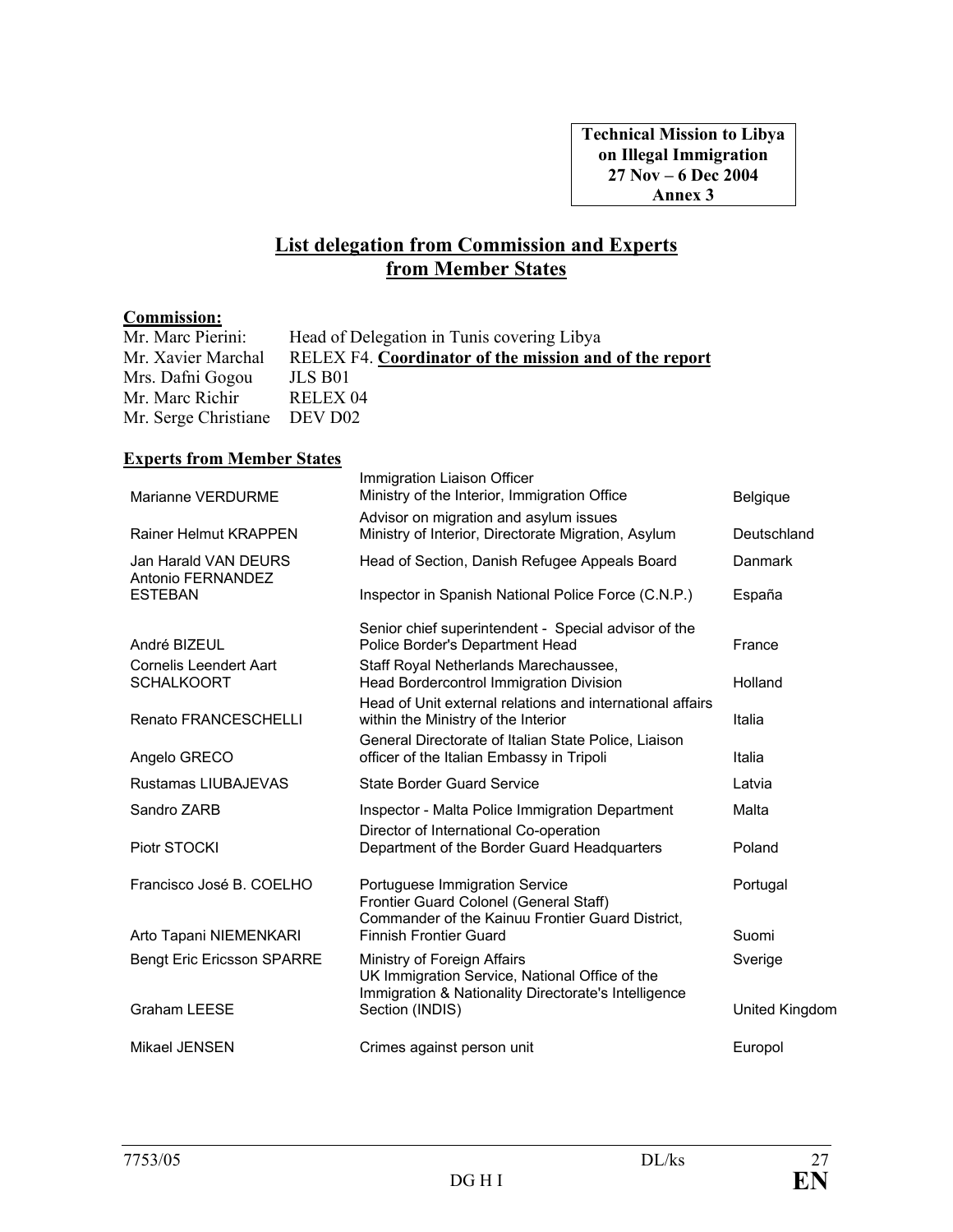**Technical Mission to Libya on Illegal Immigration 27 Nov – 6 Dec 2004 Annex 4** 

#### **PROGRAMME**

#### **Saturday 27 November**

Travel to Libya

#### **Sunday 28 November**

- 07h45 Internal coordination meeting (hotel)
- 09h00 Meeting with EU HoM's
- 10h30 Opening session with the Secretary of General People Committee for Public Security (Ministry of Interior), Mr. Ammar El Mabrouk Eltaiyef
- 11h00 Plenary meeting, with Libyan and Commission presentations, and general discussions
- 14h30 Lunch offered by Libyan Authorities
- 15h30 Individual contacts between experts and their Embassies

#### **Monday 29 November**

- 08h00 Internal coordination meeting (hotel)
- 09h00 Meeting with staff from the Italian Embassy
- 10h30 Meeting with the General Secretary of CENSAD, Mr. Mohamed Al Azhari, followed by a meeting with Ambassadors from CENSAD countries headed by Mr. IbrahimSani Abani Deputy of CENSAD
- 12h30 Meeting with the Vice FA Minister for African Union, Mr. Said Ereibi Hafyana (restricted delegation).
- 13h30 Meeting with Mr. Moftah Mahdi, Vice FA Minister for Arab Maghreb Union (Commission only)
- 14h30 Meeting with the Director for Counsellor Affairs at Ministry of FA, Mr. Ali Mdurit
- 16h00 Meeting with UNHCR
- 18h30 Reception offered by the Netherlands Ambassador and Marc Pierini at residence of the Ambassador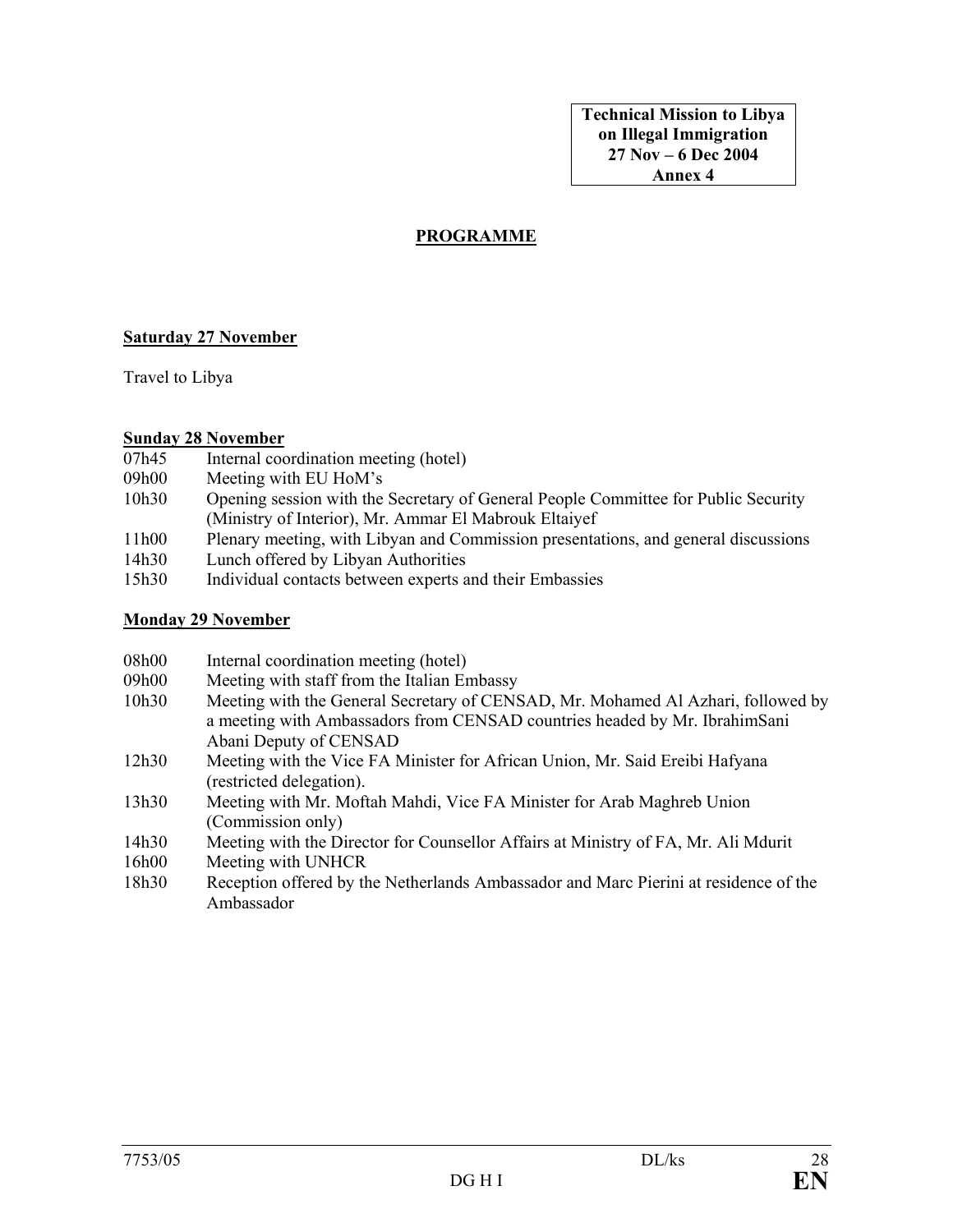## **Tuesday 30 November**

- 08h30 Internal coordination meeting (hotel)
- 10h00 Meeting with the General Director for Emigration, visa, and passports, General Mohammed Al Ramalli (part of the delegation)
- 11h00 Meeting with the General Director for Border Control, General Abdelsalem Al Twir (part of the delegation)
- 12h00 Meeting with the Head of External Security, Mr. Moussa Koussa, (Commission only)
- 13H30 Meeting with the Kadhafi Foundation, Mr. Salah Abdu Usalam general Secretary, Mr. Joumaa Attaiga and Mr. Ramadan Sanoussi
- 17h00 Internal coordination meeting (UK Residence)

### **Wednesday 1 December to Friday 3 December**

Visits to the field, in two groups, based on Terms of reference . Group North (1-2 Dec) along the Northern coast with General A. Al Twir. Group South (1-3 December) along Southern border with General H. Kasah.

#### **Saturday 4 December**

- 08h30 Internal coordination meeting (Hotel)
- 10h00 Meeting with the Kadhafi Foundation, Mr. Ramadan Sanoussi
- 12h30 Visit of Tripoli airport (part of the delegation)
- 17h00 Internal coordination meeting (Hotel)

#### **Sunday 5 December**

| 08h00 | Internal coordination meeting (hotel) |  |  |
|-------|---------------------------------------|--|--|
|-------|---------------------------------------|--|--|

- 09h00 Meeting with EU HoM's for debriefing
- 12h00 Concluding meeting with Ministry of Interior, Mr. Saud Saudi, General Director for cooperation and External Relations
- 14h00 Concluding meeting with Vice FA Minister for cooperation, Mr. Mohammed Siala.
- 17h00 Final internal coordination meeting (UK Residence)

#### **Monday 6 December**

Departure from Libya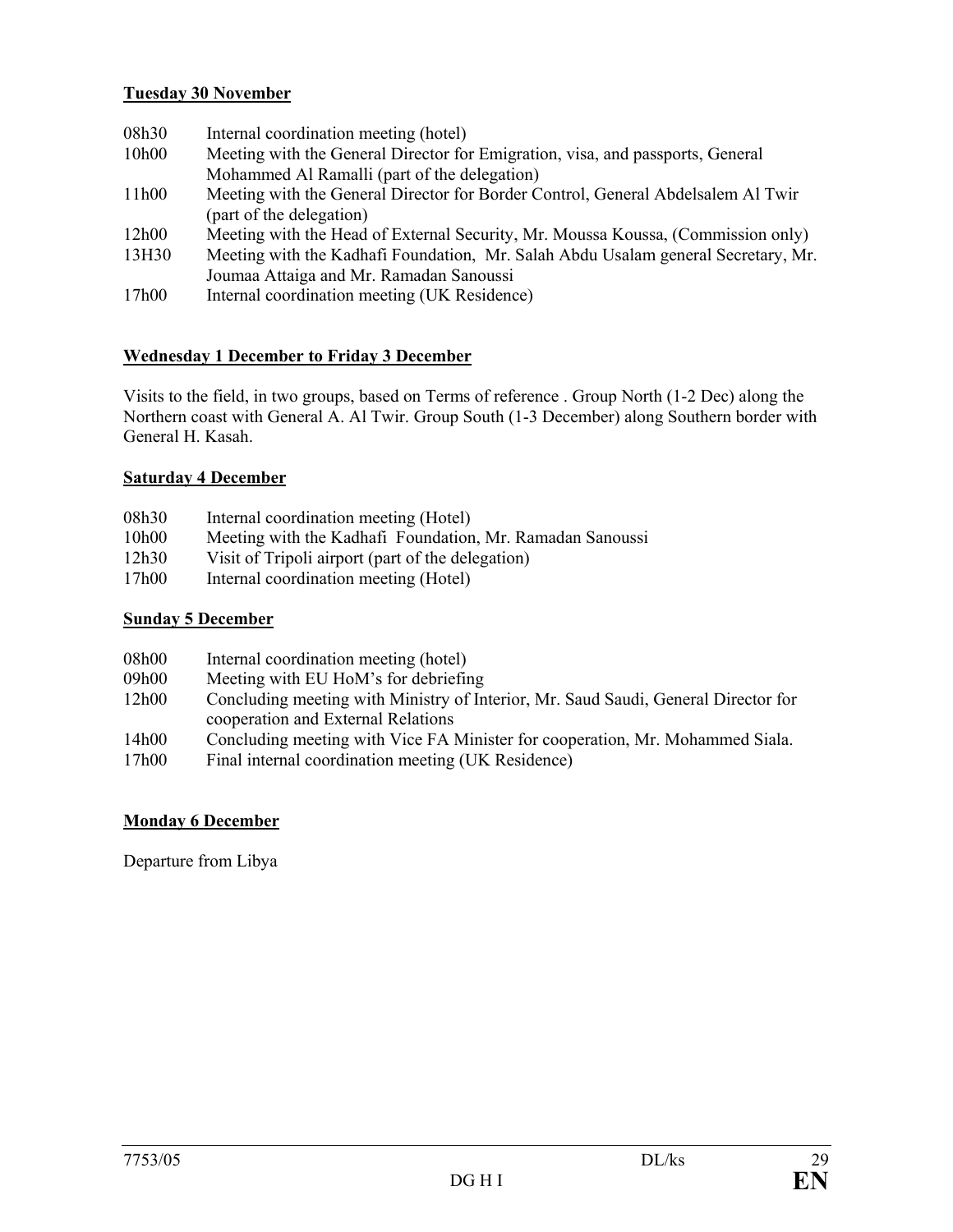## **FIELD TRIP TO NORTHERN LIBYA**

#### **Introduction- General Comments**

The visits took place in the Western zone (Zuwarah) on 01.12.04 and in the Eastern zone (Misratah) on 02.12.04.

The main part of this two-day trip was dedicated to visits to detention centres and camps. The Libyan authorities did not include visits to official cross borders points in the programme and were not able to provide precise information/data on border checks at coastal ports.

In this context, the meetings with the local Authorities in Zuwarah and in Misratah as well as the meeting with the Port Authorities in the small fishing area around Zuwarah were limited to a general presentation of the Libyan Authorities' perception of the illegal immigration phenomenon and a fragmented description of problems (operational and conceptual) occurred at regional level. No contact was allowed with the Navy, currently the only operational body as far as controls at sea are concerned. Police authorities openly acknowledged that there "were no contacts" between the Police and the Navy.

Whilst members of the Mission were grateful for the efforts made by the Libyan authorities in organising the field-trip visits, it was generally considered that the armed Police and Security Service escort was over-represented. This factor, together with the constant presence of TV cameras and photographers, did little to encourage completely open and spontaneous interviews with many interlocutors, officials and illegal immigrants alike.

#### **Detention centres and camps visited**

On the basis of the visits on the spot during the trip, the experts consider that they were shown four types of places:

#### *a) Short-stay detention centres*

The migrants are detained here until they are returned to other centres or another decision is made: either to be set free, be deported directly or be granted another permit under Libyan law. The prisoners are guarded in these centres by the Police.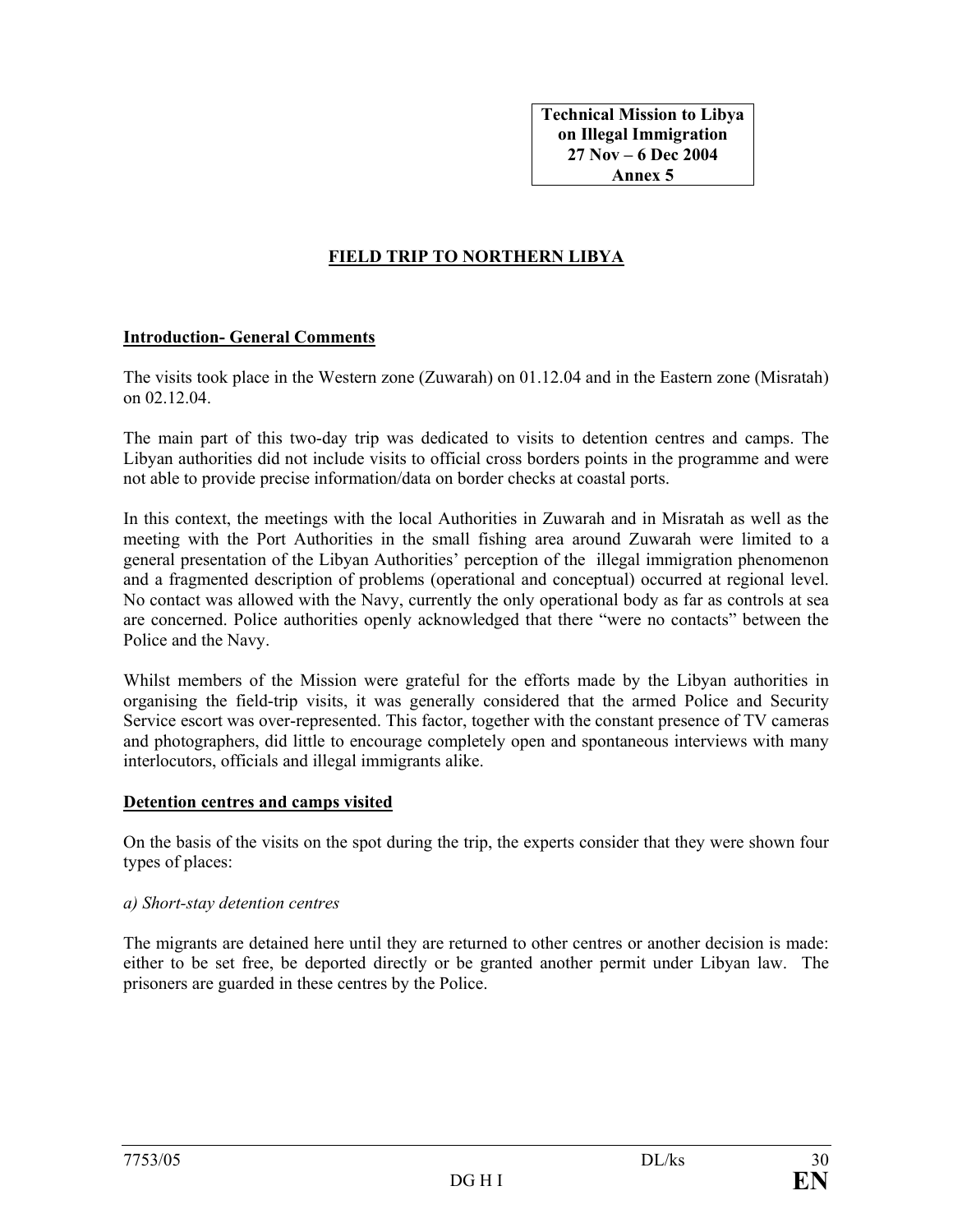This type of centre seems to have been created by improvisation. For example, the one at Sulmam, located between Sabratah and Zuwarah visited on 01.12.04, was completely isolated from the entire population. It hosted some 200 migrants, seating on the ground and guarded by armed police. The building resembled a former barn, was surrounded by a gate, and had various single-floor buildings. Hygiene standards were at a minimum (i.e. showers, bathrooms, toilets), and cleaning had been done just prior to the visit. There were no proper kitchens, places to eat or places to sleep with beds. The majority of the people (mainly from Niger, Ghana and Mali) seem to have been arrested the day before the experts' visit. According to their interviews, they were illegal workers living in Libya since the end of the 1990s. Some of them were holders of identity cards issued by private Libyan companies. Many declared that, although in an illegal situation, they had a regular job with a company and that they did not understand why they were arrested. These repeated affirmations could not be verified.

Another centre used for the preventive detention of illegal immigrants is the one visited on 2 December. It is located on the principal road in the direction of Misratah, next to the road checkpoint of Tajuka. There we met 16 detainees who said they wished to take an inflatable rubber boat in order to reach a bigger boat anchored at sea that would take them to Italy. After speaking with them we made note of various contradictions as it was not true that all of them wanted to take the boat to Italy; on the contrary, the majority confirmed that their intention was to continue working in Libya in order to earn money and return to their countries of origin (mostly illegal immigrants from Ghana). On this occasion we met a young detained Libyan who had made payment to illegal immigrants in his father's barn.

## *b) long term detention centres*

The experts visited detention centres, in which the detainees do not have the freedom to enter or to leave, and can be assimilated to prisons. The difference is simply physical - no galleys or separate cells exist to house groups according to sex, age, race or any other classification, but is comprised of rooms with a capacity of approximately 200 people, lodging not only women, but entire families with accompanying under-aged minors or unaccompanied minors, mixed with the rest of the detainees.

The camp visited in the afternoon of the first day (01.12.04) was located in the centre of Tripoli, in El Fatah Street. It was in fact a brand-new prison, where the authorities claimed to have registered 1,100 people of all African nationalities. In this centre, the detainees were found playing football at the beginning of the visit, which was interrupted by the accompanying Police Brigadier, causing some sharp discontent amongst the detainees.

The following day, another visit was made to a detention centre located on the coast close to the city of Misratah, where some 250 detainees were found, although the detainees stated that more than 700 prisoners had been registered the previous days. According to the presentation made by the Director of the centre, the detainees are kept here until they are returned to other centres or another decision is made (be deported directly to their country or be granted another permit under Libyan law). The prisoners are guarded by the Police officers. Although, it was said that the detainees had the possibility to wash up and eat well (the kitchen was supplied with fruits and vegetables), according to the interviews, the day before the visit of the mission, the prisoners cleaned the centre and their normal food was limited to bread and water. A group of about twenty Moroccans, who were interviewed in French, stated that did not understand the reason for their detention for over seven months in the centre. They claimed that they worked in Libya for several years and that their intention had always been to remain working there. If they had wanted to go to Europe they would have done so by crossing the Straits of Gibraltar or sailing to the Canary Islands.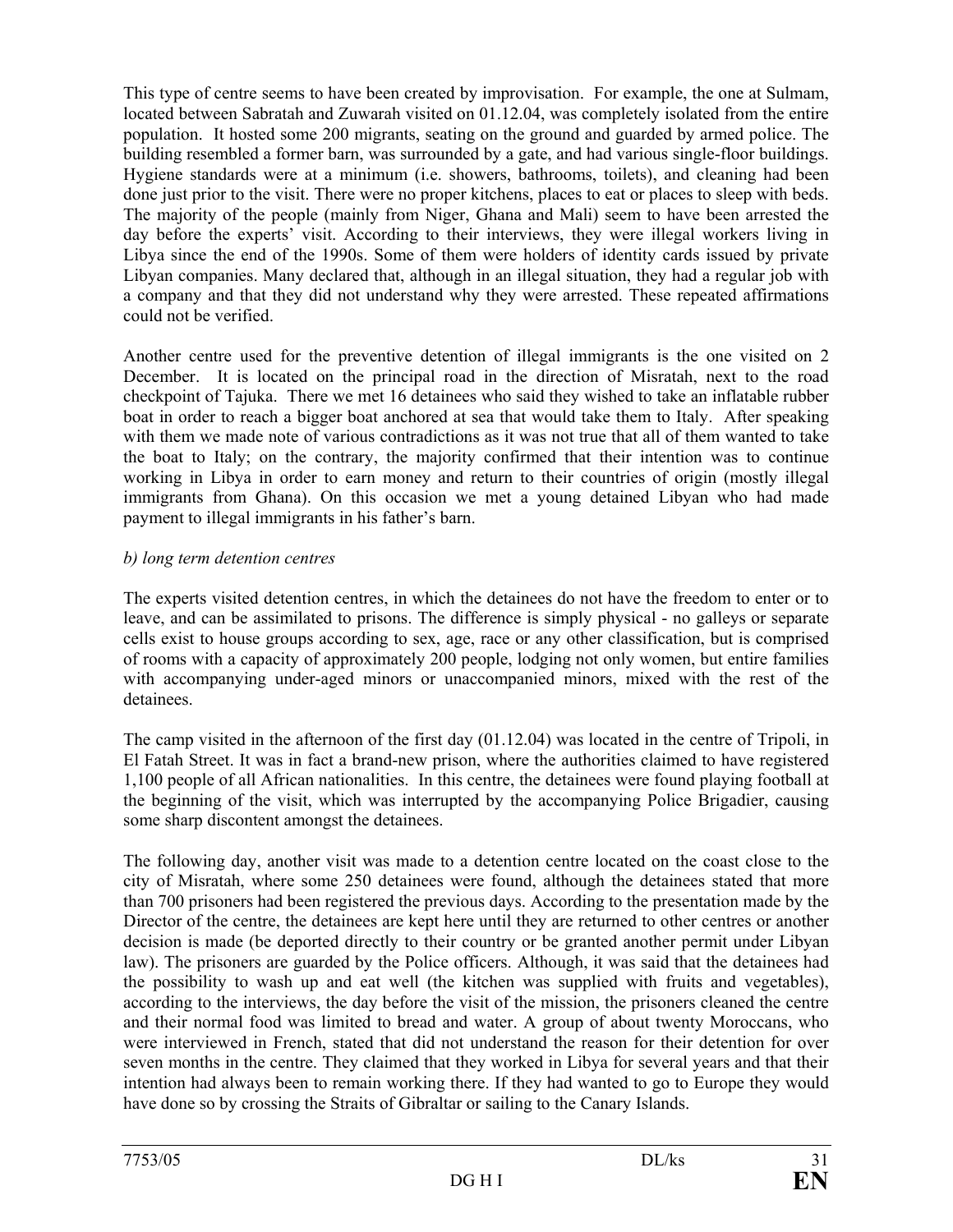## *c) Open camp-village*

Plots of land hosting small village-like camps are rented out by the Libyan Authorities to the African communities, so that they can build their own accommodation and become small tradesman (shops). These are places of free access, without apparent police control as the organisation is the responsibility of the inhabitants who are grouped by nationality, having their own Local Council, presided over by a single representative who relates to the Libyan Authorities. Although the authorised stay in these camps is limited to 1-2 years, many persons interviewed confirmed that they lived there since the end of the 1990s.

The inhabitants of these small villages come and go to nearby cities (Tripoli and Misratah) to seek work, in order to have enough money to pay for their stay in the open camps/villages, where they can find minimum services such as restaurants, hairdresser, pharmacy, grocery and clothing stores, repair shops, schools, even churches and mosques for their different religious activities. The organisation of such places, exclusively meant for Africans, is a form of control by the Libyan Authorities of the illegal immigrants, in particular those who do not have access to state housing provided by Libya, since homeowners are not authorised to rent to them. Such village-camps give the distinct impression of a ghetto-like atmosphere, a way for the authorities to keep undesirable foreigners away from the Libyan citizens.

Our Libyan hosts complained of crimes committed in the area surrounding these camps and mentioned the riots that occurred in 2002. However, they were unable to provide us with the total number of these camps in the country. The experts visited one camp on 1 December, called Jensia, located very close to the capital of Tripoli, having a population of approximately 6,000 inhabitants. On 2 December another camp of this type was visited in the Zliten region. In this camp, the different African communities were separated into French and English-speaking groups. There seemed to be bad relations among both groups comprising about 200-300 long-stay residents in each, although the correct number of residents was unclear since all of them had not been registered. According to the information given verbally, eight or ten similar camps have been created around Zliten.

#### *d) Repatriation centre*

Another type of centre was visited on 1 December, in El Fatah Street, in downtown Tripoli, in which the Libyan Authorities kept the illegal immigrants before their repatriation. The centre was an open area located in the back of the prison on El Fatah Street, where illegal immigrants who wished to return voluntarily to their country could be interviewed by a Consular officer from his/her Embassy and issued a Travel Certificate in the expectation that an airplane would take them home.

In this centre, the immigrants sit still with their luggage as they do not dare to leave for fear of being arrested by the Police. They told the experts that they have been in the area for more than seven days without any visitors, including from organisations such as "Media Luna Roja." Several of the migrants met had a Travel Certificate with the seal of his Embassy (in this case of Ghana). It was confirmed that the day after the EU mission visit, an airplane departed repatriating 149 Ghanaian citizens who returned voluntarily to Accra. It must be stressed however that the EU mission had no access to the exact procedure which is followed for these types of returns.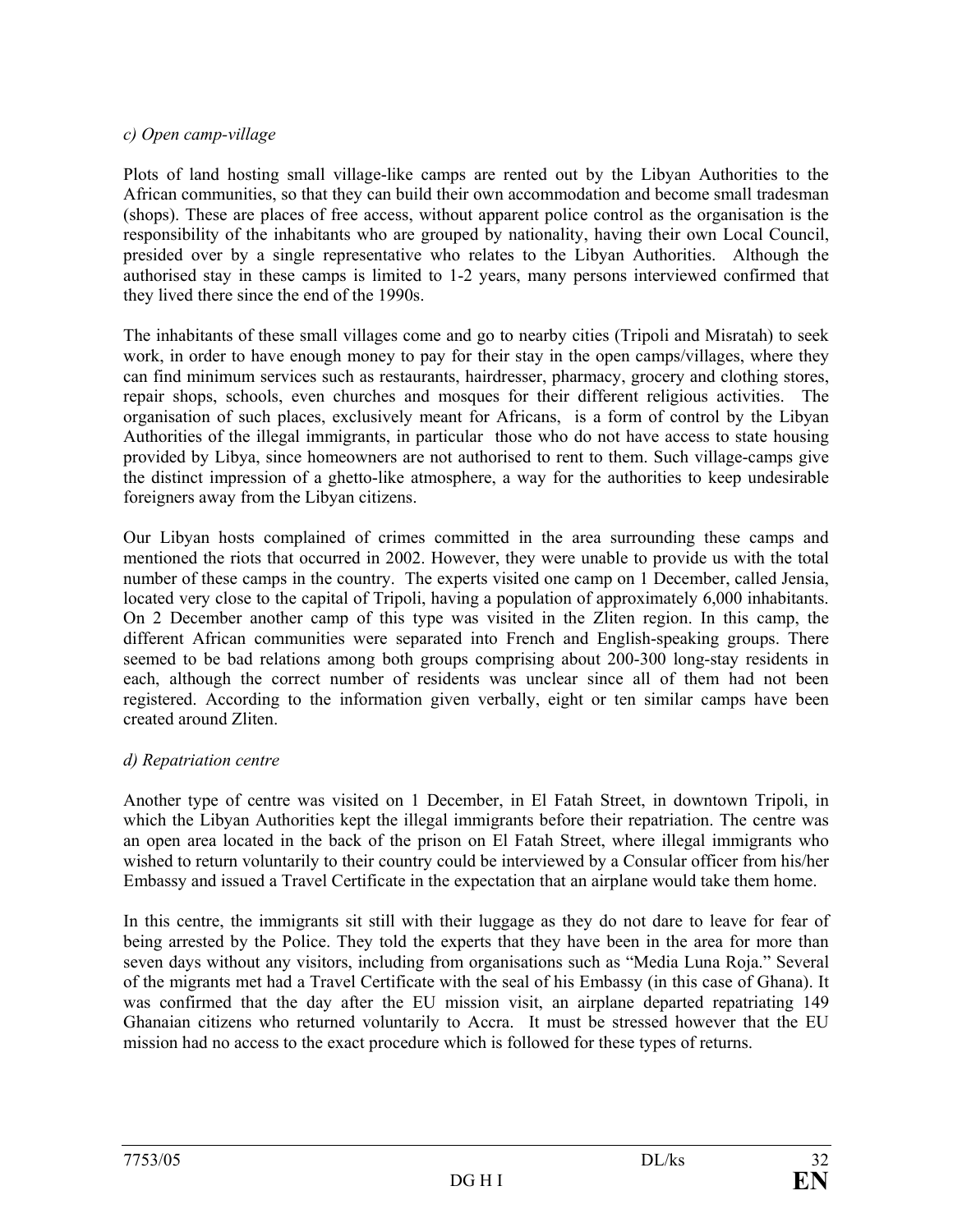## **General Remarks**

Varying from one centre to the other, the experts had the opportunity to interview the detainees who, when not in presence of the Police guards, complained about the arbitrary character of their detention. The detainees did not understand the reasons for their detention since many had already spent years in Libya, mostly working and establishing themselves on a temporary basis in the fringes of any process allowing legal residence. Some of the detainees had refugee documents obtained in other countries such as Ghana. Other confirmed that, although escaping from civil war (Sudan, Ethiopia), they were unable to obtain refugee documents. A majority of the interviewed detainees confirmed that their intention was to remain in Libya for some years working there and later return to their countries once they had saved some money.

None of the detainees knew what the maximum duration of detention in the centres was nor had any information on the legal procedures and conditions for repatriation. The same kind of information was requested by our Libyan hosts who were unable to provide a clear answer.

The mission to the Northern coast encountered some difficulties (logistics, police pressure, too much media attention), which at a later stage were recognised by the Libyan authorities.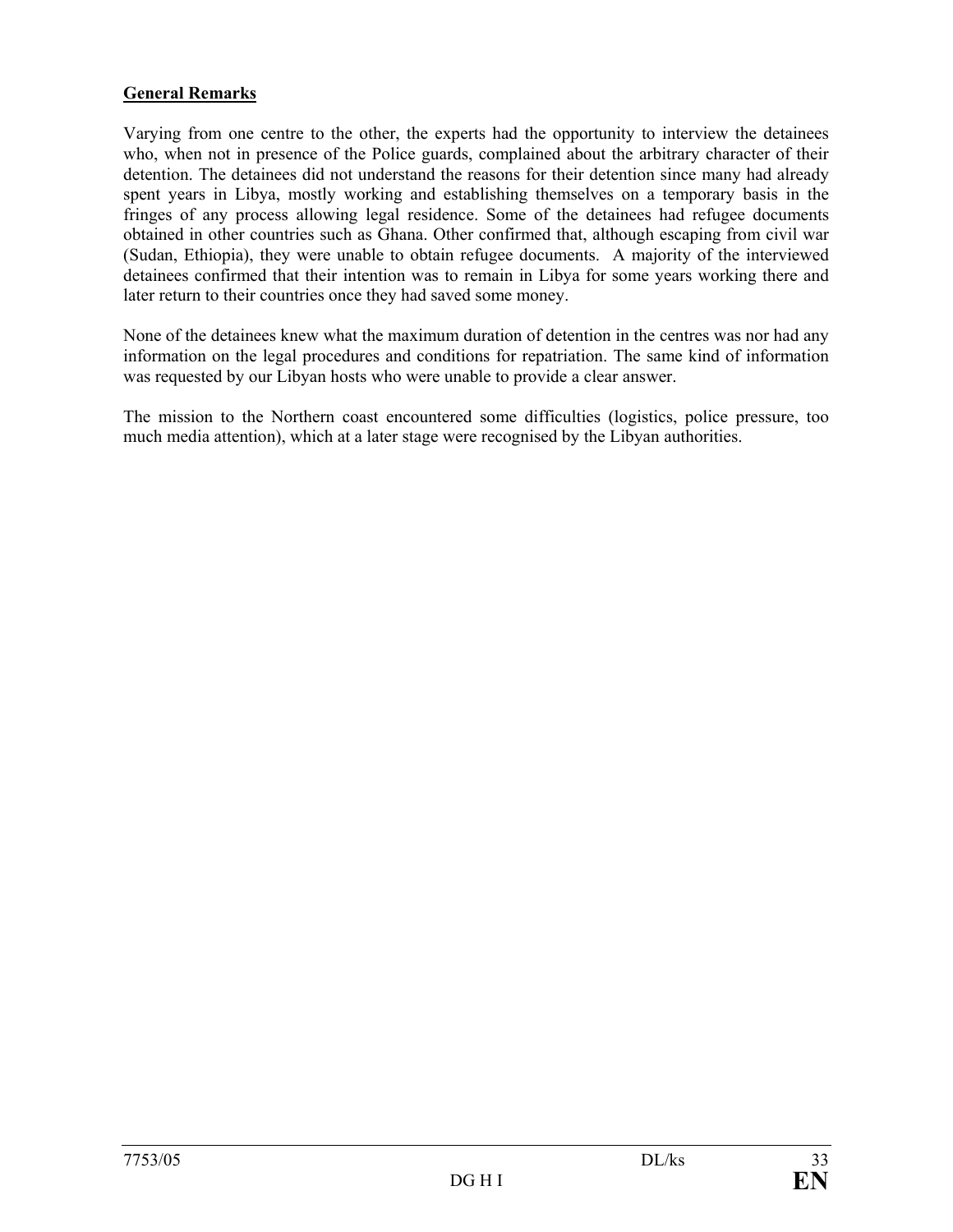**Technical Mission to Libya on Illegal Immigration 27 Nov – 6 Dec 2004 Annex 6** 

### **FIELD TRIP TO SOUTHERN LIBYA**

The field trip to the South took place from 1 to 3 December. The Delegation was accompanied by Brigadier Hassan EL KASSAH, Head of General Security at Ministry of Public Order (Interior Ministry), and coordinator of the High Commission on illegal immigration. The mission travelled by special plane to these main locations corresponding to three Shabias (states): Sebha, Ghat, Kufrat. On each location the mission was received by the Secretary of Public Order (Ministry of Interior of the Shabia, reporting to the Ministry of Interior).

The mission was extremely well received in all locations. Although it is difficult in such a short time to fully assess all elements, and considering wide differences of context and culture between the EU and Libya, the mission considered that it had the opportunity to gather good field information and understanding on how illegal immigration is being addressed on the Southern front, in particular as regards reception camps for illegal immigrants, repatriation and border control. Far from formalities and the bureaucracy of Tripoli, officials are reacting on a day to day basis with limited means and capacity to the drama of illegal immigration.

#### **Reception camps for illegal immigrants**

In Sebha, Ghat and Kufrat, the mission visited several camps. It appears that the main focus is put on organizing operations of repatriation.

The mission visited four camps in which illegal immigrants are gathered on a voluntary or forced basis before being sent back to their country of origin: one in Sebha (divided in two parts: voluntary return and forced return), one in Ghat (forced return), two in Kufrah (forced return). Despite occasional "mise en scène", the mission was able to talk freely to immigrants, most of them men, and gathered interesting even if often dramatic stories of individuals having left their families behind in search of a living. Many had held small jobs in Libya for various durations before being arrested or before deciding to return on a voluntary basis (and sometimes using the Libyan Authorities to organise and fund their return). In general, conditions in the camps were found to be difficult but relatively acceptable in the light of the overall general context. The Libyan Authorities seems willing to provide basic services (food, blankets and mattresses, medical services, etc) and immigrants were found to be informed on their fate. However, there is room for improvement. Health seem to be a real concern, including the fear that immigrants might bring diseases to Libya(AIDS, hepatite, etc.). In addition, it was noticed that the camps contained a certain proportion of non-accompanied minors evidently at risk.

The vast majority of migrants talked to said having come to Libya for finding a job, while some migrants mentioned having fled their country to seek protection. The mission was also explained that Libyan Authorities tend not to deport immigrants from countries or regions in conflicts.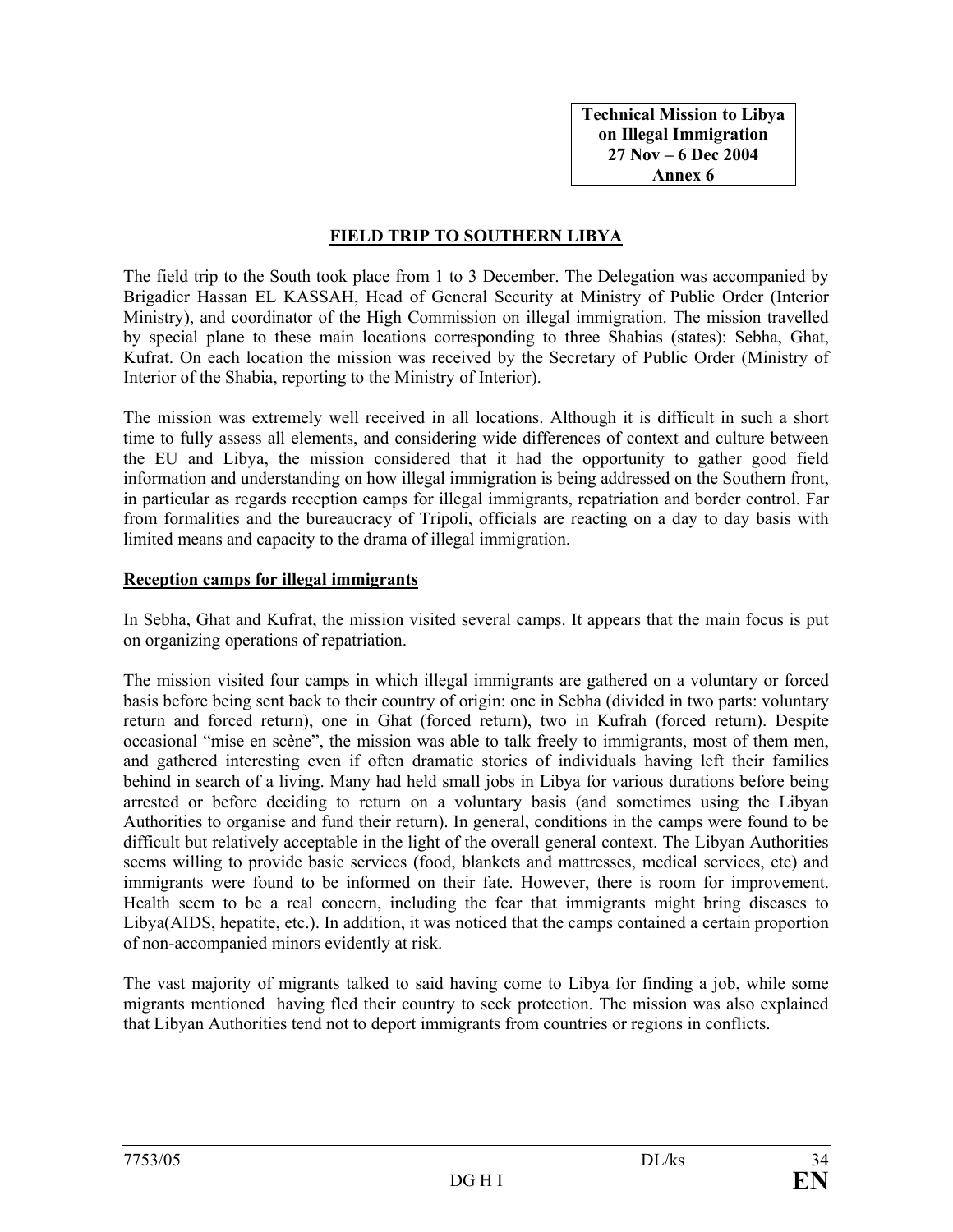## **Repatriation**

The illegal immigrants talked to reported being in the camps since very recently (from a few hours to one week). Reasons on the basis of which they were arrested by the Libyan authorities and brought to the camps are unclear and appear at random. Certain among them had already been repatriated before but nevertheless came back to Libya. The decision to deport an illegal immigrant back to his country clearly seems to be at general and collective level and not at an individual level. The mission was informed that administrative procedures and paper work for the purpose of identification is conducted, including involvement of concerned national consulates, concluded by a decision taken by the Head of the "Commission for deportation" in Tripoli. However, the mission expresses doubts about the systematic implementation as well as the efficiency of this procedure. In addition, the mission was informed that third countries consulates representatives are sometimes reluctant to visit the camps in order to identify their nationals. Finally, no individual order of deportation seems to be taken.

The mission also visited several neighbourhoods almost entirely inhabited by immigrants, most of them referred as illegally present but being able to remain free. The Libyan authorities informed the mission of the fact that, following the massive arrival of immigrants, certain villages have been left by Libyan citizens. In addition, fights among immigrants originating from different countries or ethnic groups seem to take place.

## **Border control**

In Ghat, the mission made a long tour along the Algerian border, came into contact with an Algerian patrol on a tour with Algerian journalists making a study on illegal immigration, and visited the border post (road from Ghat to Djanet). In Kufrah, the mission had talks with the Head of the Border Control between Libya and Chad. In the absence of a comprehensive strategy, crucial activities related to border control seem to need extensive development. The infrastructural and logistical setup and the equipment needed to effectively control large and permeable borders seem to be totally inadequate. Border control of inexistent borders as applied in the EU does not exist in fact, and is limited to a few random operations. The number of trained staff able to apprehend all aspects of relevant tasks seems also to be insufficient.

The mission had opportunities to understand how border management is organised. The Libyan border management system has a multilevel organisational structure and requires a high degree of coordination between different authorities involved in border security matters on regional and central levels. Detailed information is the subject of a separate annex.

Effective cooperation with counterparts from contiguous countries need obviously to be developed. Concerning Algeria, there exist cooperation and contacts. Concerning Niger, relations are good and there clearly exist a disposition to reinforce cooperation, which at this stage remains embryonic. With Chad, there seems to be little cooperation. Concerning Sudan the border is currently closed, in relation to the Darfour crisis.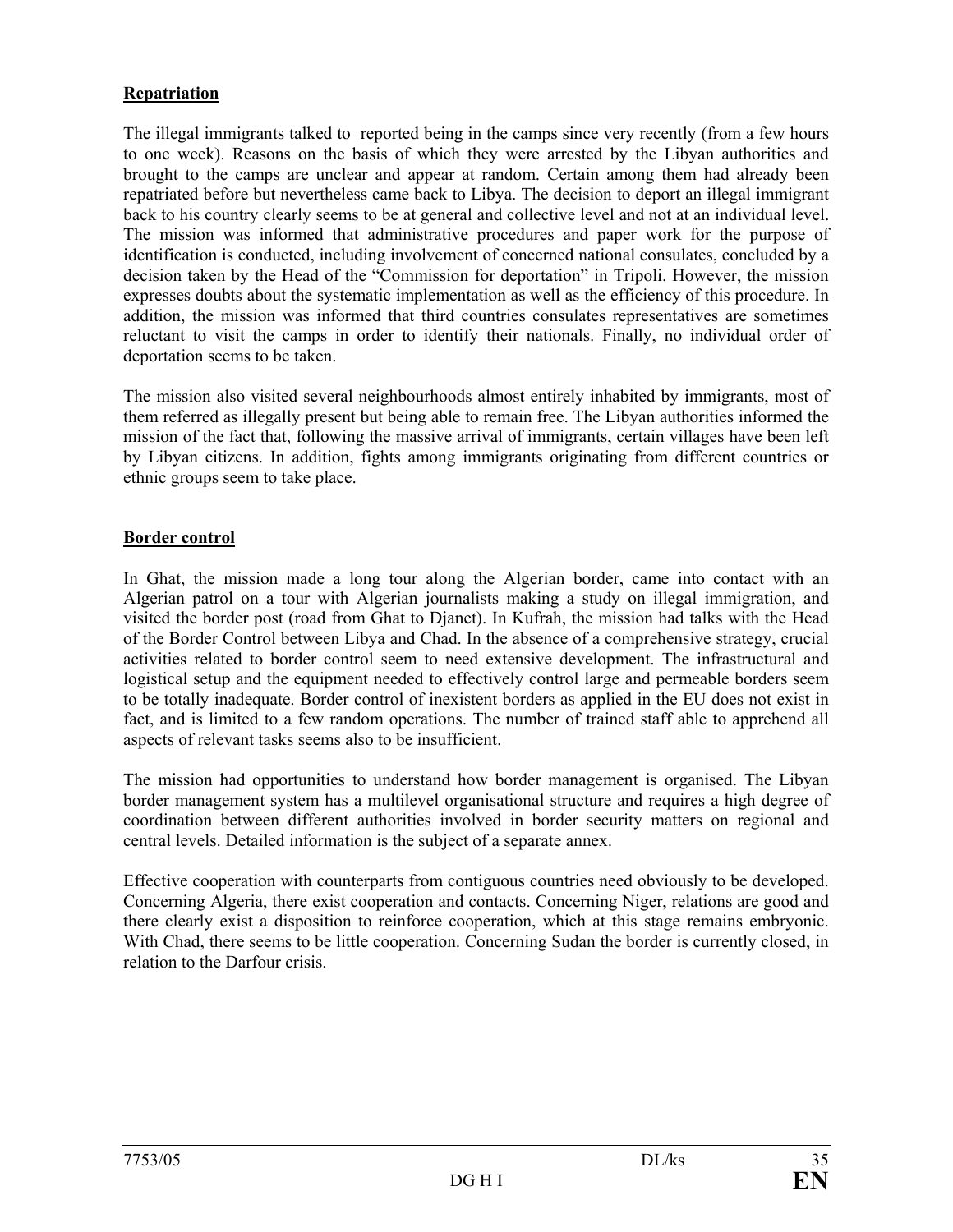## **DESCRIPTION OF THE NATURE OF THE MIGRATION FLOWS**

#### **General overview of migration flows based on statistical data made available by the Libyan authorities and EU Member States**

#### *a) Data provided by Libyan authorities*

According to the information provided by the Libyan authorities, each year between 75,000 and 100,000 foreign nationals enter the country. The following tables provide information on the number of legal and illegal residents in Libya – data on repatriation statistics follows<sup>2</sup>:

#### **Table 1: number of legal residents**

| Year | Employed | Unemployed | Total |
|------|----------|------------|-------|
| 2001 | 38769    | 15189      | 53958 |
| 2002 | 41037    | 15825      | 65861 |
| 2003 | 8478     | 3141       | 11619 |

#### **Table 2: number of illegal residents**

According to the Libyan authorities, making estimates of numbers is difficult due to the seclusion of the immigrants and because they enter Libya mostly through illegal channels without passing through legal points of entry. The number of illegal immigrants who were apprehended and resettled at the expense of the Libyan authorities over the past few years were as follows:

| Nationality  | 2000         | 2001           | 2002 | 2003                     | Total |
|--------------|--------------|----------------|------|--------------------------|-------|
| Niger        | 115          | 227            | 1519 | 1274                     | 3185  |
| Sudan        | 194          | 160            | 1553 | 2570                     | 4777  |
| Mali         | 586          | 735            | 804  | 464                      | 2589  |
| Ghana        | 813          | 181            | 477  | 162                      | 1633  |
| Guinea       | 69           | 47             | 61   | 27                       | 204   |
| Conakry      |              |                |      |                          |       |
| Nigeria      | 368          | 165            | 372  | 61                       | 966   |
| Burkina Faso | 53           | 24             | 380  | 64                       | 521   |
| Sierra Leone | 37           | $\overline{2}$ | 35   |                          | 75    |
| Gambia       | 52           | 39             | 42   | 18                       | 151   |
| Cameroon     | 162          | $\overline{4}$ | 14   | $\overline{\phantom{a}}$ | 180   |
| Egypt        | 223          | 173            | 312  | 55                       | 763   |
| Chad         | 61           | 2137           | 1147 | 846                      | 4191  |
| Syria        | $\mathbf{1}$ | 5              | 5    |                          | 12    |
| Liberia      | 121          | 33             | 54   | 10                       | 218   |

 **9** The methodology used for collecting the data is unknown, and the information was not confirmed during the mission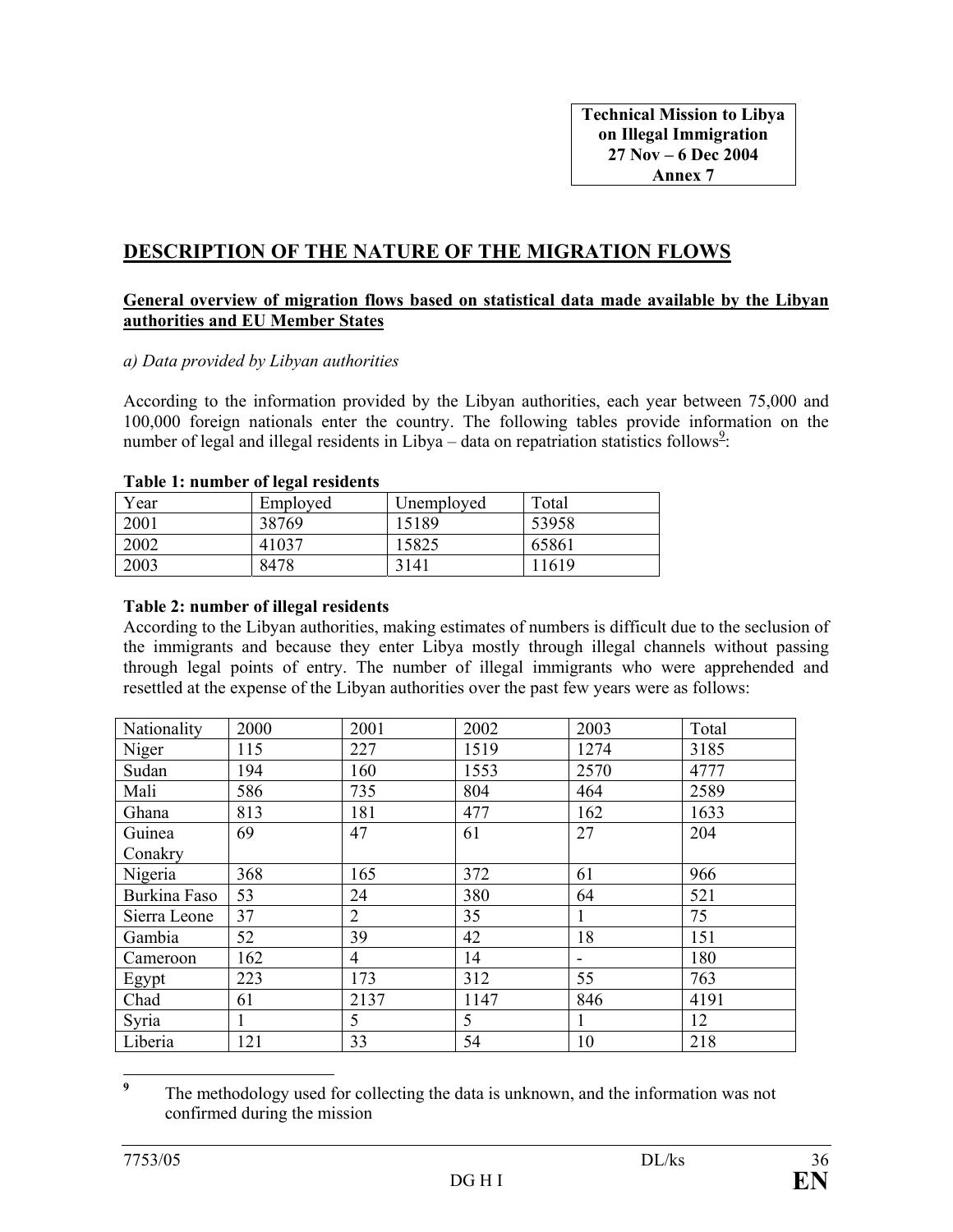| Benin         | 18                           | 14                       | 21                       | 30                           | 83             |
|---------------|------------------------------|--------------------------|--------------------------|------------------------------|----------------|
| Senegal       | 38                           | 38                       | 67                       | 43                           | 168            |
| Morocco       | 33                           | 22                       | 38                       | $\overline{3}$               | 96             |
| Tunisia       | 39                           | 43                       | 23                       | 14                           | 119            |
| Togo          | 11                           | 21                       | 19                       | 36                           | 87             |
| Mauritania    | $\overline{4}$               | $\overline{7}$           | 19                       | $\mathbf{1}$                 | 31             |
| Ivory Coast   | 38                           | 6                        | 20                       | 10                           | 74             |
| South Africa  | $\overline{2}$               | $\overline{5}$           | $\overline{4}$           | $\qquad \qquad \blacksquare$ | 11             |
| Zambia        | $\mathbf{r}$                 | $\overline{\phantom{0}}$ | $\overline{2}$           | $\overline{\phantom{a}}$     | $\overline{2}$ |
| Ethiopia      | $\overline{\mathbf{3}}$      | $\overline{a}$           | $\mathbf{1}$             | $\overline{\mathbf{3}}$      | $\overline{8}$ |
| Algeria       | 10                           | 6                        | 14                       | 10                           | 31             |
| Burundi       | $\mathbf{1}$                 | $\blacksquare$           | $\blacksquare$           | $\mathbf{1}$                 | $\mathbf{1}$   |
| Iraq          | $\blacksquare$               | 6                        | $\overline{4}$           | $\blacksquare$               | 12             |
| Congo         | 8                            | $\overline{3}$           | $\overline{2}$           | 8                            | 17             |
| Somalia       | $\overline{3}$               | $\overline{7}$           | $\overline{7}$           | 3                            | 17             |
| As-Saqiyah 1- | $\overline{2}$               | -                        | $\overline{\phantom{a}}$ | $\overline{2}$               | $\overline{2}$ |
| Hamra         |                              |                          |                          |                              |                |
| Bulgaria      | $\overline{2}$               | $\mathbf{1}$             | $\blacksquare$           | $\overline{2}$               | 3              |
| Guinea        | $\overline{4}$               | $\blacksquare$           | $\mathbf{1}$             | $\overline{4}$               | $\overline{5}$ |
| <b>Bissau</b> |                              |                          |                          |                              |                |
| Pakistan      | 10                           | 21                       | 5                        | 10                           | 36             |
| Ukraine       | $\overline{3}$               | $\frac{1}{2}$            | $\mathbf{1}$             | $\overline{3}$               | $\overline{4}$ |
| Yugoslavia    | $\mathbf{1}$                 | $\frac{1}{2}$            | $\overline{a}$           | $\mathbf{1}$                 | 1              |
| Eritrea       | $\mathbf{1}$                 | -                        | $\overline{\phantom{a}}$ | $\mathbf{1}$                 | 5              |
| Palestine     | $\overline{\phantom{a}}$     | $\overline{\phantom{0}}$ | $\overline{\phantom{a}}$ | 1                            | 1              |
| Bangladesh    | $\overline{\phantom{a}}$     | $\overline{2}$           | 3                        |                              | 5              |
| India         | $\overline{\phantom{a}}$     | $\overline{2}$           | $\overline{2}$           | $\qquad \qquad \blacksquare$ | $\overline{4}$ |
| Namibia       | $\qquad \qquad \blacksquare$ | $\overline{2}$           | $\overline{\phantom{a}}$ |                              | 3              |
| Jordan        | $\qquad \qquad \blacksquare$ | $\mathbf{1}$             | $\overline{2}$           |                              | 3              |
| Thailand      | $\qquad \qquad \blacksquare$ |                          | $\mathbf{1}$             | -                            | $\mathbf{1}$   |

Our visits to the voluntary and forced detention camps confirmed the presence of numerous sub-Saharan Africans among the foreign nationals in these camps. Some nationalities were represented by thousands of individuals (i.e. Sudan, Chad, Niger, and Mali) while hundreds of others came from Ghana, Nigeria, Liberia, Burkina Faso, Guinea Conakry, Sierra Leone, Egypt and other Arab countries.

Currently, the local Authorities estimate the number of legal foreign workers at 600,000, while illegal immigrants are estimated to number between 750,000 and 1.2 million. The population of Libya is approximately five million, which clearly highlights the immigration risk for this North African country. The almost total lack of a national policy on border control rules out the possibility of analysing this data. In fact, it would be better to rely on statistics obtained from recent exercises carried out by Libyan Authorities to repatriate illegal persons from Libya back to countries of origin.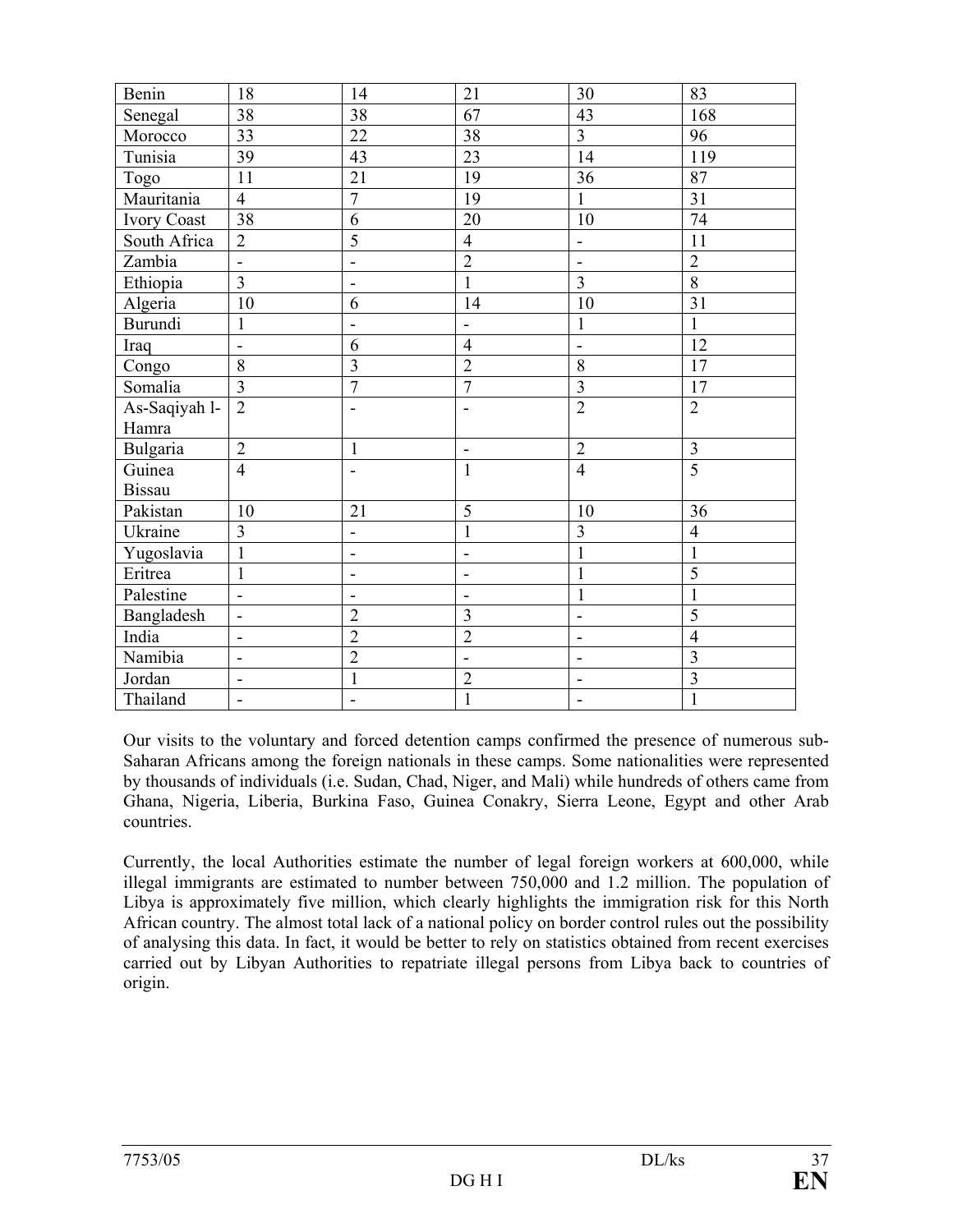In 2003, Libyan Authorities repatriated 43,000 illegal immigrants of various nationalities: 38% were Egyptians, 15% Nigerians, 12% Sudanese, 11% Ghanians, 10% Nigerians. The remaining nationals were Moroccans, Malians, Eritreans and Somalis, while a small percentage came from Bangladesh, Pakistan and the Far East. In 2004, a total of 54,000 illegal immigrants were repatriated, with a significant increase in nationals coming from Sub-Saharan Africa and Egypt. The increase in repatriation concerned nationals returned to Nigeria, Niger, Ghana, Mali and Egypt.

## *b) Data provided by EU member states*

For most EU member states, only a small percentage of illegal immigrants are Libyan nationals confined to coastal residents. No statistics were provided to us on this matter by the Libyan Authorities during the mission. However, in 2003, Italy registered 14,017 arrivals from North Africa. By 2 December 2004, 12,737 landed illegal immigrants were identified as having the same origin. It is worth noting that 60% of all illegal immigrants who have reached the Italian coast are Egyptian nationals, even if they declare to be Palestinians, English-speaking, and attempt to reach those countries where English is spoken and where they can join their same ethnic groups (in particular the UK, Germany and some Scandinavian countries). Illegal immigrants coming from Sub-Saharan Africa comprised 28%, while the rest come from Maghreb countries, Somalia and Eritrea. Another interesting aspect concerns the number of boats carrying illegal immigrants: in 2003, there were 319 boats coming from Northern Africa to Italy; while in 2004 (until 2 December) there were only 231 boats, which is 23% less than the previous year.

In the first ten months of 2004, Malta registered 1,369 arrivals by boat with 533 originating from Somalia, from Egypt: 203, Eritrea: 199, Sudan: 64, Ethiopia: 53, and from Ivory Coast: 52. In France there are no specific figures available on the transit of illegal immigrants through Libya to France but in 2004, there was a notable increase of immigrants making illegal transit to the UK, originating from countries known to use Libya as a transit route: Somalia ((280 Somalis detained in 2003 and 2,500 in 2004), Ethiopia, Niger, Egypt, Eritrea, Nigeria, Guinea, Liberia, and Ghana). Denmark has no available statistics on the transit of illegal immigrants through Libya to Denmark, but many people have entered these countries from North Africa. Until 30 November 2004; for example, from Somalia there were 133, from Nigeria: 83, Algeria: 43, Libya: 16, Morocco: 15, and from Sudan: 16.

## **Main causes of migration towards Libya**

Besides the fact that it is difficult to maintain 5,000 km of land borders and 1,850 km of maritime borders, due to the geography, and the lack of regional cooperation and sufficient means to reach those areas in light of sub-Saharan underdevelopment, other reasons for migrating to Libya are as follows:

Libya's Pan-African policy has been and still is one of the main reasons that contributes to attracting thousands of immigrants from all of Africa who have fled from war, famine, disease, AIDS, etc, coming particularly from the Sub-Saharan region and the Horn of Africa. For many of them, Libya is a destination country although few of them have the possibility to legally establish themselves as foreign workers in Libya.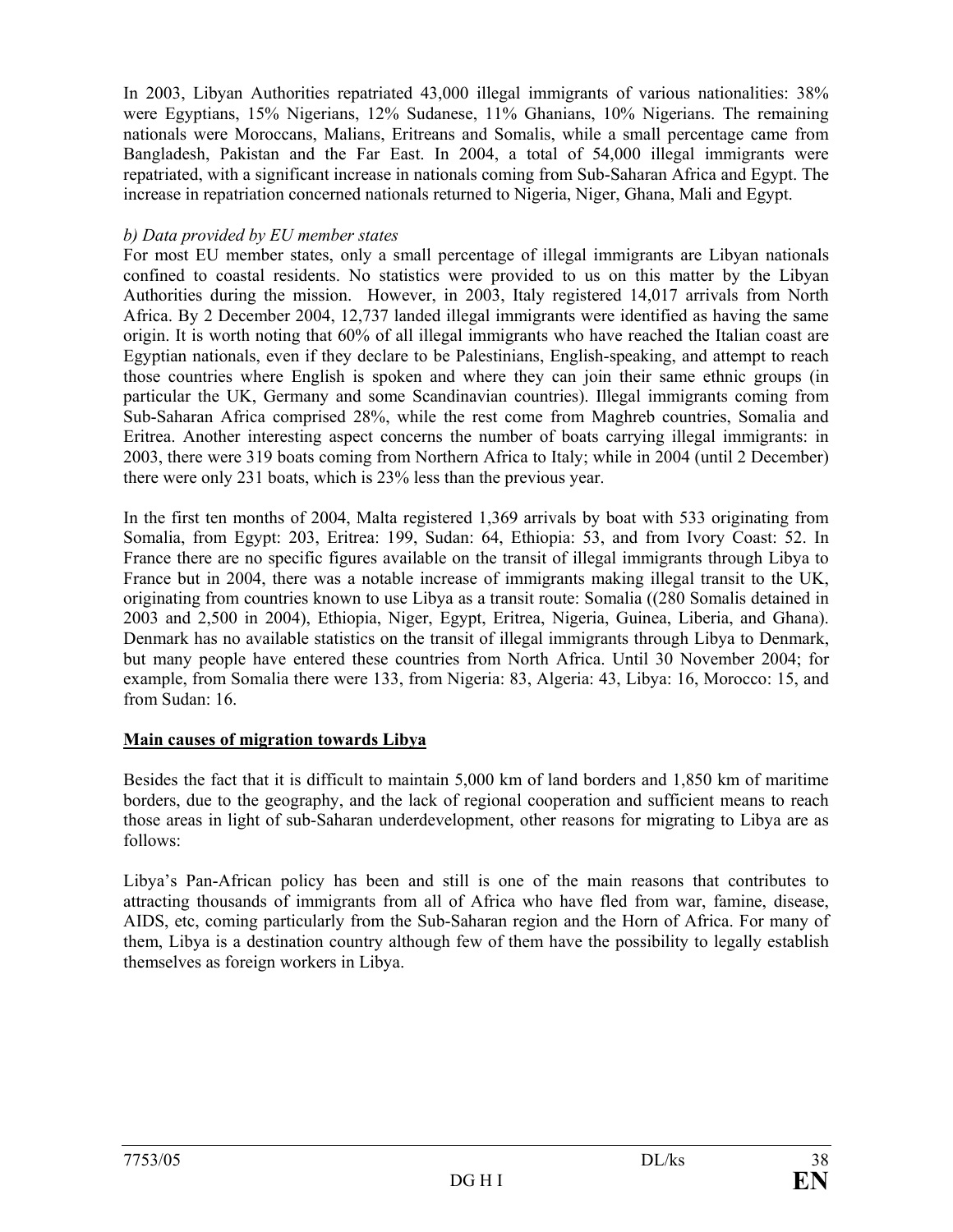The mission ascertained that in the southern cities of the Libyan desert, many immigrants of border countries, in particular from Chad, Niger and Sudan, settled in Libya for economic reasons without intending to transit to Europe. It seems logical that a country so geographically well-situated and having a GNP per capita of approximately US\$3000 would be attractive to migrants. Moreover, the «distributive» policy of the Libyan regime towards its own nationals generates a strong demand for foreign workers. These immigrants work in experimental agriculture, on farms and particularly in small trade. Their stay can last from a few weeks to several years. Some are sent back to their countries against their will following questioning during police operations about which we were not able to determine neither the strategy nor the duration.

Those migrants who return voluntarily are those were unable to find work or those who saved up sufficient wages or goods to make it worth returning to their country. On presenting themselves to the authorities as illegal immigrants, they are obliged to stay in a detention camp for a certain length of time but expect the Libyan authorities to cover the costs of the trip back to their country of origin.

A large percentage of emigrants consider Libya as a transit country and a "jumping board" to reach Europe: they remain in Libya only for the period necessary to work and earn (legally or illegally) the money required to fund the last leg of their voyage. The Libyan authorities often told the mission that the illegal migrants wants to go to Europe because they watch satellite TV from Europe in their home country and they hear from their relatives that they can get social benefit if they are not able to get a job in Europe. The transit trough Libya of Sub-Saharan individuals is confirmed by some information given by Members States experts.

### **Main travel routes used by migrants that pass through Libya**

The largest numbers of Sub-Saharan nationals who enter Libya illegally do so by using the southern land borders. The borders between Libya and Niger, Chad, Sudan and Egypt represent 60% of the country's total land borders and are basically left uncontrolled. It appears that most illegal immigrants originating from western Africa (Nigeria, Cameroon, Ghana, Togo, Benin) use a nexus point in Mali or in Niger as also explained in Annex 14.

By a variety of routes and different means of transport, the immigrants are facilitated astride the Algerian and Tunisian borders in order to reach the central Libyan city Sabhâ and to follow the long road to the Libyan coast.

It is evident that certain groups of sub-Saharan nationals arriving in northern Libya travel towards Ghadamès city located where the Libyan, Algerian and Tunisian borders meet, and subsequently head towards the straits of Gibraltar while traversing Algeria through El Golea and then Morocco – however, the full scope and scale of this traffic is not known. The largest concentration of illegal arrivals is concentrated in the vast barren and mountainous region at the above-mentioned border point.

The most common way of crossing the Mediterranean to reach Europe is through the use of rather large and old fishing boats chartered by the facilitators in Libya or in the neighbouring countries. In order to transit to Europe, immigrants sometimes enter Libya by sea from Egypt or Tunisia by illegally approaching the Libyan coast during the night in smaller boats.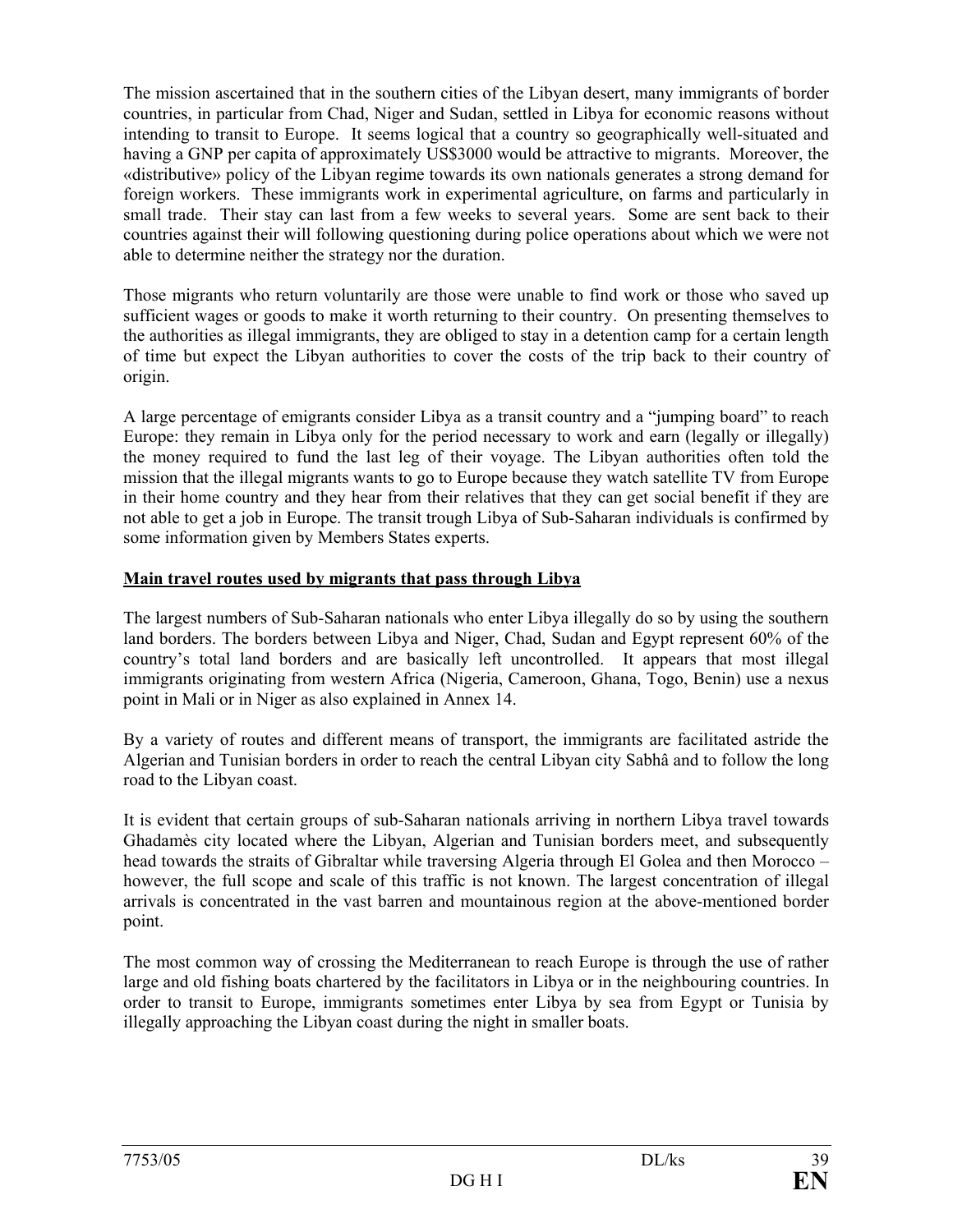Our visit of the passenger route at Tripoli International Airport showed that it might be particularly easy for African, Middle Eastern or Asian nationals in possession of falsified or illegally-obtained documents to transit through Libya to Europe, as there is no possibility to check or control any forged documents. The visit to the passenger controls at Tripoli International Airport revealed a lack of a proper infrastructure for detecting any forged documents. As a consequence, third country nationals – e.g. from Africa, the Middle East and Asia – transiting the airport to the EU are unlikely to experience any difficulty when presenting falsified or illegally-obtained documents.

The mission was not afforded access to the port control areas and was unable, therefore, to assess the effectiveness of the maritime borders or to determine to what extent illegal migrants could be smuggled out of Libya in commercial liners or other vessels.

### **Modus operandi of smuggling networks**

According to the Libyan Authorities, smuggling networks exist in Niger, Libya, Italy, and Malta. It is claimed that non-Libyans (mainly Egyptians) run 70% of the illegal networks for people smuggling. These networks have the following means of support for their activities: in order to secure transport the migrants pay fixed sums of money in their countries of origin. They are then transported to nexus points in Libya before being transferred on fishing vessels to the Southern European coastal areas. Most of the fishing boats are (or had recently been) registered in Libya. The port authorities claimed that they list the vessels when they are leaving the harbours. The relatively good roads in Libya provide excellent links between the different key entry and nexus points. The smuggling networks use a variety of modern means of communication between members of the networks in various countries and have an abundance of telephone equipment (even satellite phones). Underground banking (Hawhala) is widely used for the transfer of money and to commission the smuggling of an illegal immigrant. Houses, storage facilities and fields (farms) are used to accommodate the illegal immigrants awaiting further transportation. Local Libyan citizens provide this shelter.

Whilst the Libyan Authorities broach the subject of human smuggling in a very general way by stating that there are simply no international criminal organisations that organise illegal immigration for Sub-Saharan nationals, other individuals in the same Libyan authority contradict this statement by admitting that the facilitation of illegal immigration to and via Libya is highly organised. However, it is recognised that limited regional networks exist which allow entry into the country to the south, others organise transit across the country and still others are responsible for departure by boat from the north coast. The networks are assumedly interconnected, but not in a *mafia-like*  hierarchical structure. Furthermore, related to the nature of illegal maritime migration, it is highly likely that Libyan nationals regionally are involved in providing shelter at the local nexus points (gathering places before the mostly nightly embarkations) and in providing (letting/selling) vessels. Due to the necessity of *further in-land facilitation* in the EU, it is deduced that organised crime groups in Libya as well as in countries of origin are well-connected to organised crime groups in the countries of disembarkation (mainly Italy).

According to Italian information, recent figures suggest an improvement in the organizational capabilities of the smugglers, who now carry more illegal immigrants in a smaller number of boats, thus better managing to elude controls on departures and arrivals.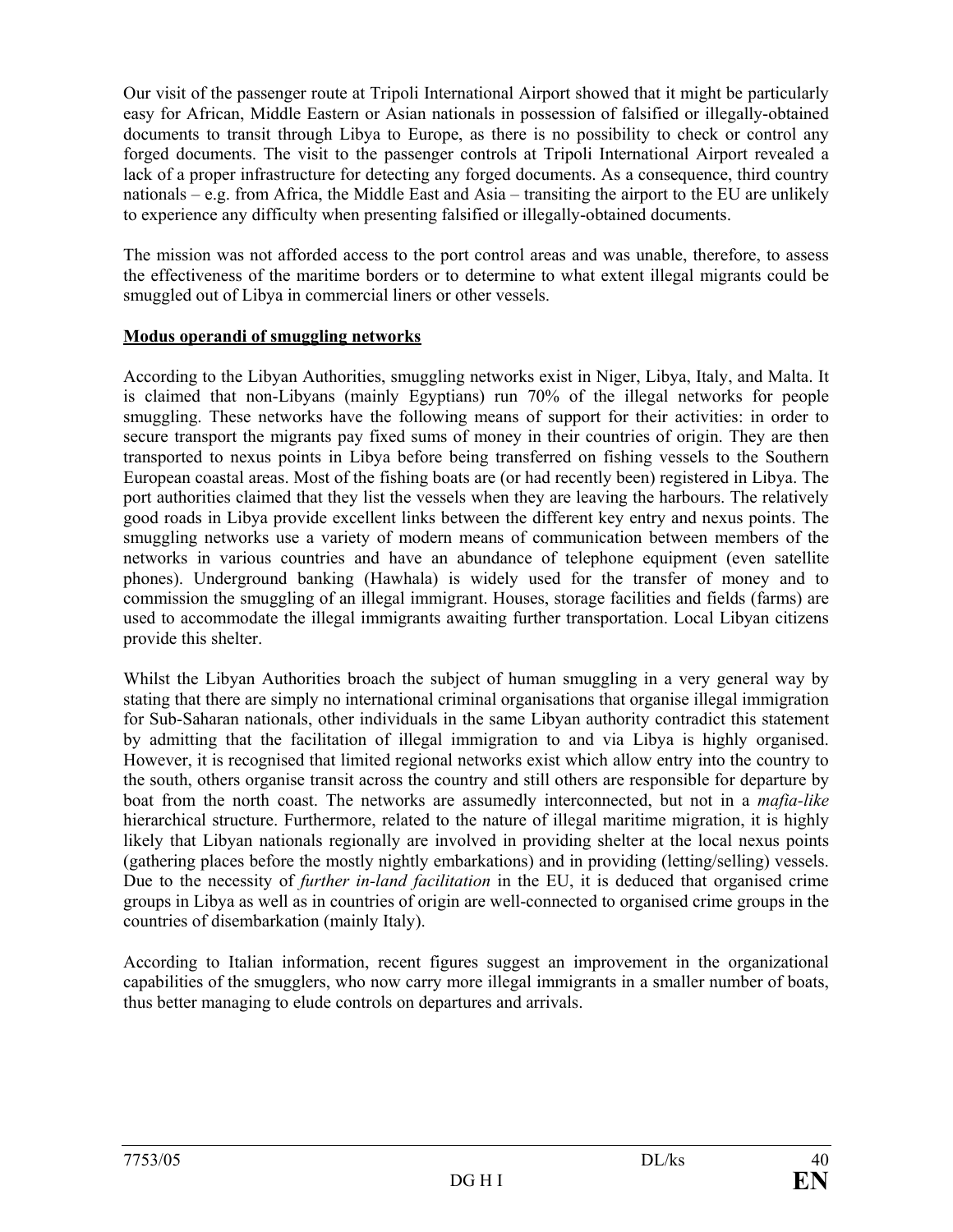However, it is apparent that well-organised networks do indeed exist. For example, there are those that facilitate illegal immigrants of Asian origin (i.e. from Bangladesh, Pakistan, Sri Lanka, India and Thailand) to enter Libya through airports in Chad and Niger. These illegal immigrants are then smuggled over the Libyan border by truck up to the coast (a trip of about 2,500 km). The police unit responsible for handling investigations related to organised crime including the facilitation of illegal immigration were not met during the mission, neither were the relevant services of the Ministry of Justice that set the procedures for this unit. The Libyan counterpart to Interpol did not provide details on the flow of traffic. Therefore it was not possible to get a clear picture of the involvement or the structure of the criminal investigation police and how much or what kind of actions are carried out against the criminal networks of facilitators. However, the Libyan authorities claimed that 99 facilitators had been arrested and 109 cases had been brought to court for human smuggling offences.

Corruption (low salaries and the high amount of profit in human smuggling) is presumably another key factor contributing to the relatively low number of 'detected and arrested' facilitators and illegal migrants.

## **Comments**

The data provided to the mission by the Libyan authorities related to illegal migration and trafficking are not only very general and approximate estimates, but are also lacking in foundation as can be seen from the Libyan statement that no organised criminal networks for illegal immigration exist in Libya. The only reliable data was obtained from the local officials met during our land visits, yet they were not impartial. This anomaly can be explained by defects in the approach towards border management and by the lack of administrative coordination in the prevention and fight against illegal immigration.

In all destination and transit countries, a precise evaluation enriched by an analysis of legal and illegal migration flows is required at the initial establishment of immigration strategies and policy. We were able to determine that at present, Libya does not have any tools or means that would allow gathering the information required to obtain such knowledge. In any case, the country lacks the capacity to translate such knowledge into strategic or organisational terms, for the deployment of means, to act efficiently in this field. This is certainly an essential point to consider within the framework of any future cooperation with Libya.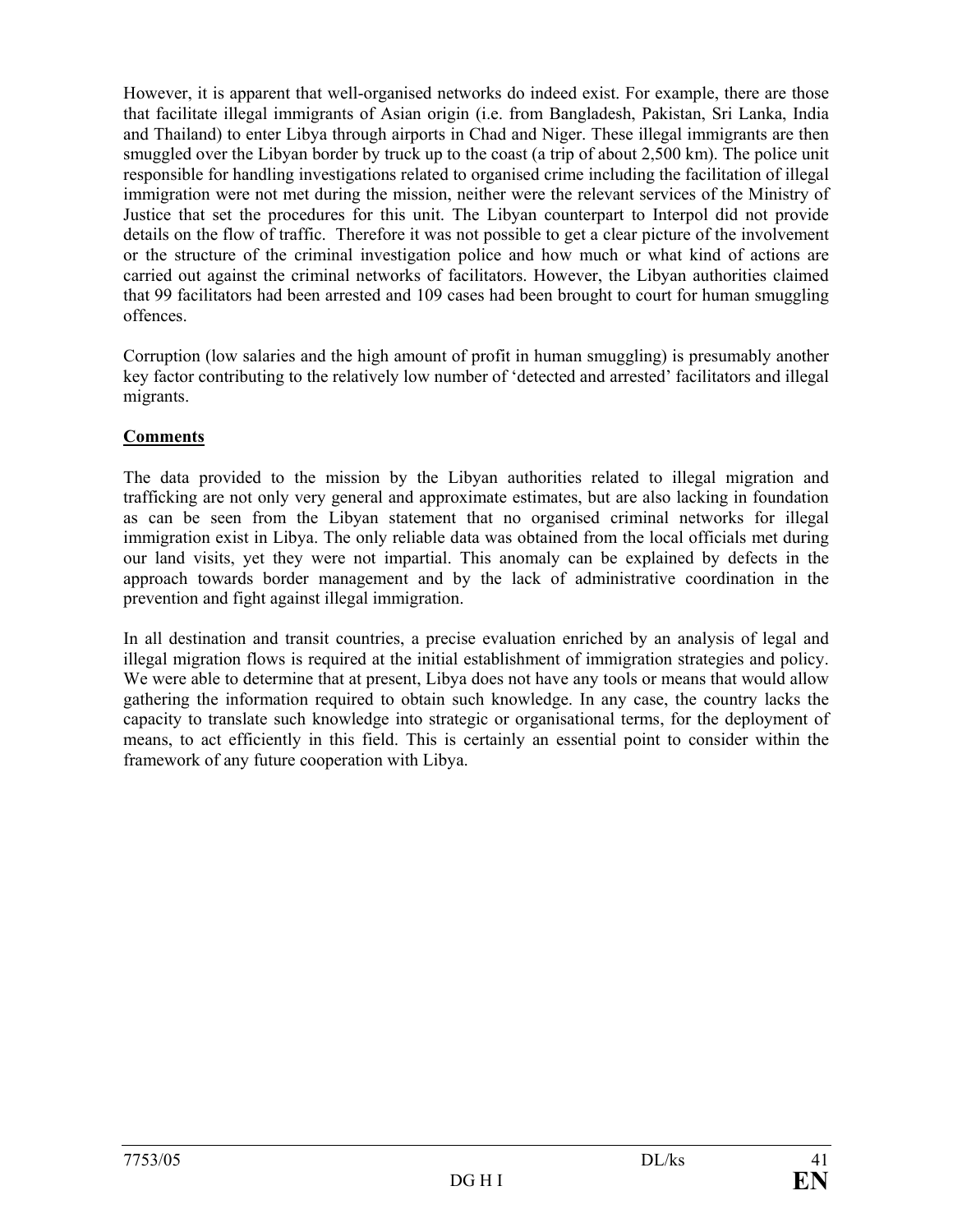**Technical Mission to Libya on Illegal Immigration 27 Nov – 6 Dec 2004 Annex 8** 

#### **VISAS-RESIDENCE PERMITS-NATURALISATION : LEGAL AND REGULATORY FRAMEWORK/ INSTITUTIONAL FRAMEWORK, PROCEDURES AND POLICIES**

In meetings with General Ramali, Director of the Passport and Nationality Office (MoI), it was explained that this growing department was responsible for legal and illegal migration issues and the implementation of laws affecting the issue of passports, travel documents, residence permits and identity cards. The department has 18 branches across the country and 16 specialist units covering various areas, i.e. permits for employees of airlines and oil companies.

#### **Passports and travel documents**

On the basis of Law No 4 of 1985 relating to travel documents/ passports, Libyan authorities issue four different types of travel documents: an ordinary individual passport, a collective passport, temporary travel document and a travel document for Palestinians.

In addition to the above, a special Pilgrimage Passport can be obtained by any Libyan citizen (except for women under the age of 50 unless accompanied by their husband) for the purpose of making a pilgrimage.

Any Libyan citizen can obtain an individual passport on providing four passport-sized photographs, an official certificate specifying his/her profession or trade, copies from the civil status records, Family Record book or Certificate of Arab nationality. A collective passport is issued for sports, technical and scouts teams, as well as for studies or training groups sent under the supervision of one and the same party numbering between five and fifty persons.

A temporary Libyan travel document can be issued for different categories of persons: those citizens unable to obtain a passport or who have lost their passport, any person failing to return among those listed in the collective passport, for the purpose of returning to Libya only, refugees, stateless individuals, politically oppressed persons unable to obtain a travel document from their country of origin, returnees of Libyan origin who do not have certificates of Arab nationality as well as wives and minor children of individuals of these categories.

Palestinians may obtain a travel document by showing that he/she does not have the nationality of any given country and is not the bearer of any travel document issued by another state.

The Passport Control Division (and its regional branches) is responsible for issuing Libyan passports.

No statistical data have been provided concerning the total number of passports issued or concerning the passports lost.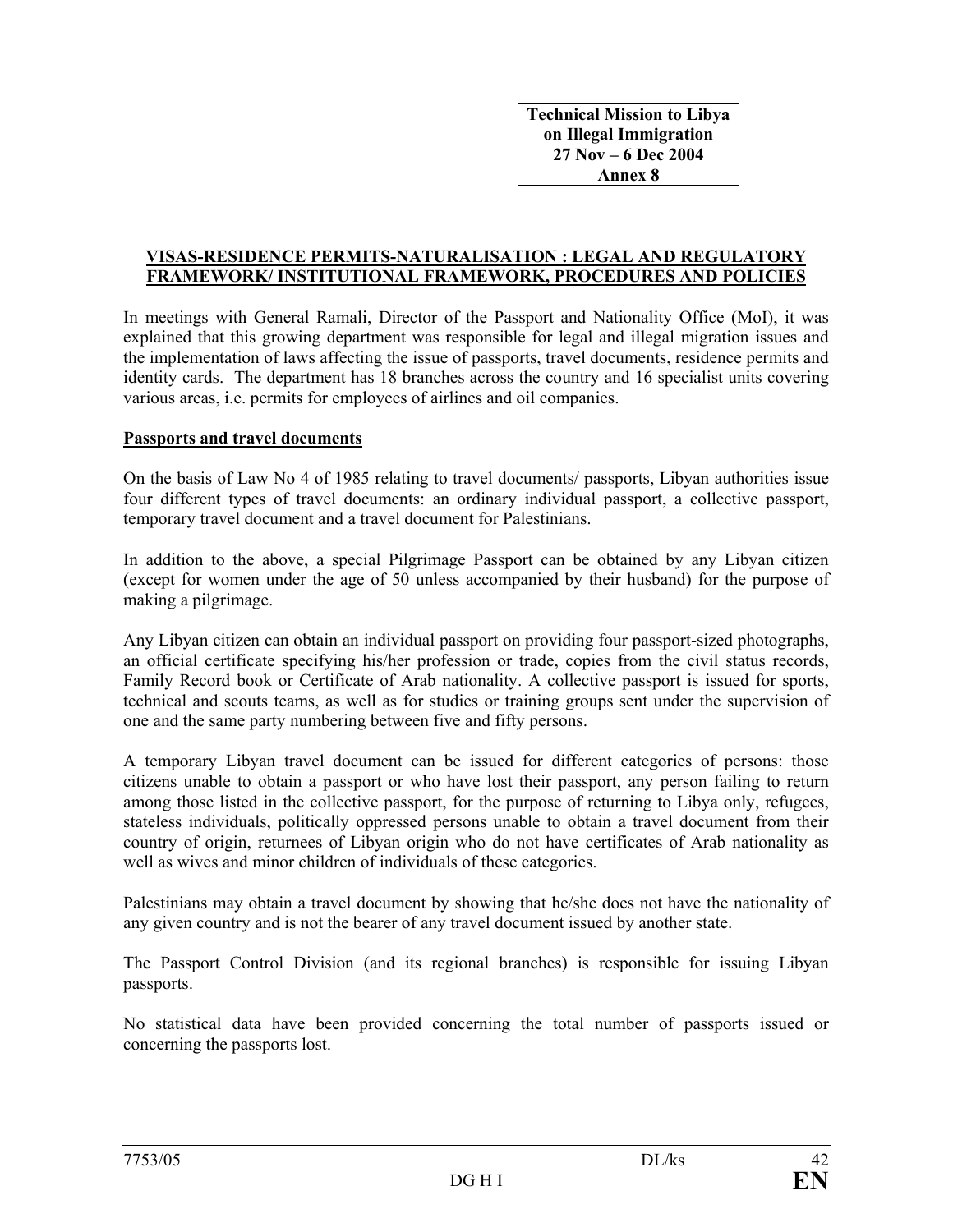## **Visas**

All nationals from Arab states as well as from Sudan, Ethiopia and Eritrea can enter Libya visa-free and may take up employment or study. Recently, however, Libya has tightened up its policy on issuing visas to certain high-risk countries. A visa requirement has now been introduced in respect of Palestinian and Iraqi nationals, which represents a change in Libya's traditional open-door policy. A visa requirement is also being considered for nationals of Afghanistan.

Law No 6 of 1989 defines the procedures and requirements concerning entry visas for foreign nationals. Available visa categories include work (in particular for contracted workers of large companies operating in Libya for which employment contracts and health certificates are required), tourist (currently in groups only), business, study, transit and family reunification. The current rules foresee the possibility of granting multi-entry visas for a longer period of validity (six months to one year). Visas can be issued in the 15 Libyan General Consulates, in all Libyan Embassies abroad and, in exceptional cases, at the borders. Before issuing a visa the Libyan Embassies and Consulates must consult the central authorities. When issuing visas at the border (in practice only at Tripoli airport), the Libyan Authorities consult a black list of persons updated periodically by the central authorities.

The Libyan Authorities confirmed the lack of central statistical data on visas, although insubstantial data are available at Consular level.

Libyan nationals require a visa to enter the EU. Outside the context of the official meeting, an official of the Ministry of External Relations expressed the interest of the Libyan Authorities in the availability of visa facilitations for certain categories of persons (diplomats in particular) and referred to the special visa agreement that is in place between Italy and Libya.

## **Residence permits**

Law No 6 of 1987 provides also the procedures for the issuing of residence permits to foreign nationals. There are two types of residence permits available for Libya: a red card (short-term residence) and a green card (long-term/permanent residence). The validity of the residence permit depends on the purpose of residence i.e. length of study, length of employment, etc.

Those entitled to green cards are migrants who enter legally with work contracts and are entitled to residence on that basis.**<sup>10</sup>** A second group of migrants who enter illegally but possess valid travel documents can eventually obtain a green card providing they find work within three months of entry. Initially this group is issued with a red card valid for three months (renewable once for the same period) and once a proper work contract is drawn up, they can subsequently obtain a green permit. It is apparently rather easy for any small businessman to produce an employment contract without meeting formal requirements. Upon producing a health certificate and a tax and social insurance certificate, the green card is issued.

A third classification relates to illegal migrants who do not possess any documentation. It is this group that the authorities seek to apprehend and deport, although obtaining *laissez-passer*  documents from some local Embassies (e.g. Nigeria) often proves difficult.

 $10<sup>1</sup>$ **<sup>10</sup>** Note that holders of a UNHCR protection card having refugee status are *allegedly* issued a green card entitling them to reside in the country for five years.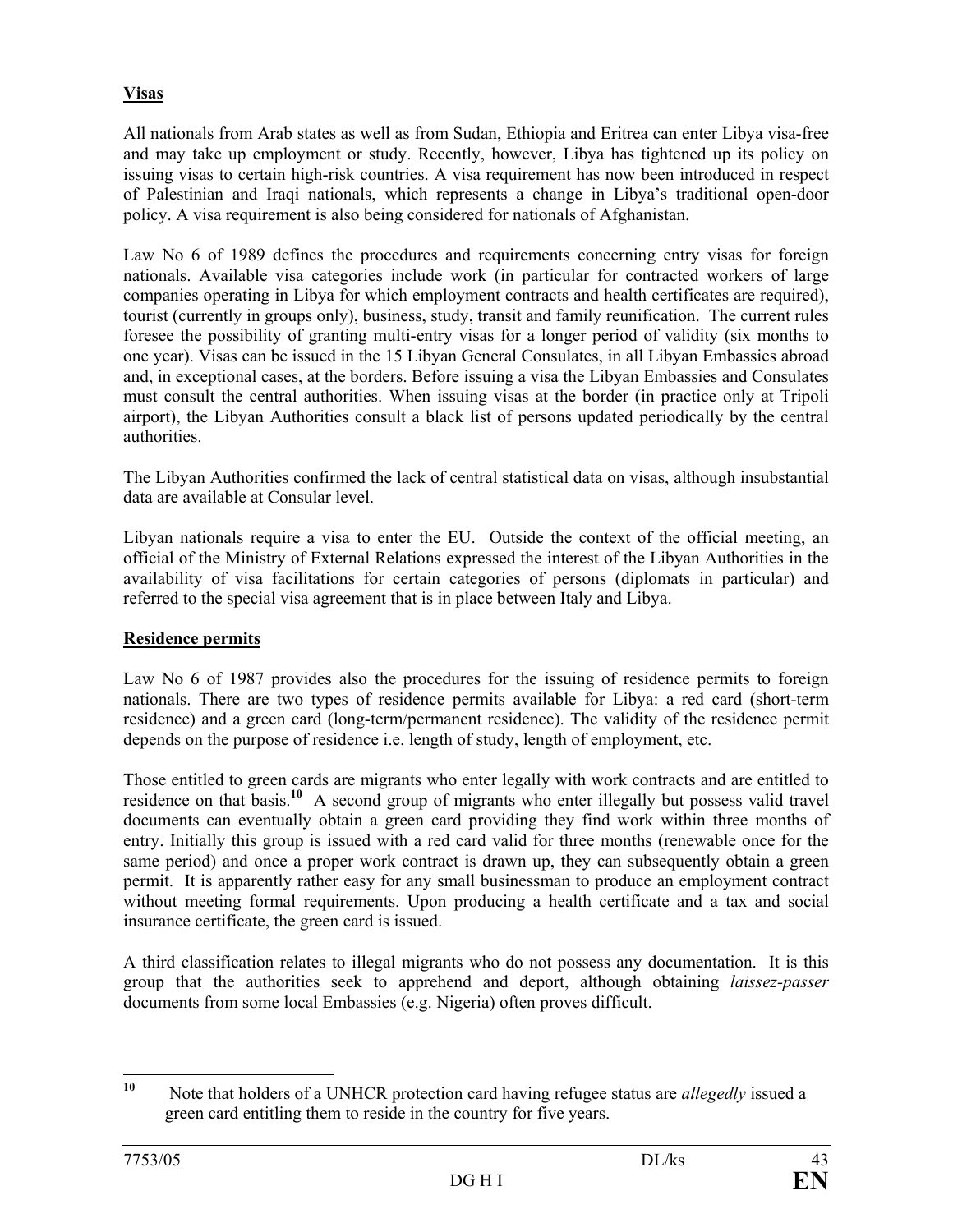## **Naturalisation**

A generous naturalisation policy was apparently practiced in Libya until 2000/2001 due to the need for foreign labour at the time. Article 1 of Application Decree of Law No 18 of 1980 related to the Provisions of Nationality Law entitles any Arab entering Libyan territory (except Palestinians) to Libyan nationality. Citizenship could be obtained if the Arab national had a clean criminal record, was not married to a non-Arab and intended to take up residence in Libya.

Following extensive abuse of this generous regulation and against the backdrop of increasing immigration, however, the Libyan government has currently suspended the laws governing the naturalisation process for foreigners. At present, only spouses of Libyan nationals and a small number of other exceptional cases are able to become Libyan citizens. Representing a change in its previous position, Libya now also recognises dual citizenship.

## **Combating illegal migration**

In response to an increased threat from illegal migration flows, a new unit had now been established within the MoI, headed by General Abdul Hamid.

This central illegal immigration unit has six branches around the country, although they are not yet fully operational. It is envisaged that the total staffing for the central unit and its branches would eventually reach 2,500 employees. Tasks of the new unit include the investigation of the agents and traffickers behind illegal migration, the apprehension and deportation of illegal migrants, the inspection of companies and information analysis.

In respect of information analysis, the Libyan authorities were clearly aware of the need to include data security and protection within their plans for the new unit. It was also evident that they would be most receptive to EU help in terms of specialist immigration intelligence training: collection, evaluation and development of information into intelligence. An area where specialist training is also sought is that of forgery detection.

A new law (No 2 of 2004)**<sup>11</sup>** bringing in tougher penalties for illegal migrants and those who facilitated them has been drawn up and is currently in the Prime Minister's office. It is expected that this law will soon be implemented. Among a range of new, tougher measures, Article 19 of this law brought in a stricter penalty for facilitation of at least one year's imprisonment and/or a LD 2000 (€1,160) fine.

Aware of the need to give greater publicity to the increased phenomenon of illegal migration flows, the Mission was informed that a media campaign had been promoted in the last two years warning of the risks and penalties of entering Libya illegally.

Lack of time did not allow for discussion of the UN Convention on Transnational Organised Crime, its two protocols on trafficking and people smuggling and the implications for Libya of signing them on 24 September 2004. It was significant, however, that no reference was made to this fact by any of our interlocutors.

 $11$ Law No. [2] of 2004 for amending certain provisions of Law No. [6] of 1989 for Organising Entry & Residence of Aliens in Libya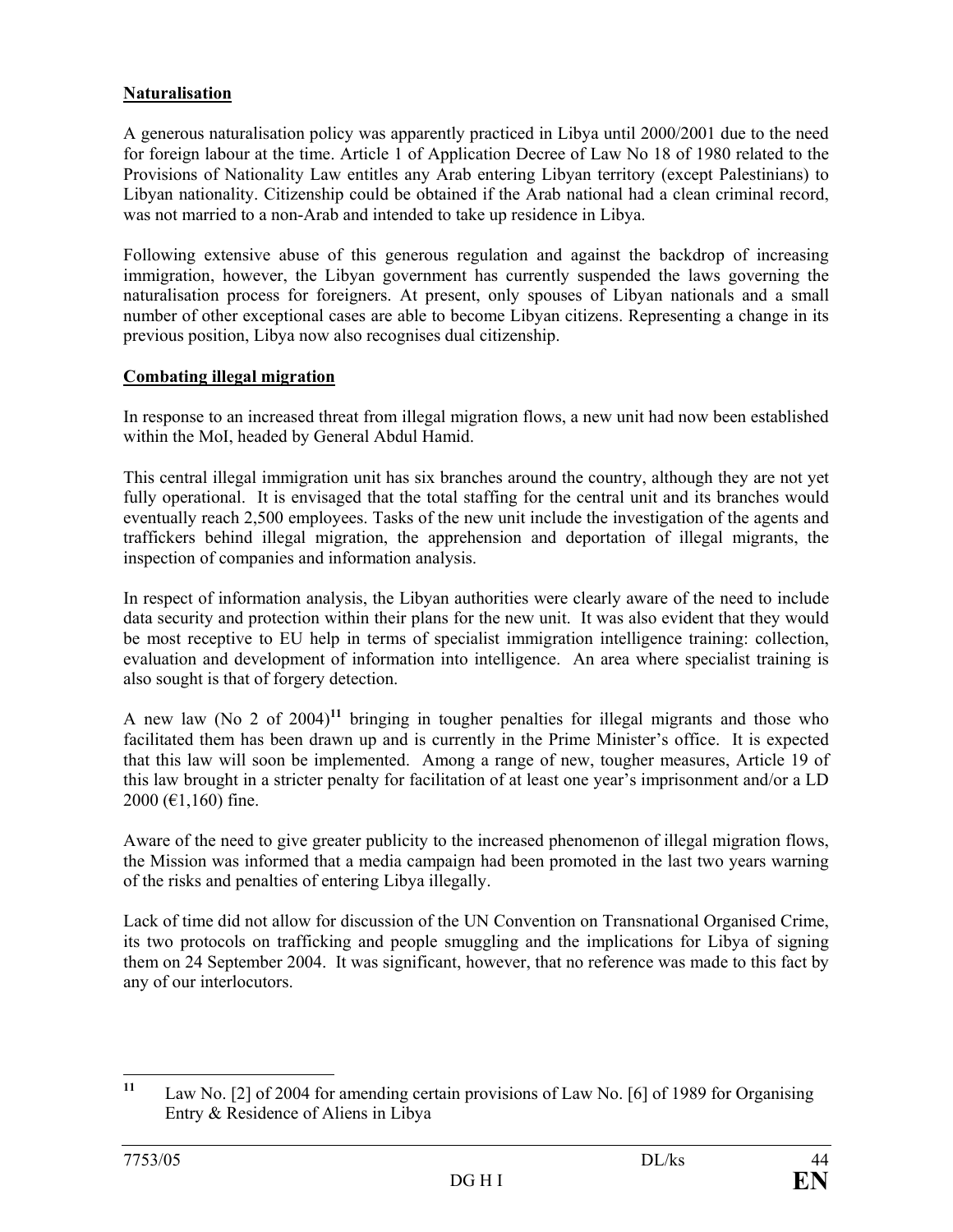## **Return and cooperation with neighbouring countries**

According to the Libyan authorities, Libya is pursuing a consistent and systematic return policy. Foreign nationals residing illegally in the country and who do not fulfil the requirements for a residence permit are required to leave Libya. Individuals who are apprehended at the border or in the country are accommodated in detention centres until travel documents can be obtained from the Embassy of their country of origin. If this is not possible, the detainees are allegedly released and issued with a red card (temporary residence permit).**<sup>12</sup>**

Cooperation with some of Libya's neighbouring countries in the return of their own nationals, in particular with obtaining travel documents, seems to be successful. Cooperation with Niger, Egypt, Chad and Algeria has been emphasised. A transit agreement for expellees from Mali has been recently concluded. However, the Libyan authorities have complained that they must bear all costs as regards return procedures.

As regards bilateral cooperation in other areas, Libya has signed Memoranda of Understanding with Chad, Niger and Sudan covering police co-operation on border control issues and the exchange of information.

A cooperation treaty was signed on 13 December 2000 between Libya and Italy related to combating drugs, terrorism, organised crime and illegal migration. Treaties relating to the return of illegal immigrants have been drafted with Ukraine and Malta, and a draft cooperation treaty is currently under study with Spain. Finally, Libya has signed the two protocols on illegal migration and human trafficking to the UN Convention on Transnational Organised Crime 2000.

 $12$ See Annex 5 and 6 for details on visits to detention camps.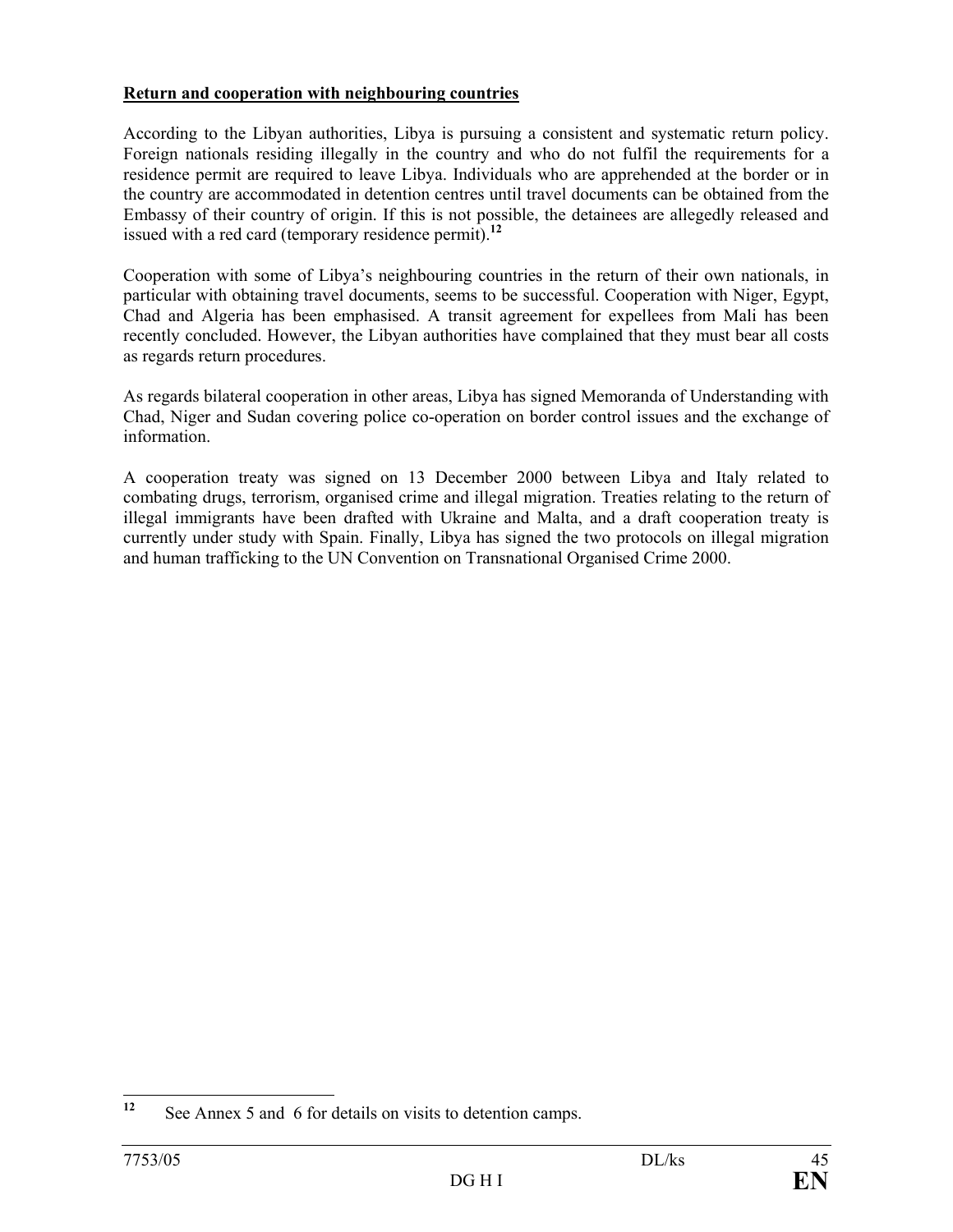#### **BORDER MANAGEMENT IN LIBYA: CONCEPT, PROCEDURES, IMPLEMENTATION**

#### **National borders**

Libya shares borders with Egypt (total length  $= 1150$  km.), Sudan (383 km.), Chad (1055 km.), Niger (354 km.), Algeria (982 km.), and Tunisia (459 km). The total length of the coastline is approximately 1770 km. Most of Libya's borders have not yet been demarcated. Libyan authorities confirmed that all border disputes with neighboring countries have been resolved.

#### **Institutional framework**

The border management concept identifies three types of actions in terms of national security, in particular concerning border security. Actions on the border line, or first line actions, must ensure the sovereignty and integrity of the country in case of any military threat and is the responsibility of the Ministry of Defense. Actions in the border zones, or second line actions, are directly linked to internal security, which include passport controls and border surveillance. Third line actions are also linked to internal security and ensure control of foreigners inside the country.

The Department of Border Controls and Checkpoints and the Immigration Control Department under the Ministry of Interior are in charge of border surveillance and border checks on land and at airports. The Department of Public Security within the Ministry of Interior is responsible for the control of foreign nationals in the country and for running the camps. The Department for External Security plays an important role in international cooperation in particular concerning questions relating to the repatriation of foreign nationals. In summer 2004, the Decree on the creation of the Coast Guard under the Ministry of Interior was adopted, containing provisions on the protection of the sea border (territorial waters), fishery control, and search and rescue operations, but no steps have yet been taken to make it functional. Libyan authorities told the experts that 250 officers who have graduated from the Naval Academy will be transferred to the Coast Guard.

The Libyan border is divided into six security zones (Border units) responsible for the control and surveillance of specific parts of Libyan land borders. These zones are at El Assa on the Tunisian border, Ghadames on the Tunisian/Algerian border, Ghat on the Algerian/Niger border, El Ghatroun on the border with Niger, Khoufra which is responsible for sections of the Chad, Sudan and Egyptian borders, and finally El Gahboub, a zone in eastern Libya on the border with Egypt. Commanders of the units are directly subordinate to the Director of the Department of Border Controls and Checkpoints in Tripoli but also cooperate horizontally with other institutions in Shabias. The Secretary for Public Security in Shabias' government is elected by the people, directs and coordinates all matters relating to general and internal security of the 'shabia' but is not involved in military matters, which fall under the direction of the General Committee (Ministry) for Defence. Cooperation on an operational level is achieved through regional Command and Control Centres. Here, representatives of different institutions (border control, the police, army, etc.) exchange information and coordinate actions. Police stations work at the operational level of the border management structure and are responsible for patrolling and passport checks.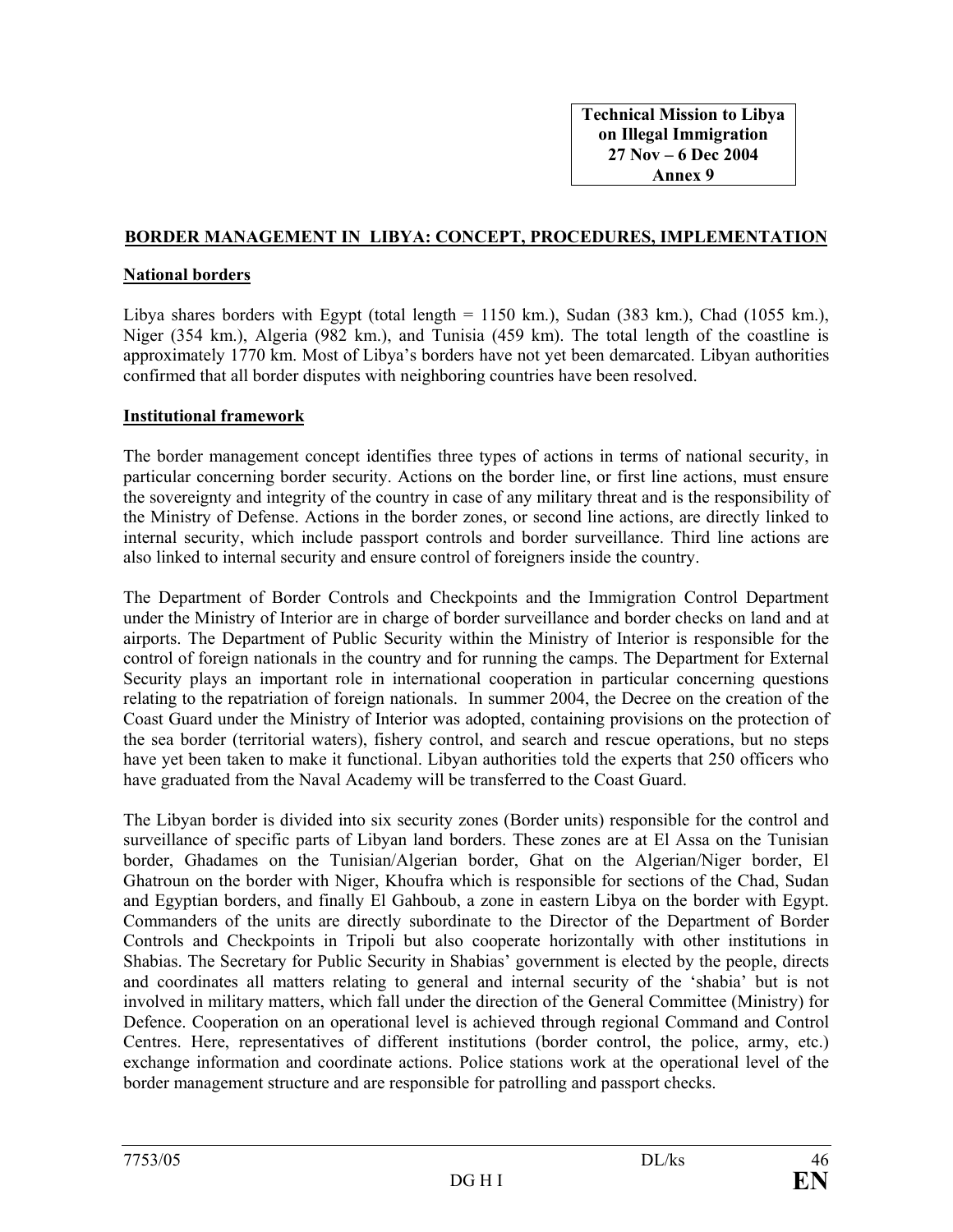## **Personnel and training**

According to information received from Libyan Authorities, the total number of personnel responsible for border control is 3,500. There are approximately 150-300 officers in each border unit (Al Kufra – 300 officers, Ghat – 175 officers). Taking into account the length of Libya's borders, it is obvious that this number is insufficient. Libyan authorities plan to deploy additional staff. Plans exist to increase the total number of officers to 42,000. Local authorities consider this to be a great challenge in terms of administrative capacity.

Officers are being recruited from local regions. Employed officers receive basic police training during 6-9 month training courses during their first year but may receive additional training later. Training in certain specialised fields, particularly for border guard activities, is rather superficial.

In reference to bilateral cooperation on training, the Italian authorities have implemented several projects, including training on falsified documents. Libyan authorities identified training as an urgent need and possible field for future cooperation with the EU. Development of content of the training for border guards should be a priority. Training on investigation of travel documents and border guard tactics should continue and be increased.

### **Control and Surveillance of borders**

### **i) Control and Surveillance of land borders**

The surveillance of Libyan borders is significantly affected by the geographical situation of the border regions and by the fact that in most cases, the borders have not been demarcated. The land border mostly passes through the desert, especially in the southern part of the country, making it very difficult to control line. Border guarding comprises vehicle patrols and stationary posts on main roads. According to explanations by the Commander responsible for border controls in Ghat, there are 13 patrols and seven stationary posts in the region. Personnel involved in the fight against illegal immigration in this area seemed aware of routes and methods used in illegal migration and measures required to combat them. However, it was reported that no cooperation exists with the army as it is subordinate to a different Ministry (Secretariat) covering different aspects, and the army is only involved in cases where armed crossings occur.

At present, Border Guards have no adequate technical means for surveillance of land borders: vehicle patrols have no radio links to headquarters or even amongst themselves. The insufficient amount of infrastructure, lack of personnel, and lack of technical and communication equipment hamper the activities of land border guards. Currently, the reaction of the responsible law enforcement bodies is insufficient to respond to current pressure on the borders. Further development of infrastructure, creation of a special training program as well as recruitment of new personnel is necessary. The most vulnerable parts of the border should use special technical means in order to detect border violations or illegal border crossings.

#### **ii) Surveillance of maritime borders and border control in seaports**

There are two main seaports in Tripoli and Benghazi and many smaller, mainly fishing, ports. The coastline is rather flat with long beaches, but some parts of the coastline are rocky. There are also many small bays without infrastructure but which are used by local fisherman to moor their boats. The area adjacent to the coastline is covered by farms and is the only area in Libya conducive to farming – this area is the most economically developed.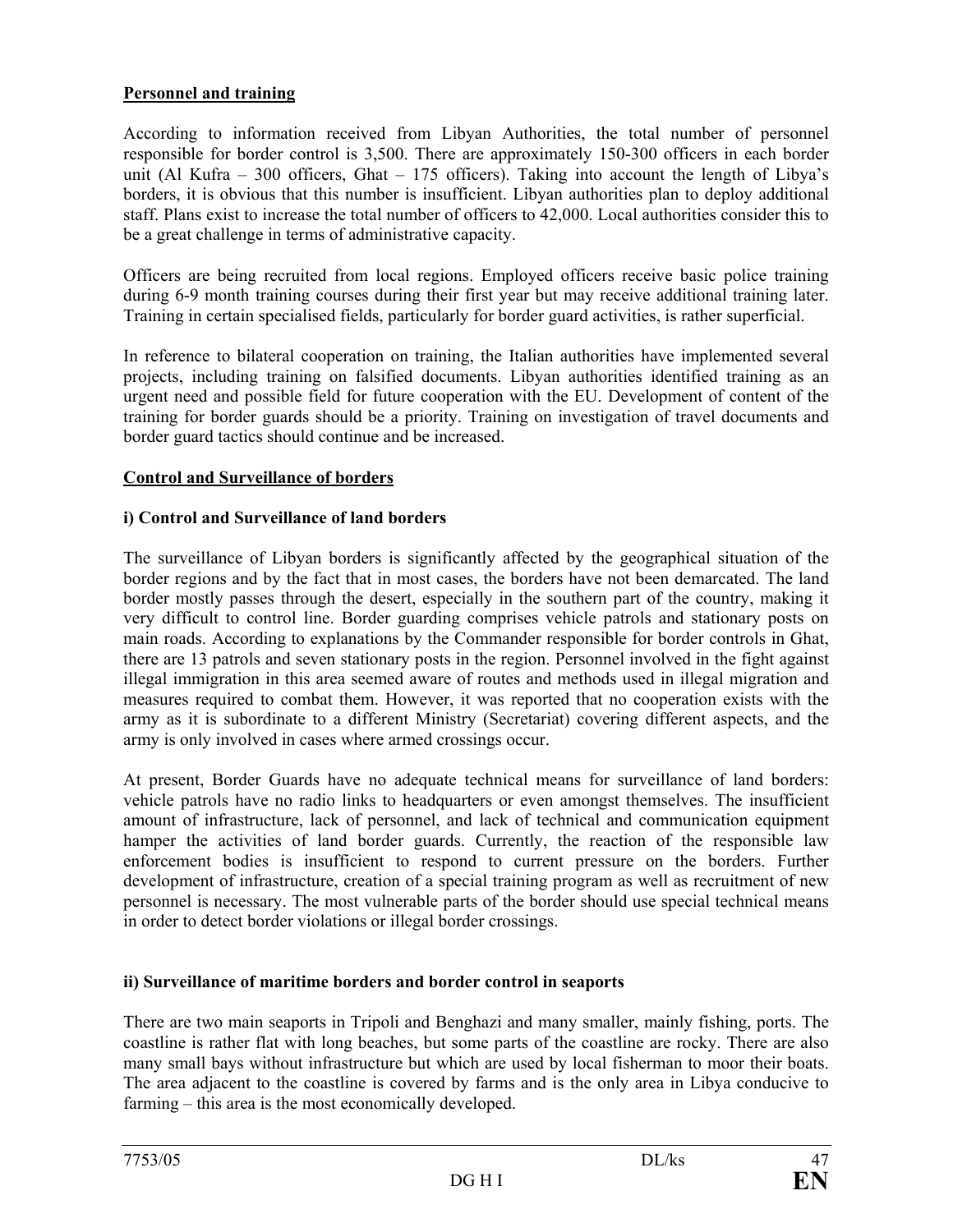According to information from various sources, approximately 15,000 migrants tried to reach the Italian coast illegally by crossing the Mediterranean Sea and close to 2,000 perished during the journey. The shape of the coastline allows boats to be launched from almost any place, particularly from small bays. The number of farms allows the accommodation of illegal migrants in the coastal area while they wait to depart Libya by boat. The majority of illegal migrants live in the coastal area because of its developed economy. Well-organized groups of traffickers lure migrants to travel across the sea, although it is worth emphasizing that only a very small number of migrants decide to cross the Sea. On the basis of conversations with migrants at detention camps, it was learned that they fear sailing and cutting ties with their relatives in Africa. They prefer to stay in Libya to work. Very often traffickers are former illegal migrants; however, Libyan nationals can also be involved with organising illegal Sea crossings. They provide accommodation, food and earn money from this activity. Experts met a group of migrants who had tried to sail to Italy by small boat (three from Ghana, 13 from Sudan) and who said that they paid a trafficker US\$1100 – 1300 each for the boat and US\$50 each to a farm owner for accommodation.

On the basis of talks with Libyan authorities and field visits to regional Police units and seaports, it was established that the Naval Coast Guard (NCG) comprises part of the Libyan Navy. The NCG is not equipped with enough patrol vessels and boats. No information was provided to the experts on naval activities in the area of sea border protection. The NCG has small offices at seaports that supervise and authorize the departure of fishing boats. The Fishery Inspection does not have any ships – all inspections are carried out at seaports. According to a questionnable statement by a Libyan policeman, the Police organize patrols along the coastline once or twice daily. There is no cooperation between the Police and NCG. Until now, the Libyan government does not accept any foreign vessels for the purpose of assisting Libyan law enforcement authorities within Libyan territorial waters (i.e. Italian proposal to assist Libya, as was organized between Italy and Albania).

## **iii) Visits of border checks**

There were limited possibilities to visit border crossing points in Northern Libya, however, visit were made to the border checkpoint at Tripoli airport and to the Tibis border checkpoint on the Libyan-Algerian border.

## *Visit to the Tripoli airport*

The Tripoli airport is becoming one of the main transit airports in North Africa. This visit proved to be a major problem for the Libyan authorities, as they showed reluctance in providing information to the experts.

a) First the experts visited the KLM office. KLM airlines fly three times a week from Amsterdam to Tripoli round-trip. They transport many foreign nationals working in Libya, especially in the oil industry. There are not many tourists, currently travelling to Libya.

The experts requested specific information referring to the Annex 9 of the Chicago Convention (mandatory acceptance of repatriated refused persons). In particular they presented a scenario in which a third-country national travels from Tripoli to Amsterdam and during the flight he destroys his passport, leading to refused entry into the Schengen area. In such a case, Libya must agree to accept this individual back under Annex 9. The Libyan authorities, present to the discussion, stated that this would be impossible since the traveller would no longer have a visa for Libya, adding that such cases are not within his jurisdiction and he was only responsible for security. Currently, Libyan authorities only accept their own nationals.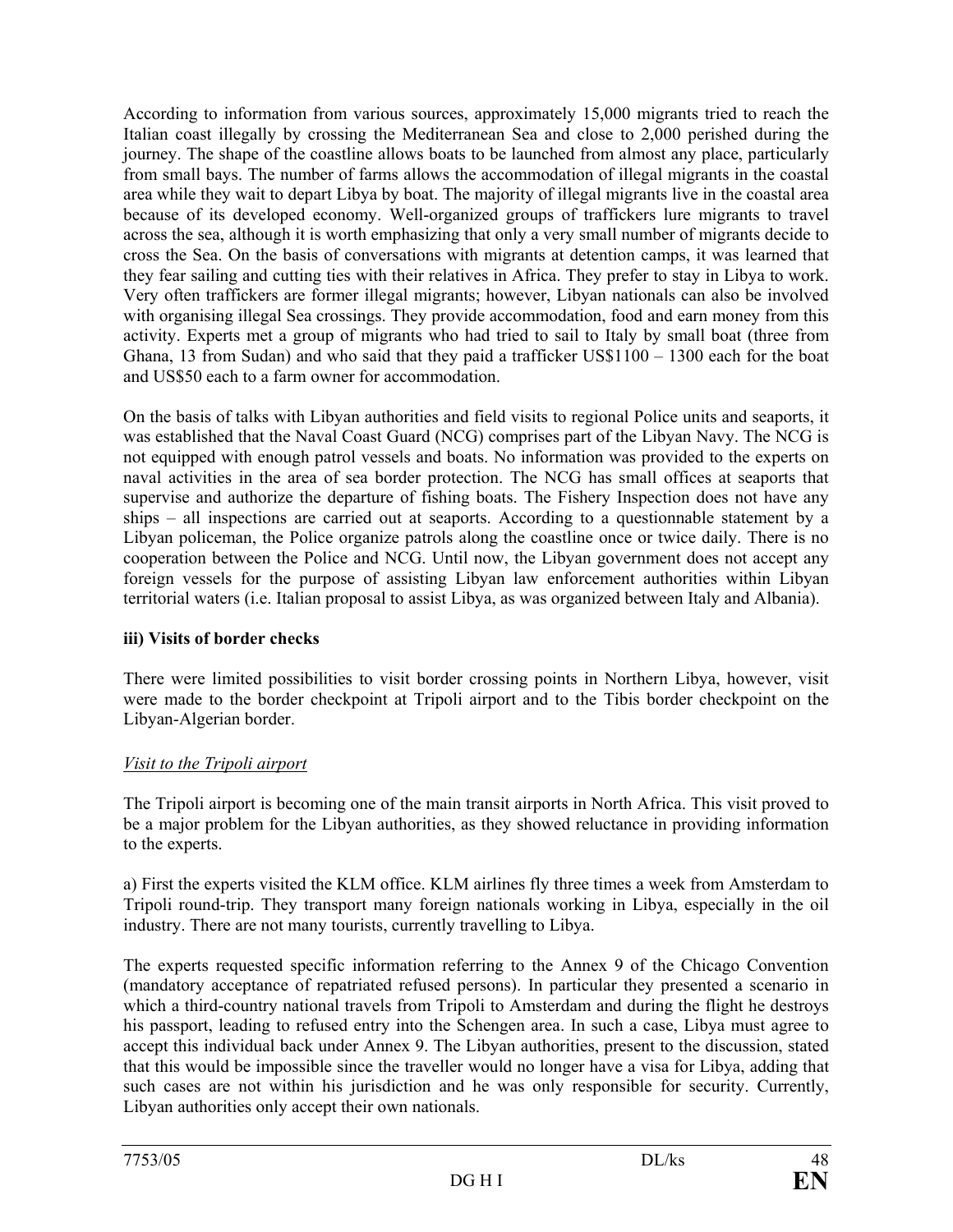It was confirmed that on arrival to the airport, passengers who do not have a visa can obtain one onthe-spot. Visas can only be issued to people who are visiting Libya for tourism, rather than for business purposes. If KLM transports someone to Libya without a valid travel document, they are fined LD 500 ( $\epsilon$ 300), which occurred five times in 2004. If someone overstays the period of validity of his visa, they are not permitted to leave the country. The individual must report to the immigration office in Tripoli. According to KLM, there is no system at the airport for registering the names of people entering the country, or removing their names on departure from Libya

According to KLM staff, there is absolutely no knowledge in recognising false or counterfeit documents. Only airline employees have training in this area.

b) The experts visited the passenger control department and had the possibility to discuss with the Immigration Officers

Immigration service personnel working at the airport are poorly educated and are unauthorised to make dissenting decisions. Decisions must be made by a high-ranking executive in Tripoli and not at the airport.

If a traveller arrives at Tripoli airport and holds a valid visa, as is often the case, the immigration officer does not ask any questions. The Libyan authorities do not inquire as to the length of stay in Libya and how much currency the traveller is bringing into the country. Even if this was the case, it would be impossible since immigration officers do not speak any language other than Arabic.

The experts also met the Chief of Immigration at Tripoli Airport, during which a similar scenario was presented, where a non-Libyan national arrives in Amsterdam from Tripoli without any currency. In the opinion of the Chief of Immigration, such a problem was the responsibility of the airline, that is, for checking the amount of money before departure. The experts did not share his approach. Despite various efforts, it was not possible to confirm the number of personnel working in immigration control at the airport.

At the arrival control, the main focus is on visas. One of the officials questioned business travellers about their employer and this data was entered into a computer.

At the passport control gates, the situation was very heated and tense - there was no clear control of the situation at the gate. The experts observed one person approaching the desk with multiple passports, which turned out to belong to friends and relatives. Many people, presumably working at the airport, pass through the gates without any control or supervision.

The experts requested a visit with the falsification department and were told that this department would be visited at the end of the day. However, the story was suddenly changed and experts were told that this department was not at the airport but was actually located in Tripoli. If any arriving passenger is suspected of travelling on a false or counterfeit document, he would be taken to Tripoli for further investigation. The only device for the detection of false or counterfeit documents present at the airport was an infrared light.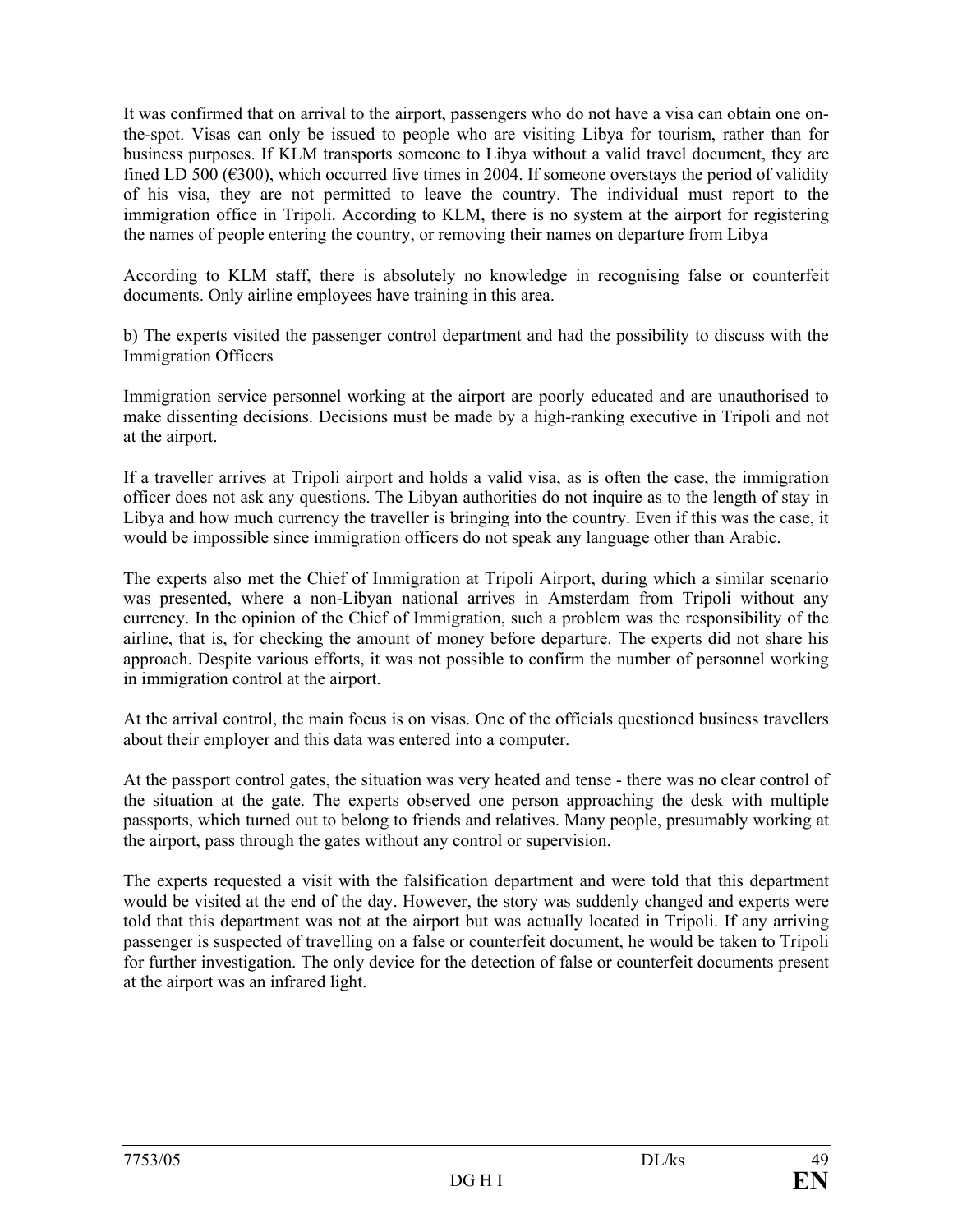## *Visit to Libyan-Algerian land border*

The experts also visited the Tibis border checkpoint on the Libyan –Algerian border. The checkpoint is located 5 km from the border on the main road between Ghat and Djanet. The checkpoint is also the base for a regional patrol unit and a customs inspection point. The checkpoint is open to citizens of Libya and Algeria and has 20-30 border crossings daily. Passports are checked by immigration control officers and are cross-checked against lists in reference books. According to the Libyan authorities, information on border crossings is sent to Headquarters in Tripoli via telephone. The quality of the inspection of travel documents is diminished by the fact that officers working at border crossing points do not have appropriate training, they lack a sufficient amount of investigation equipment and documents for comparison.

## **Cooperation between the authorities associated with the national borders and international cooperation**

Although Libyan authorities noted a satisfactory level of cooperation among different institutions, cooperation among authorities responsible for national security seems to be lacking. Apparently there are no cooperation agreements between the Customs, Army, Navy, and Police. Cooperation between different departments within the Ministry of Interior seems to be more functional. It should be mentioned that the Libyan border management system has a multilevel organizational structure. Coordination between different authorities involved in border security matters on regional and central levels is being achieved through different taskforce groups and committees. As a part of the national security system, institutions responsible for border control participate in horizontal activities within Shabias. In light of this, the conclusion of cooperation agreements seems to be very important, as they clarify the position of the authorities in terms of sharing responsibilities. Comprehensive internal cooperation is necessary for efficient international cooperation with neighboring countries.

Cooperation with neighboring countries has been established only on the central level. Meetings between heads of border control institutions seem to be fragmented. The Libyan authorities mentioned cooperation with Niger, Algerian, and Egyptian border authorities. In some cases, Libya provides technical assistance to neighboring countries (i.e. to Niger) in order to strengthen their border control capabilities. There are no specific agreements on cooperation with neighboring countries in border management matters. Libya has, however, concluded agreements or protocols of understanding on repatriation with Niger, Chad, Sudan, Algeria and some other countries in the region. Officials responsible for border control on the regional level seem to underestimate the importance of international cooperation on border controls.

## **Conclusions**

Taking into account the length of Libya's borders, it is obvious that the number of personnel responsible for border controls is insufficient. Training in certain specialised fields especially in border guard activities is very superficial. Development of the content of training for border guards should be considered a priority. Training on the investigation of travel documents and border guard tactics should continue and be increased.

At present, Border Guards have no adequate technical means for the surveillance of land borders, and patrols have no radio communication. Reaction capabilities of the respective law enforcement bodies are insufficient to respond to current pressure on the borders. Further creation of a special training program and recruitment of new staff as well as development of infrastructure is necessary.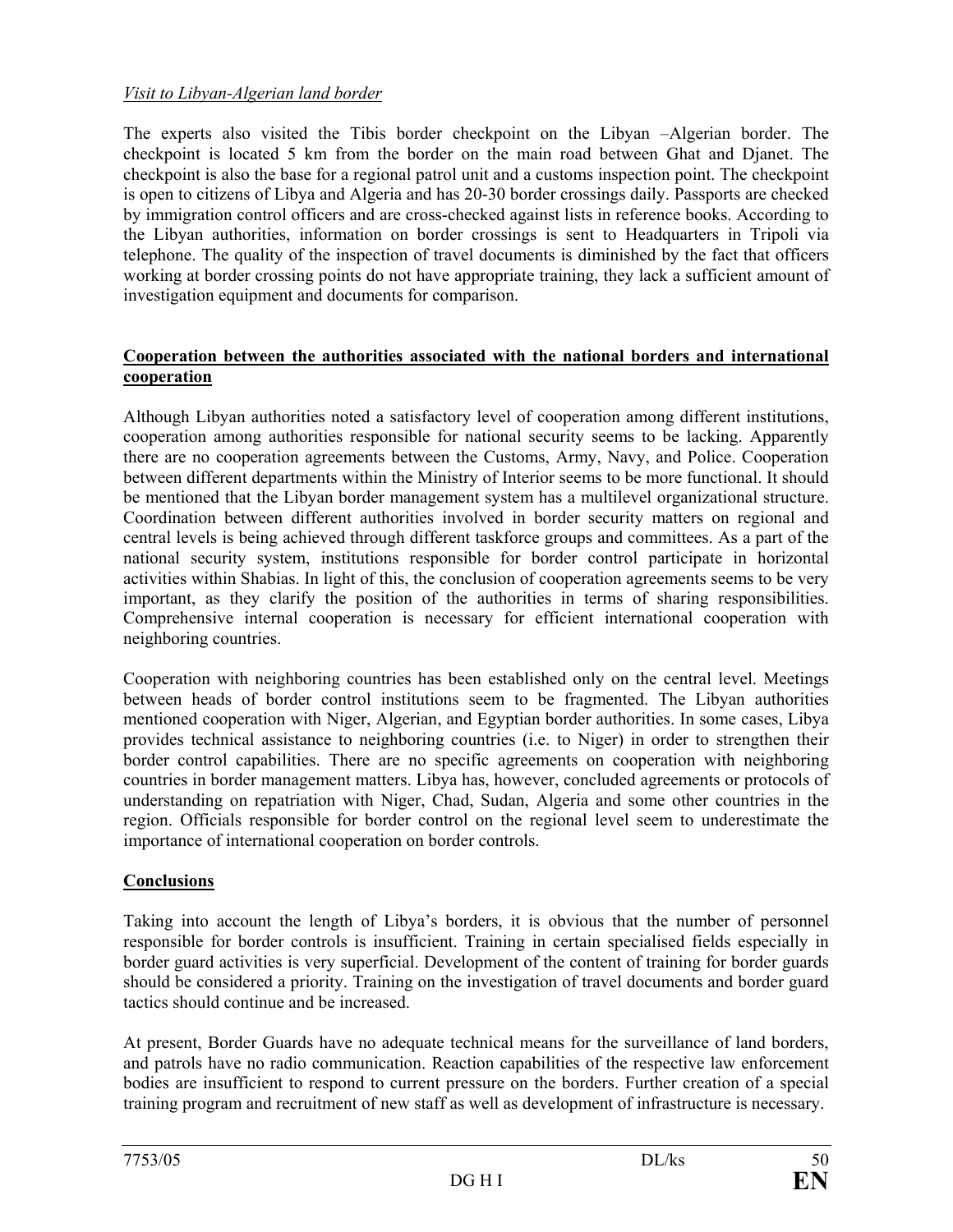Maritime border control capabilities are very limited from a technical and administrative point of view. A Coast Guard Department subordinated to the Ministry of Interior has recently been created but is not yet functional.

Immigration and border control officials have little knowledge of statutory international laws. There is a great lack of management. Knowledge concerning document falsification is very poor. The quality of investigation of travel documents is diminished by the fact that officers working at border crossing points do not have appropriate training, they lack investigation equipment and documents for making comparisons.

Cooperation among authorities responsible for national security seems to be underdeveloped. Cooperation with neighboring countries has only been established on the central level. Officials responsible for border control on the regional level underestimate the importance of international cooperation on border controls.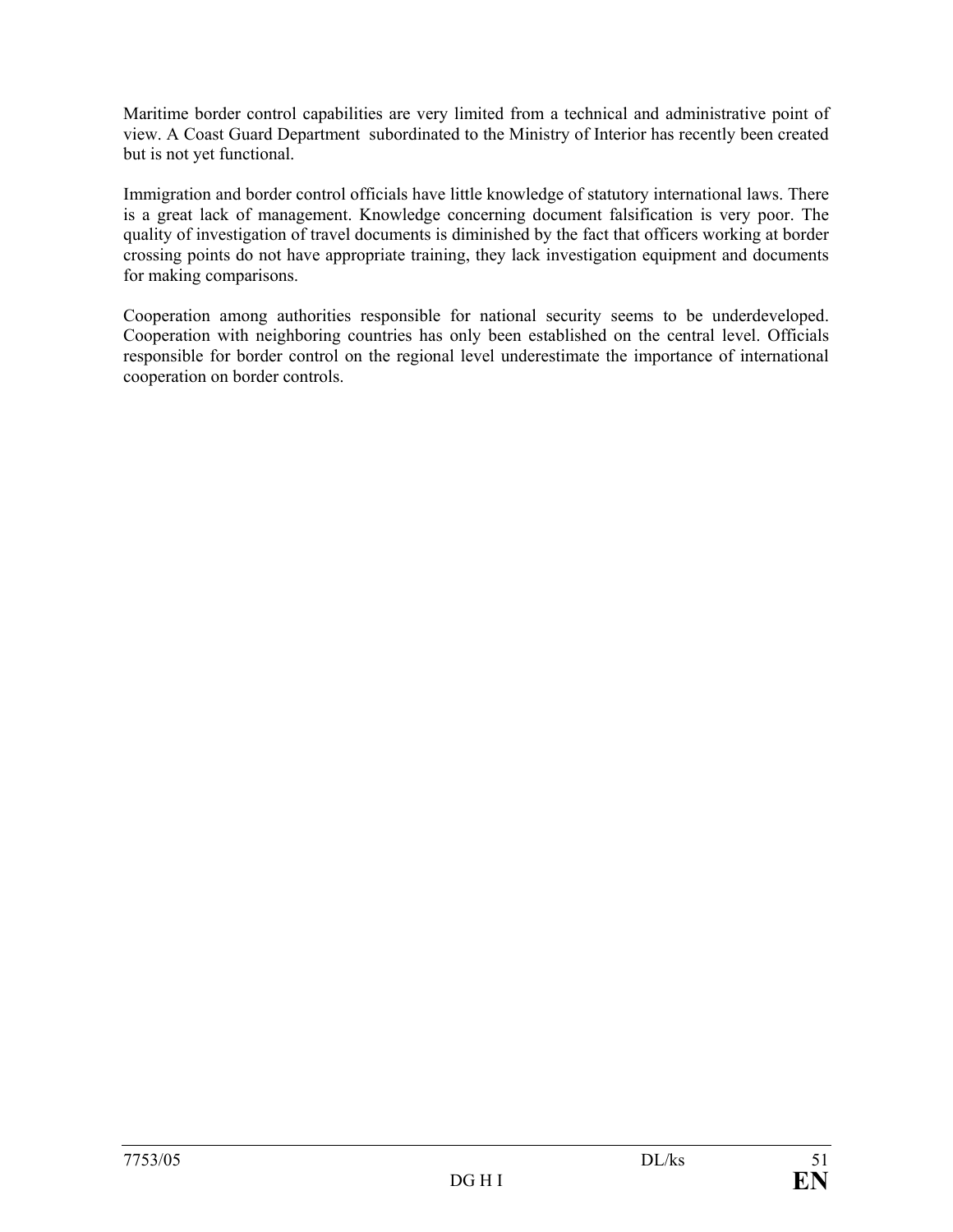**Technical Mission to Libya on Illegal immigration 27 Nov – 6 Dec 2004 Annex 10** 

## **ASYLUM ISSUES**

#### **Legal framework regarding asylum**

Libya has not signed the 1951 Convention and its 1967 Protocol but Libya ratified in 1981 the OAU Convention Governing the Specific Aspects of Refugee Problems in Africa entered into force in 1974. Nevertheless, Libya has not transposed the OAU Convention in its national law, and there are no administrative structures dealing with refugees and asylum seekers.

In addition, Article 11 of the Libyan Constitution of December 1969 provides that "The extradition of political refugees is prohibited". According to law 20/1991 article 21: "The Jamahiriya supports the oppressed and the defenders on the road to freedom and they should not abandon the refugees and their protection". This article is in fact a prohibition of refoulement.

### **Practice regarding asylum**

During meetings with different Libyan authorities the mission was told that Libya does not acknowledge the presence of refugees and asylum seekers on its territory, considering that all immigrants present are economic immigrants. In addition, the Libyan authorities seemed concerned by the fact that, in the absence of means to check the exact origin and status of the illegal immigrants, the establishment of a distinction between asylum seekers and economic migrants would certainly push an important part of the economic illegal immigrant population to claim for international protection. This would result in problems for processing a large number of ungrounded applications. When visiting the camps, it appeared that while the vast majority of people had only travelled to Libya in order to work and earn money, there were also people who mentioned having fled their country for international protection related reasons (a few of them showed UNCHR refugee cards issued by UNHCR offices in other countries, Ivory Coast e.g).

According to the Libyan authorities, Libya does not examine migrant's cases and does not make its return decisions on an individual basis. Nevertheless, the mission was told that, in practice, when a person present in a camp is identified by the Libyan authorities as coming from an area of conflict, he or she can not be repatriated. However, the mission was unable to assess who makes the decision that one or another area is excluded for repatriation purposes, and how such a decision is then implemented in operational terms. The visits in the camps showed that there is no form of asylum procedure. It was also difficult to determine if people coming from an area of conflict are given some kind of residence permit in Libya and under which conditions. According to the Libyan authorities, these people are given the opportunity to seek work outside the camp. If they get a job, they will be given a residence permit.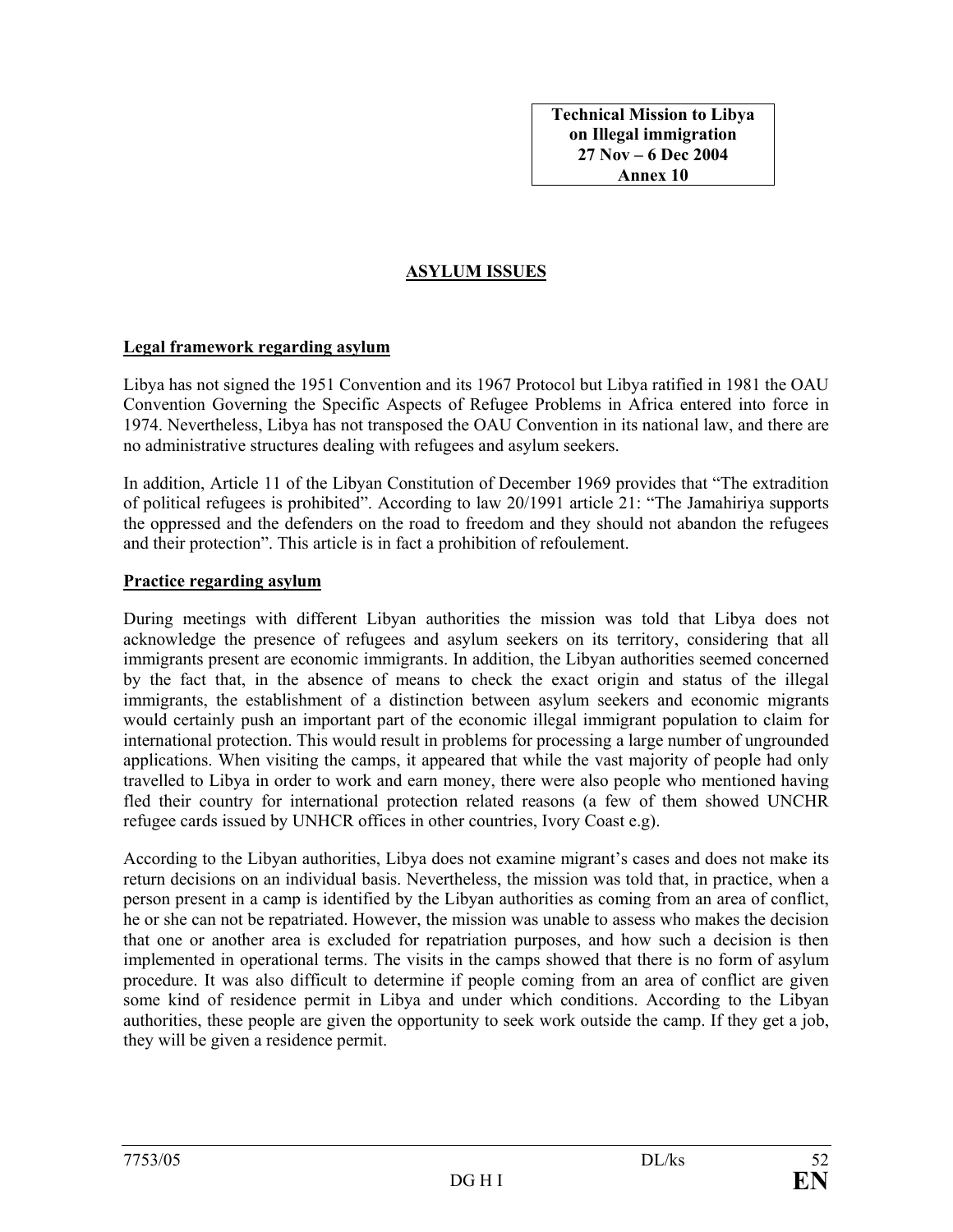## **The relationship with the UNHCR**

There is no cooperative agreement between the UNHCR and the Libyan authorities and, until now, UNHCR has not been granted an official status. Since 1991 (first Gulf war) there is however a UNHCR Office in Tripoli that consists in one Chief of Mission, one Regional Senior Staff and several local staff.

Despite this lack of formal recognition by the Libyan authorities, the UNHCR office in Tripoli has granted refugee status to a number of asylum seekers who came and applied on their own initiative to the UNHCR Tripoli office. According to UNHCR figures, between 2000 and 2003, 831 asylum requests were lodged with the UNHCR and 381 individuals have been recognised as being in need of protection. During this period, the number of applications increased (from 149 in 2000 until 389 in 2003). Concerning 2004, in reference to the period going from January to October, the UNHCR received 656 applications among which 225 have been recognised (34%).

However, UNHCR has no access to the places where illegal immigrants are being detained, and consequently, can not determine whether there are there persons in need of international protection.

It seems so far that Libya does not repatriate any person that has been registered as a refugee by UNHCR Tripoli. Nevertheless, it seems that a number of recognised individuals and families that received attestations in the UNHCR Tripoli Office are currently being detained as illegal immigrants. However, the Libyan authorities stated that people who have been recognized as refugee by the UNHCR are given a residence permit for a maximum period of five years. This residence permit can be renewed.

## **Prospects**

At political level, the Libyan authorities should certainly be encouraged to formally recognise the UNHCR This would enable it to carry out its mandate and work with asylum seekers and refugees. Implementation of the OAU Convention of  $10<sup>th</sup>$  of September 1969 should also be enhanced.

Raising awareness about asylum matters in Libya seems to be important. On that purpose, initiatives should be developed, aiming at clarifying the amplitude of the phenomenon of migration, enhancing the understanding of the asylum related concepts by government officials, NGOs staff and mass media professionals and organising several refugee law training.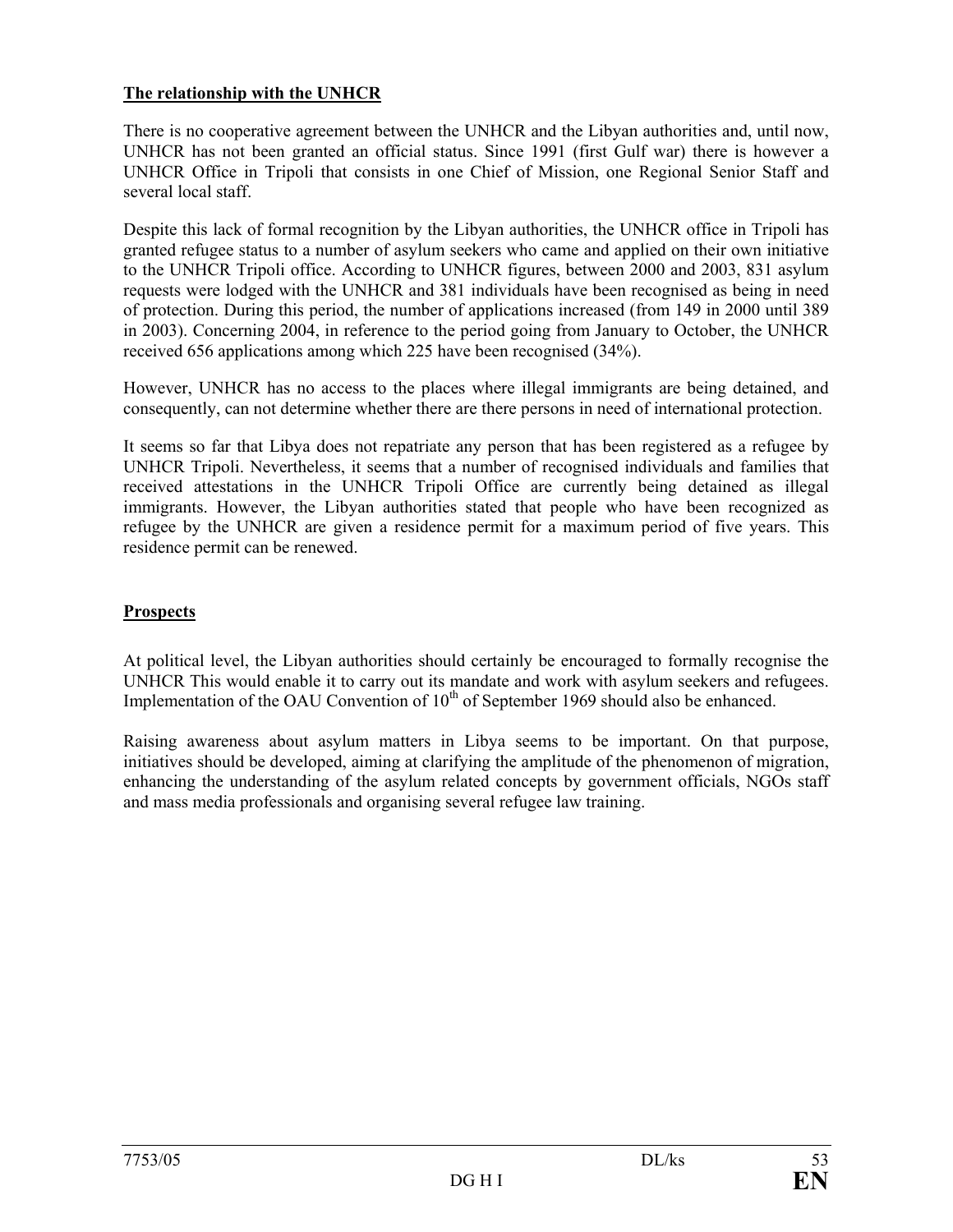**Technical Mission to Libya on Illegal Immigration 27 Nov – 6 Dec 2004 Annex 11** 

## **MEETING WITH THE CEN-SAD13**

The mission met the CEN-SAD Secretary-General (Mr. Mohamed Al Azhary, from Libya), and also the Director of Integration and Complementarities ( Mr. Ibrahim Sani Abani, from Niger), on 29 November. It also met separately the Ambassadors from the CEN-SAD countries. On those occasions, the mission emphasised in particular the multi-dimensional aspect of migration and the wish of the European Union to develop a comprehensive approach on migration, including development concerns. It also stressed its intention to approach the issue taking into account the need to associate the countries of origin, transit and destination in any long term approach on migration. Therefore, the cooperation of both Maghreb countries and Sub-Saharan countries is essential as well as setting up a bridge between the Barcelona Process and the Cotonou Agreement. The CEN-SAD considered very important that the EU begins a dialogue with this organisation in the same time as it begins to develop its relations with Libya. To that end, it expressed the wish to set up a periodical relationship with the European Community and proposed various concrete areas for cooperation (see under). It also insisted on the need for addressing the migration related issues at their source, in the origin countries, and for assessing the possible consequences on the countries of origin of the EU approach towards transit countries such as Libya.

Referring to the CEN-SAD objectives, the CEN-SAD stressed the fact that CEN-SAD countries are exposed to many problems due to their weak economy, the lack of democracy and the difficult climatic conditions (drought in particular). In addition, he underlined that the necessary infrastructures for ensuring a real freedom of movement are lacking.

Concerning migration specifically, the CEN-SAD noted that it includes essentially countries of origin and transit. It was acknowledged that migration is not just border control and repatriation but that it covers many other essential dimensions such as development, health, labour, and humanitarian aspects. All this calls for the development of a strategy including short term and long term measures and associating the origin, transit and destination countries.

The CEN-SAD also informed the mission about the fact that, in the CEN-SAD context, migration is sometimes discussed on the occasion of the annual meeting of the Ministers for Security matters. However, CEN-SAD members seem to have no real policy in that area. It was proposed that the Commission should participate to these meetings in order to inform the CEN-SAD countries about its policies and possibly assist them in the definition of their own migration policies. It was also noted that, contrary to the United States which would wish to be present in the region for addressing terrorism issues but which is confronted with opposition to their physical presence, Europe is much more welcome.

 $13$ **<sup>13</sup>** CEN-SAD, created in 1998 in Tripoli, is the Community of the States bordering the Sahara and the Sahel Deserts. It counts 21 Members among which Libya and all its neighbours but Algeria. It aims at making of the desert a pole of peace, solidarity and development. More precisely, the CEN-SAD has various objectives such as setting up an economic union; ensuring the free movement of persons, capitals, goods products and services; promoting external trade; developing means of communication and transport and harmonising the educative, scientific and cultural systems. (The CEN-SAD Member States are Benin, Burkina Faso, Djibouti, Egypt, Eritrea, Gambia, Libya, Mali, Morocco, Niger, Nigeria, Central African Republic, Senegal, Somalia, Sudan, Chad, Togo, Tunisia.)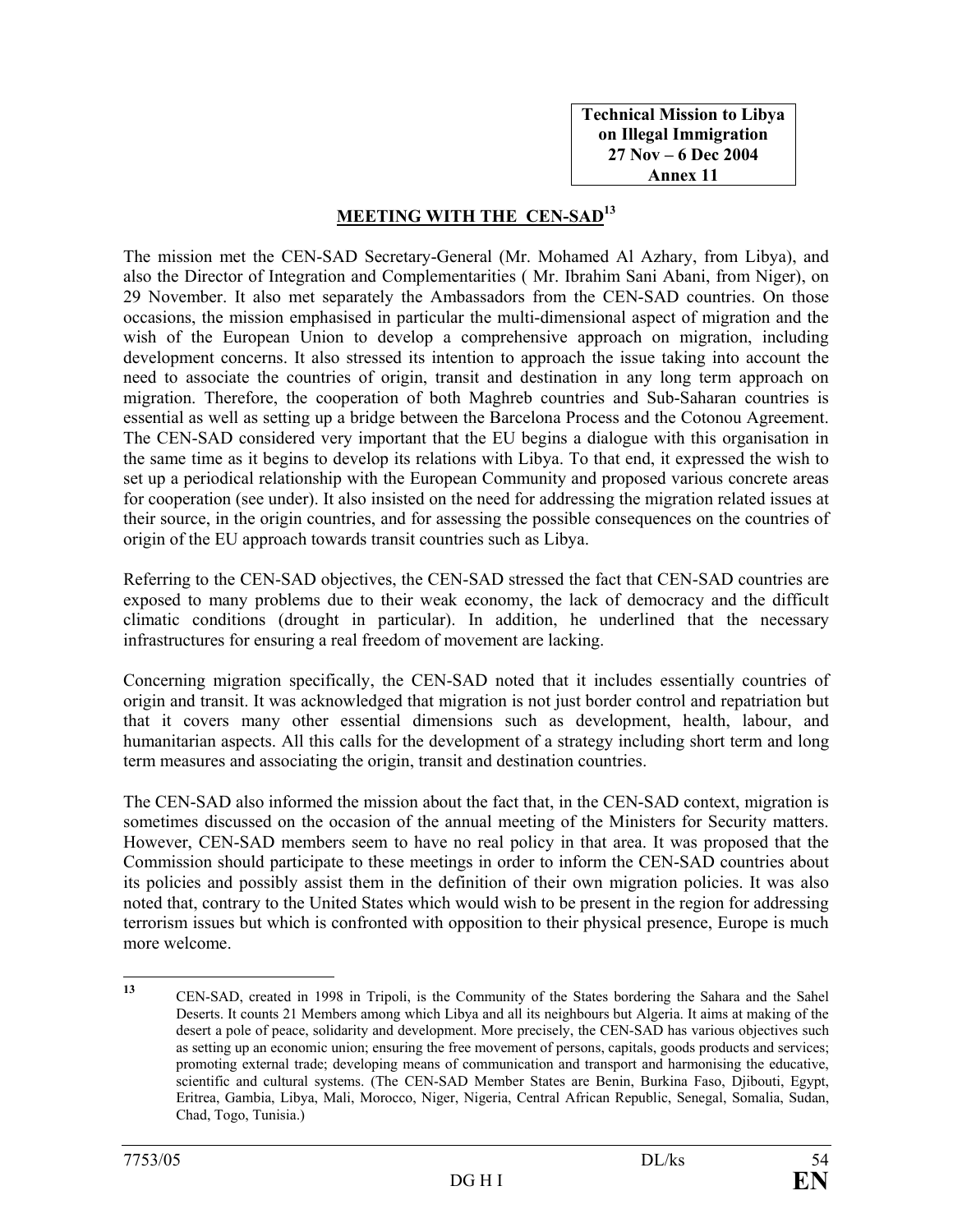Concretely speaking, the CEN-SAD referred to the following elements of interest as regards migration:

- Europe could do more concerning humanitarian assistance.
- Mali gave 100.000 hectares of arable land to the CEN-SAD; there is now a need to reflect on how to exploit this land in such a way that labour can be created and migration avoided. The EU could help in this reflection as well as in the implementation of adequate measures.
- Libya has difficulties in containing migration coming from sub-Saharan Africa; it should be helped while taking account migrants' interests and rights.
- CEN-SAD has begun discussions with the International Organisation for Migration on a project consisting in setting up an institute for studying migration flows in the region; the European Union could encourage this.
- Training in all its dimensions is very important.

Questioned about the CEN-SAD objective to suppress entry and stay visas between the CEN-SAD countries, the mission was indicated that a first step will be suppressing the visas for diplomats and official missions, the second step being the exoneration for researchers and businessmen. However, this will take time given that, at the moment, the CEN-SAD countries apply different norms.

On the occasion of their meeting with the mission, the Ambassadors from CEN-SAD countries stressed the importance and the sensitivity of the migration issue for Africa, its close link with development and the need for a global approach addressing development issues such as the "brain drain". They asked questions about the EU intentions as regards the fight against illegal immigration in Libya and, referring to the Libyan reception camps for illegal immigrants and to its repatriation policy, expressed concerns about the consequences for migrants originating from their countries of a reinforcement of the Libyan immigration and security policy. They highly welcomed this opportunity to talk to the mission, and to be given an understanding of the global approach on migration which is the one of the European Union.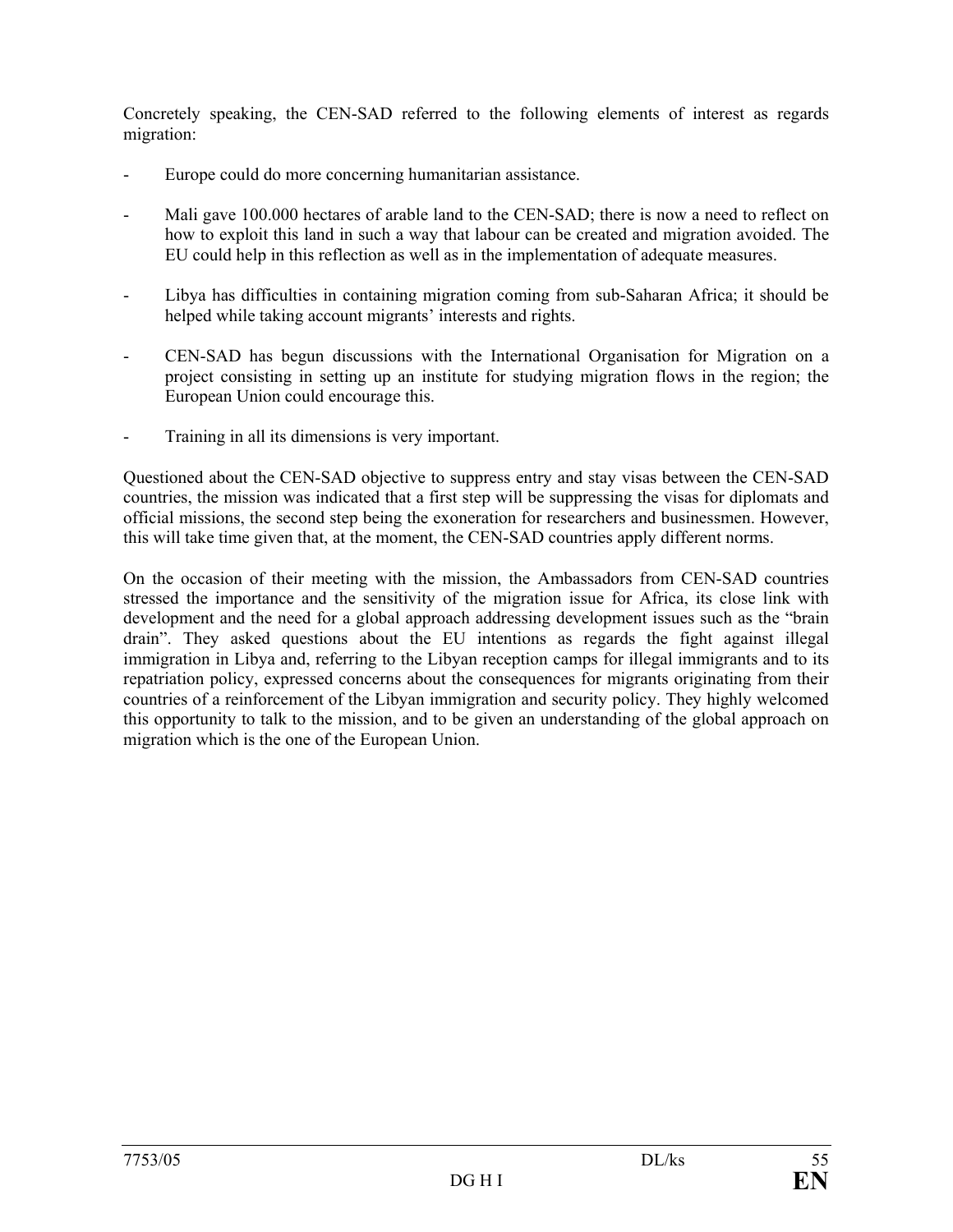### **THE KADHAFI FOUNDATION AND ILLEGAL IMMIGRATION**

The mission held two meetings with the Director General and senior staff of the Foundation, one plenary on 30 November and one restricted (Marchal, Pierini) on 4 December.

On both occasions, the Foundation representatives stressed its strong desire to be involved in the illegal immigration dossier, based on its interest as an NGO for the human rights aspects of the issue. There was however no indication of any active role, at present, of the Foundation on such issues within Libya.

Rather, the mission formed the impression that the Foundation seeks to be involved on illegal immigration as it generally does on any major issue concerning the future of Libya**<sup>14</sup>** in order to bring about a balanced and global view of the issues at hand.

The main operational point made by the Foundation during the two meetings is the organisation of an **international conference on illegal immigration through and from Libya**. This point was later confirmed by the statements made on 5 December in the Italian press by Seif al Islam Kadhafi, Chairman of the Foundation**<sup>15</sup>**, who himself put the conference project at Heads of State level, a detail that was not mentioned by our interlocutors.

The project is not yet thoroughly developed, but its main features are as follows, as was understood from discussions with the Kadhafi Foundation:

- Format: conference covering the EU, Libya, CENSAD countries, and all facets of the issue: border control, consequences on Libya, human rights aspects, development issues in Africa;
- Organisers: Kadhafi Foundation, preferably with a reputable European NGO or Foundation;
- Timing: not clear, possibly mid 2005;
- Main speakers: EU institutions and governments, Libyan and CENSAD officials, NGOs (IOM), UN (HCR ?), World bank;

 $14$ For example, settling the major contentious issues with European countries, or the AIDS dossier.

<sup>&</sup>lt;sup>15</sup> «We want to gather around the same table heads of state and of government of the countries which care about the phenomenon so they can take the necessary decisions together» (interview in Rome with La Stampa quoted in AP, 5 Dec. 2004).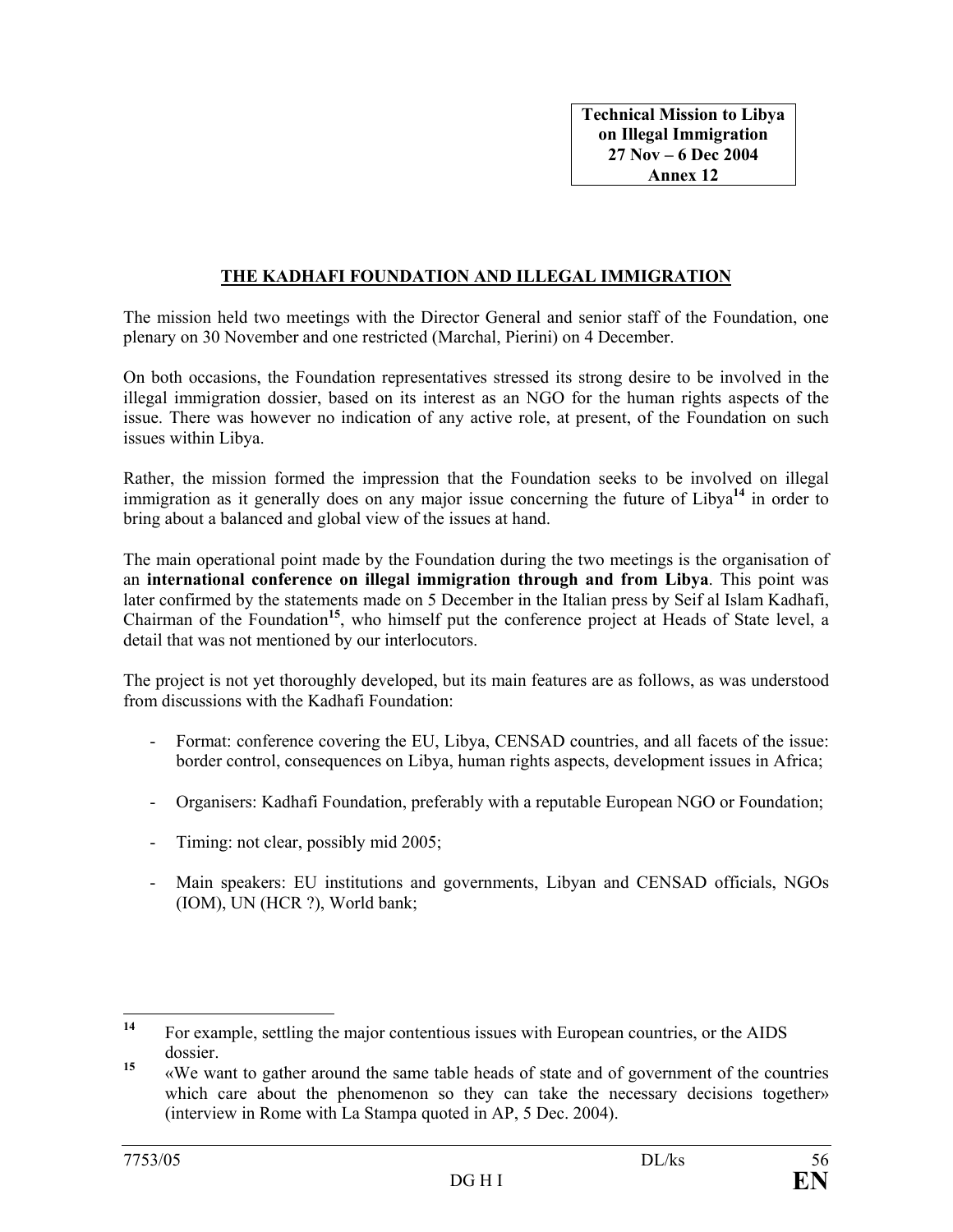- Foreseen agenda: this was not formally discussed as the Foundation had no draft available, but the following item emerged in the conversation: 1) General introduction, including definitions and legal aspects, 2) Analysis: magnitude of the phenomenon, effects on Libya, effects on EU, effects on origin countries, 3) Root causes: economic situation in Africa, trafficking, 4) Remedies: border management, migration management, information, development schemes in origin countries (NB: the agenda certainly needs further discussions).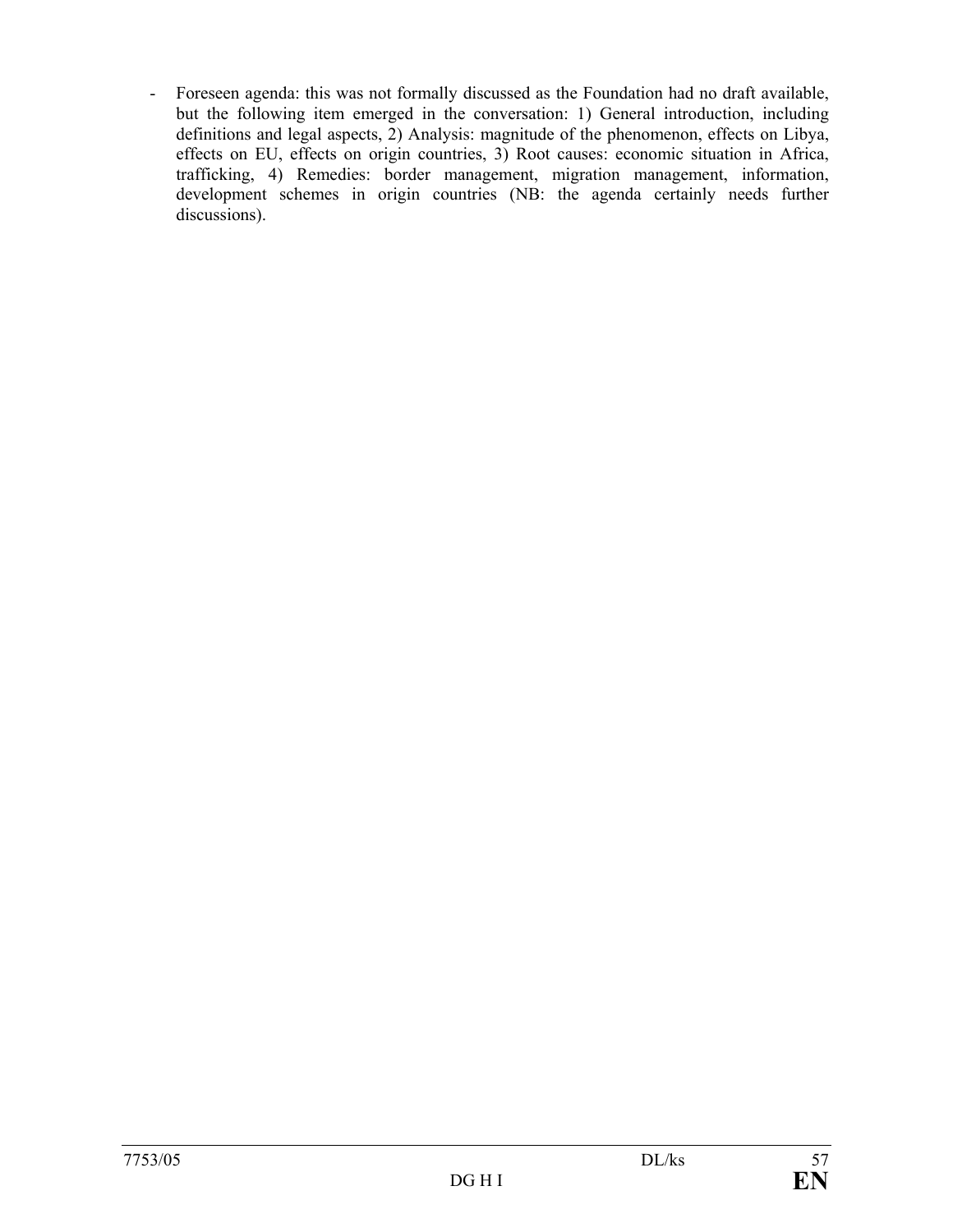**Technical Mission to Libya on Illegal Immigration 27 Nov – 6 Dec 2004 Annex 13** 

#### **INTERNATIONAL COOPERATION BETWEEN LIBYA AND THIRD COUNTRIES: MALTA & ITALY**

## **Malta**

The issue of entry to Malta of illegal (mostly undocumented) migrants by sea has started to hit the island in unprecedented waves since 2002. Before that, incidents if illegal entry to Malta by "boatpeople" were few and far between.

Investigations into these incidents have led the authorities to establish that in such cases, Malta was not the target country for these migrants but they invariably end up on our shores or in our territory by accident on their way to mainland Europe, namely Italy. It has also been established that these crossings originate from North African shores, namely Libya. Most of these illegal trips start in the fishing ports of Zuwara and Zliten. During the years 2002 to 2004, over 3 500 people have been apprehended in Malta after having left Libya illegally.

In view of the magnitude of this phenomenon, Malta and Libya have been discussing the issue at a high political and technical level for several months. Besides both states participating in multilateral for a such as the CIMO (5+5), on a bi-lateral level Malta and Libya have reached a provisional (draft) Readmission Agreement. This agreement caters to the readmission of both citizens of the contracting parties as well as to citizens of third states. It also envisages the admission of transit passengers who are citizens of third countries. It is hoped that this agreement will come into effect in the near future.

## **Italy**

Over the last three years Italy has signed bilateral accords with several Mediterranean countries, achieving a decrease in the pressure exercised by clandestine immigration flows from Africa.

Its geographical position has made of Italy a natural landing place for thousands of illegal immigrants, coming from so many far and different lands, who reach north Africa, Libya in particular, hoping to reach Europe as a final destination.

Since the end of the 90's the Italian Ministry of Interior began giving special attention to geographical and demographic characteristics of Libya, and to the presence in this country of a high number of illegal immigrants originating from sub-Saharan countries, and from the Near and Middle East .

As a consequence of the emergency caused by the large number of illegal immigrants who had reached the coasts of Sicily in the summer 2000, the Italian and Libyan Governments signed in Rome a general agreement to fight terrorism, organized crime, drugs traffic and, in the first place, illegal immigration.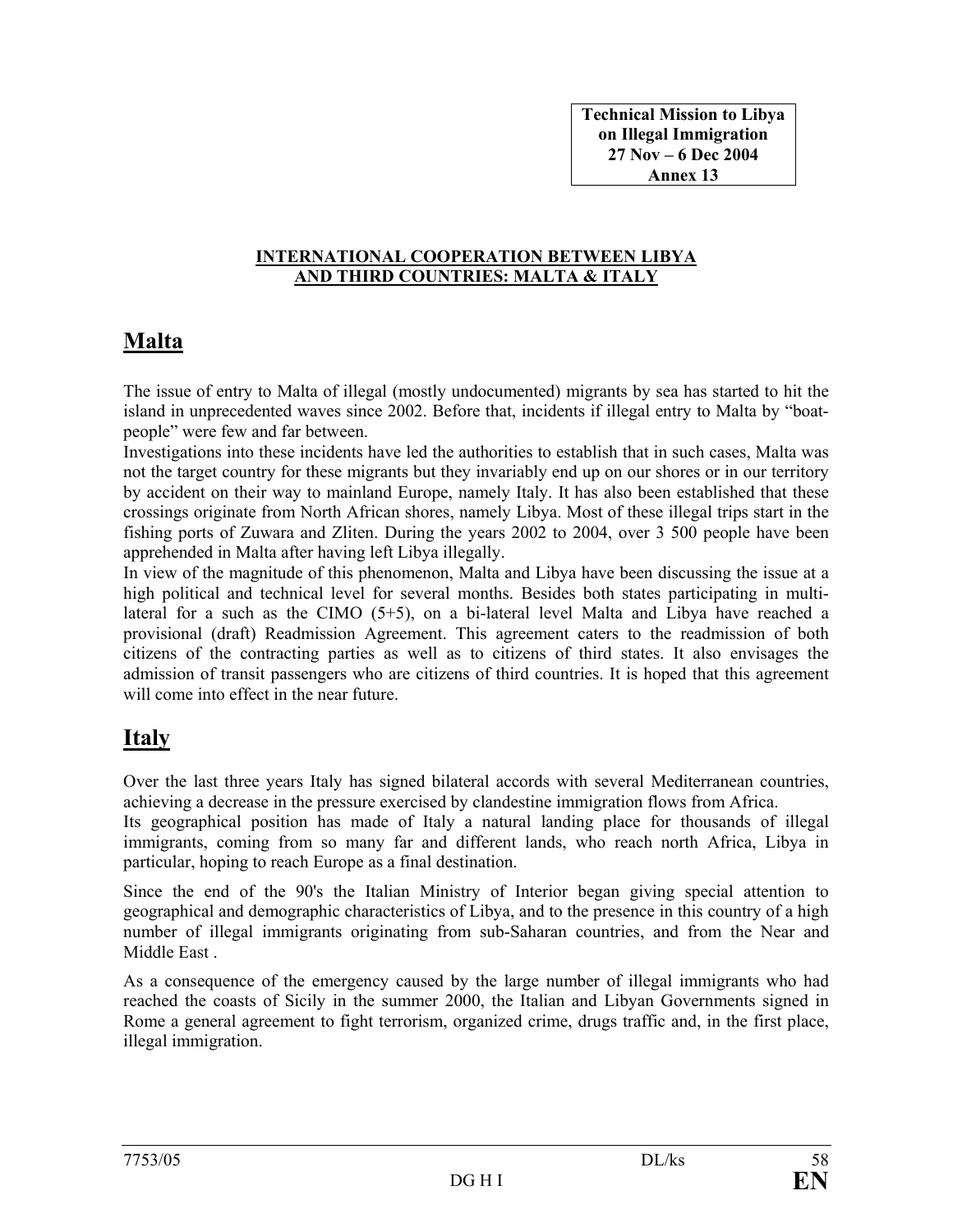The follow-up of this agreement was the gathering, in Tripoli, of the first High Level Security Libyan-Italian Committee in September 2002. In that occasion the two Ministries of Interior also achieved an operational agreement which led, in July 2003, to establish the permanent liaison in the fields of organized crime and illegal immigration between Italian police officers collaborating in Tripoli with colleagues of the Libyan Security General Directorate.

Further technical, political and operational meetings have been held in Rome on January 6 and April 28, and in Tripoli on August 25 and September 26, 2004.

Also, four technical meetings have been held, in Rome and Tripoli, to better define the Italian engagement in the fields of special training and supplies of devices and equipments requested by the Libyan Authorities, which would enable them to more effectively fight the phenomenon of illegal immigration.

Next to the support offered to Libya in tackling the issue of illegal immigration, the Italian Ministry of Interior intends to grant humanitarian support to Libyan Authorities, providing technological means for sea rescue and funding for the building of camps for immigrants in respect of human conditions.

In this respect, in 2003 Italy approved the supply of the means listed in the annex no. 1, and the financing of a program of charter flights for the repatriation of illegal immigrants from Libya towards the originating countries, which implies a substantial economic contribution (annex no. 2).

In 2003 Italy financed the construction of a camp for illegal immigrants, in line with European criteria to be built in the north of the Country; the construction has already been started at the end of November 2004. In the financial exercise 2004-2005 a special allocation is foreseen for the realization of two more camps in the south of the Country, in Kufra and Sebha.

Another important contribution is also given in terms of professional police officers' training; details are listed in annex no. 3.

Since the beginning of Italian and Libyan cooperation in this field, with the development of the operational agreements, Italian and Libyan police officers work together to fight with every available resource the criminal organizations traffiking in human beings and exploiting the clandestine emigration.

Being aware of the technological gap and of the scarce knowledge of the phenomenon itself by the Libyan Interior Department, the Italian Department of the Interior is particularly concerned with providing assistance, support and means for development of the whole immigration policy to be adopted by the Libyan Authorities.

Italy is ready and willing to provide this kind of assistance, also in Libyan territory and with the help of Italian experts, who would provide an effective control strategy with the purpose to realize the infrastructures and means of telecommunication which are most suitable for the Libyan needs.

Italy is also engaged in determining, together with the Libyan Authorities, which are the main targets in facing the emergency of the increasing flow of illegal immigrants crossing Libya, by means of an extensive project to be realised in a three years period. Funds will be supplied by the Libyan Government, but the possibility of Italian and EU participation is also foreseen.

Moreover Italian Authorities consider favourably the delivery to Libya of 70 all roads cars, 1 or 2 reconnaissance airplanes, 1 or 2 coastguard boats and 20 night time viewers.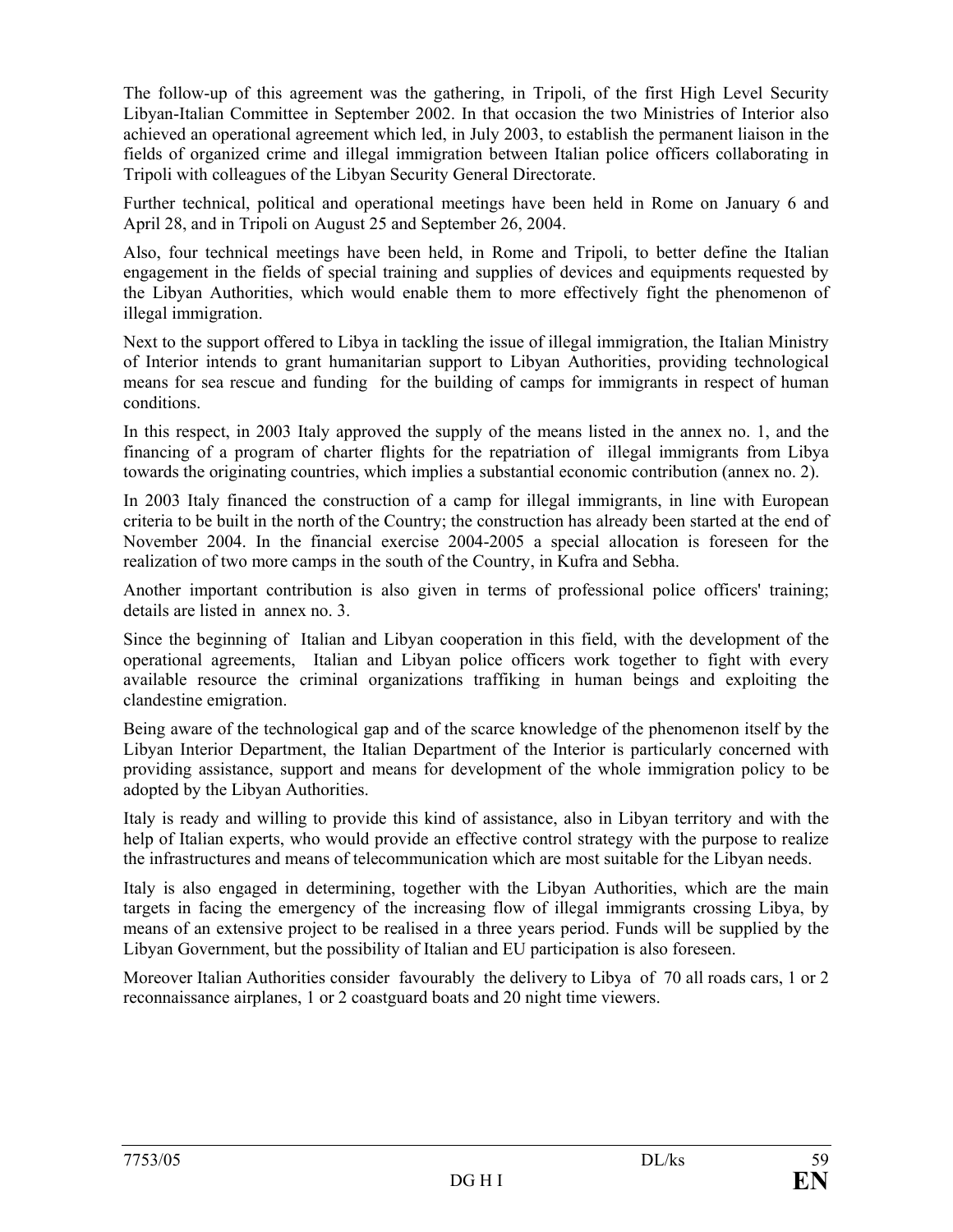## **ANNEX 1**

| MEANS THAT HAVE BEEN ALREADY DELIVRED TO LIBYA |  |
|------------------------------------------------|--|
|                                                |  |

| 6 Mitsubishi cars 4 by 4                                                           |
|------------------------------------------------------------------------------------|
| 3 Iveco buses                                                                      |
| 80 forgery document kits                                                           |
| 12.000 mixed wool covers                                                           |
| 6.000 mattresses and pillows                                                       |
| 6.000 metallic cots                                                                |
| 12.000 sheets and pillowcases                                                      |
| 1.000 field curtains                                                               |
| 65 curtains for community                                                          |
| 150 binoculars for daylight vision                                                 |
| 500 lifebuoys and 500 lifejacket                                                   |
| 500 wetsuits                                                                       |
| 100 Zodiac life boats mod. G380                                                    |
| 100 underwater lamps                                                               |
| 500 nautical light bulbs                                                           |
| 50 underwater cameras                                                              |
| 25 road gps mod. street pilot-III plus and 25 naval gps mod. sodena-sun color 1500 |
| 50 signaling rockets within 12 miles and 50 signaling rockets over 12 miles        |
| 5 kits for checking crime evidence                                                 |
| 5 kits for finger print                                                            |
| 1.000 sacks for corpses transport                                                  |
| 250 aid cassettes                                                                  |
| 5 cameras and films                                                                |
| 40 nighttime viewers                                                               |
|                                                                                    |

## **MEANS TO PROVIDE DURING 2005**

| Regular and mobile radio displays (long and short ray) |
|--------------------------------------------------------|
| <b>Radiating panels</b>                                |
| Anti-bullet jackets                                    |
| 4 anti-explosive dogs                                  |
| 4 anti-drug dogs                                       |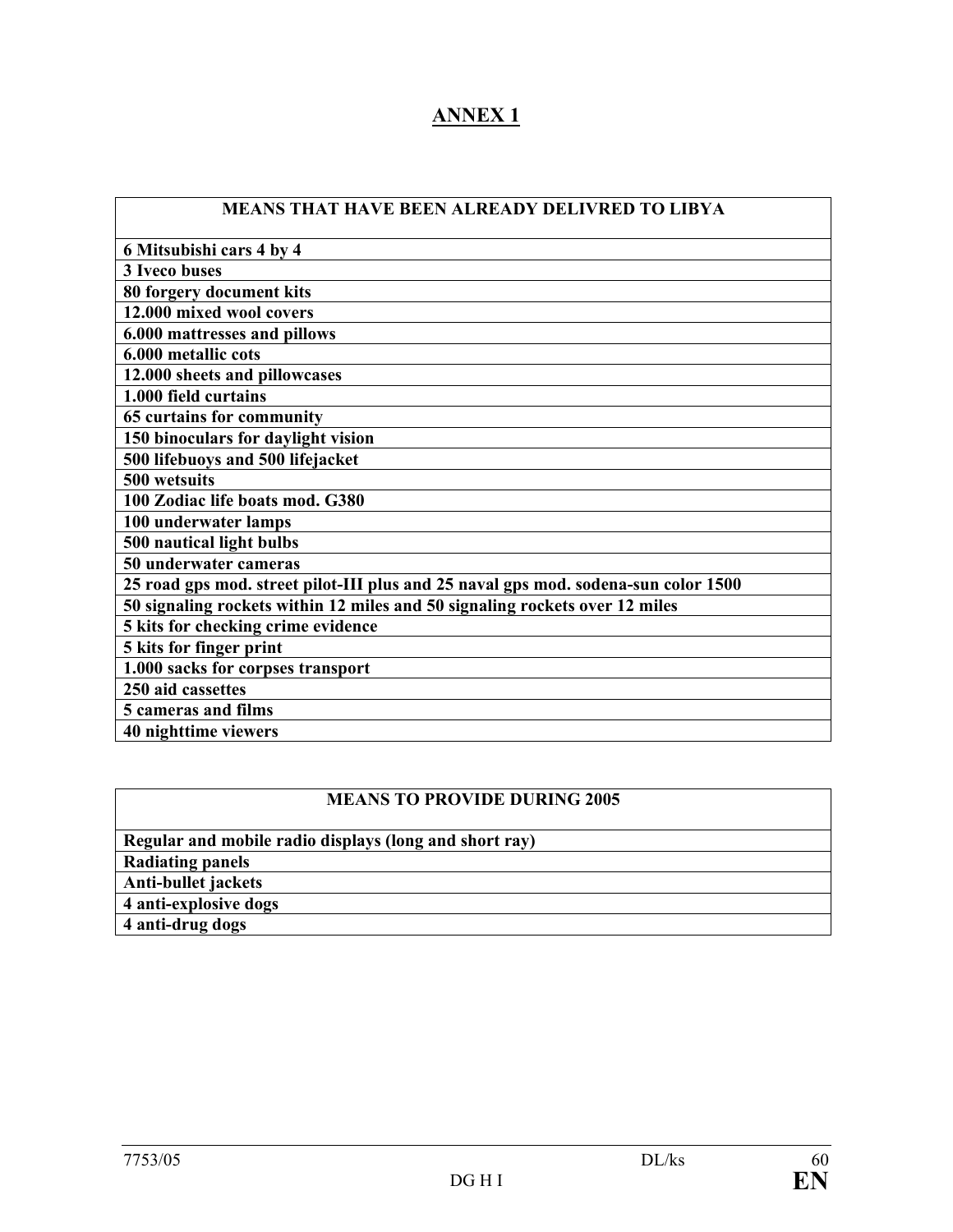## **ANNEX 2**

## **CHARTER FLIGTHS LIST**

|                | <b>DEPARTURE</b><br><b>DATE</b> | <b>FLIGHT</b><br><b>COMPANY</b> | <b>DESTINATION</b> | <b>NATIONALITY</b> | <b>NUMBERS</b><br><b>OF</b><br><b>FORIGNERS</b> |
|----------------|---------------------------------|---------------------------------|--------------------|--------------------|-------------------------------------------------|
| 1              | 16/08/2003<br>2 charters        | Air Libya Tibesti               | Cairo              | Egitto             | $56 + 58$                                       |
| $\overline{2}$ | 18/08/2003                      | Air Libya Tibesti               | Damasco            | Siria              | 39                                              |
| 3              | 22/08/2003                      | Air Libya Tibesti               | Islamabad          | Pakistan           | 103                                             |
| $\overline{4}$ | 26/09/2003                      | Air Libyia Tibesti              | Niamey             | Niger              | 67                                              |
| 5              | 02/10/2003                      | Buraq Air                       | Lagos/Accra        | Nigeria/Ghana      | $54 + 91$                                       |
| 6              | 13/10/2003                      | <b>Buraq Air</b>                | Cairo              | Egitto             | 129                                             |
| 7              | 25/10/2003                      | <b>Buraq</b> Air                | Lagos/Accra        | Nigeria/Ghana      | $46 + 99$                                       |
| $\overline{8}$ | 11/11/2003                      | Air Libia Tibesti               | Cairo/Dacca        | Egitto/Bangladesh  | $85 + 52$                                       |
| 9              | 21/11/2003                      | Air Libya Tibesti               | Niamey             | Niger              | 119                                             |
| 10             | 22/11/2003<br>2 charters        | Buraq Air                       | Cairo              | Egitto             | 220                                             |
| 11             | 11/12/2003                      | <b>Buraq Air</b>                | Niamey             | Niger              | 59                                              |
| 12             | 17/12/2003                      |                                 |                    |                    |                                                 |
|                | 2 charters                      | Air Libia Tibesti               | Cairo              | Egitto             | $110+106$                                       |
| 13             | 29/12/2003                      | Buraq Air                       | Karachi            | Pakistan           | 150                                             |
| 14             | 29/01/2004                      | Buraq Air                       | Cairo              | Egitto             | 130                                             |
| 15             | 10/02/2004                      | Air Libia Tibesti               | Lagos/Accra        | Nigeria/Ghana      | $54 + 87$                                       |
| 16             | 15/03/2004                      | Air Libia Tibesti               | Cairo              | Egitto             | 145                                             |
| 17             | 22/03/2004                      | <b>Buraq</b> Air                | Khartum            | Sudan              | 55                                              |
| 18             | 09/05/2004                      | Air Libia Tibesti               | Cairo              | Egitto             | 134                                             |
| 19             | 10/05/2004                      | Air Libia Tibesti               | Nigeria/Ghana      | Nigeria/Ghana      | $21 + 72$                                       |
| 20             | 31/05/2004                      | Air Buraq                       | Cairo              | Egitto             | 93                                              |
| 21             | 21/07/2004                      | Air Libia Tibesti               | Asmara             | Eritrea            | 109                                             |
| 22             | 02/08/2004                      | Air Libia Tibesti               | Ghana              | Ghana              | 143                                             |
| 23             | 03/08/2004                      | Air Libia Tibesti               | Nigeria            | Nigeria            | 143                                             |
| 24             | 04/08/2004                      | Air Libia Tibesti               | Cairo              | Egitto             | 135                                             |
| 25             | 11/08/2004                      | Buraq Air                       | Ghana              | Ghana              | 203                                             |
| 26             | 26/08/2004                      | Air Libia Tibesti               | Nigeria            | Nigeria            | 145                                             |
| 27             | 05/09/2004                      | <b>Buraq</b>                    | Ghana              | Ghana              | 123                                             |
| 28             | 06/09/2004                      | Buraq                           | Ghana              | Ghana              | 125                                             |
| 29             | 06/09/2004                      | Air Libia Tibesti               | Bamako             | Mali               | 64                                              |
| 30             | 07/09/2004                      | <b>Buraq</b>                    | Ghana              | Ghana              | 125                                             |
| 31             | 09/09/2004                      | <b>Buraq</b>                    | Ghana              | Ghana              | 125                                             |
| 32             | 15/09/2004                      | Air Libia Tibesti               | Nigeria            | Nigeria            | 125                                             |
| 33             | 17/09/2004                      | Air Libia Tibesti               | Nigeria            | Nigeria            | 125                                             |
| 34             | 18/09/2004                      | Air Libia Tibesti               | Nigeria            | Nigeria            | 125                                             |
| 35             | 19/09/2004                      | Air Libia Tibesti               | Nigeria            | Nigeria            | 125                                             |
| 36             | 20/09/2004                      | Air Libia Tibesti               | Nigeria            | Nigeria            | 121                                             |
| 37             | 04/10/2004                      | Buraq Air                       | Ghana              | Ghana              | 132                                             |
| 38             | 09/10/2004                      | Buraq Air                       | Nigeria            | Nigeria            | 156                                             |
| 39             | 15/10/2004                      | Buraq Air                       | Mali               | Mali               | 122                                             |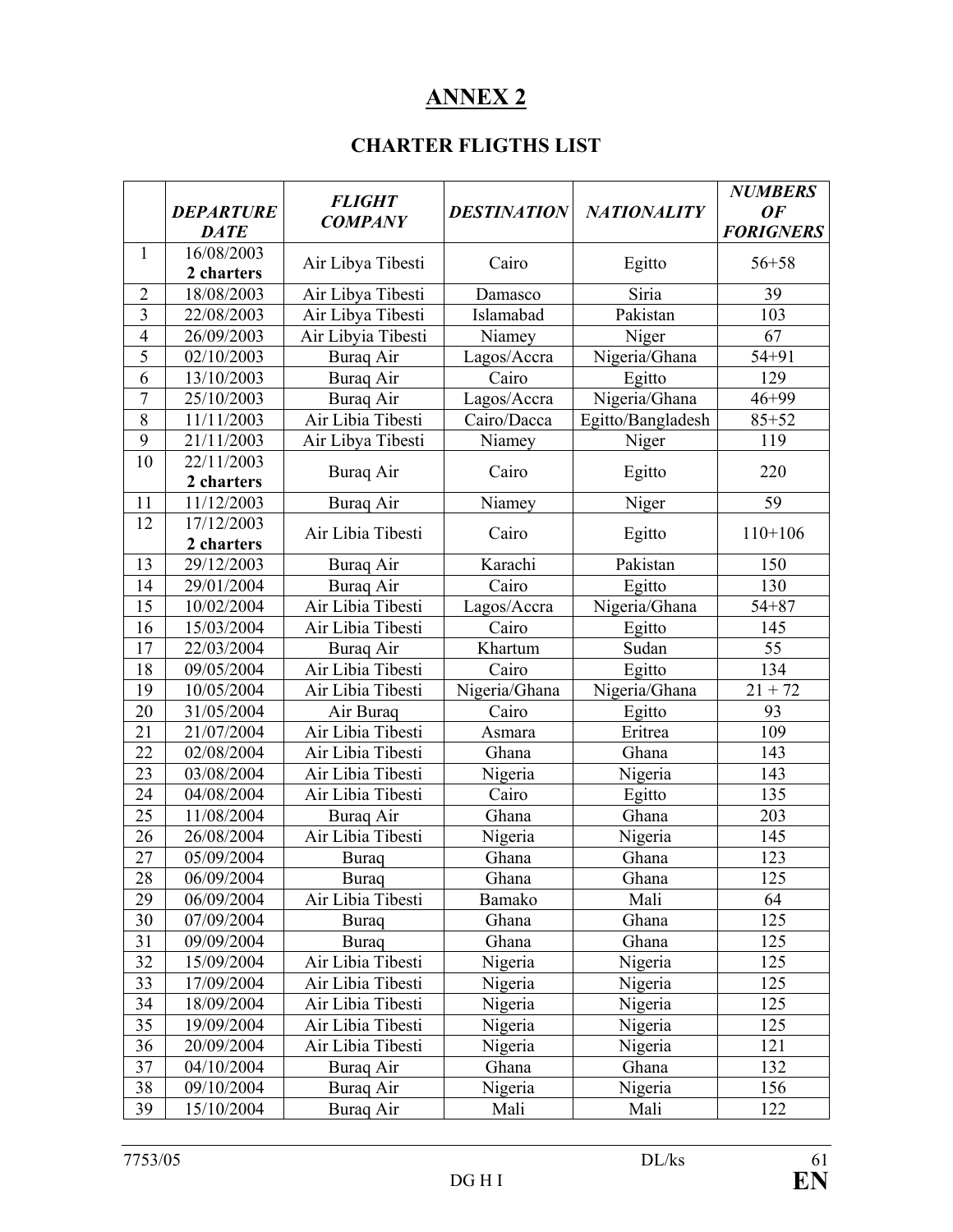| 40 | 08/10/2004                | Air Libia Tibestsi | Ghana   | Ghana        | 130   |
|----|---------------------------|--------------------|---------|--------------|-------|
| 41 | 09/10/2004                | Air Libia Tibestsi | Ghana   | Ghana        | 125   |
| 42 | 16/10/2004                | Air Libia Tibestsi | Mali    | Mali         | 126   |
| 43 | 20/10/2004                | Air Libia Tibestsi | Nigeria | Nigeria      | 135   |
| 44 | 21/10/2004                | Air Libia Tibestsi | Nigeria | Nigeria      | 137   |
| 45 | 06/11/2004                | Buraq Air          | Nigeria | Nigeria      | 130   |
| 46 | Within the end<br>of 2004 | Air Libia Tibesti  | Nigeria | Nigeria      | 250   |
| 47 | Within the end<br>of 2004 | Air Libia Tibesti  | Ghana   | Ghana        | 375   |
|    |                           |                    |         | <b>Total</b> | 5.688 |

| <b>NATIONALITY</b> | <b>TOTAL</b> | <b>TOTAL</b><br><b>REPATRIATED</b> |
|--------------------|--------------|------------------------------------|
| <b>BANGLADESH</b>  | 52           |                                    |
| <b>EGIZIANI</b>    | 1.401        |                                    |
| <b>ERITREI</b>     | 109          |                                    |
| <b>GHANESI</b>     | 1.580        |                                    |
| <b>NIGER</b>       | 245          |                                    |
| <b>NIGERIANI</b>   | 1.804        |                                    |
| <b>PAKISTANI</b>   | 253          |                                    |
| <b>SIRIANI</b>     | 39           |                                    |
| <b>SUDAN</b>       | 55           |                                    |
| <b>MALI</b>        | 312          |                                    |
|                    |              |                                    |
|                    |              |                                    |
|                    |              |                                    |
|                    |              |                                    |
|                    |              |                                    |
|                    |              |                                    |
|                    |              | 5.688                              |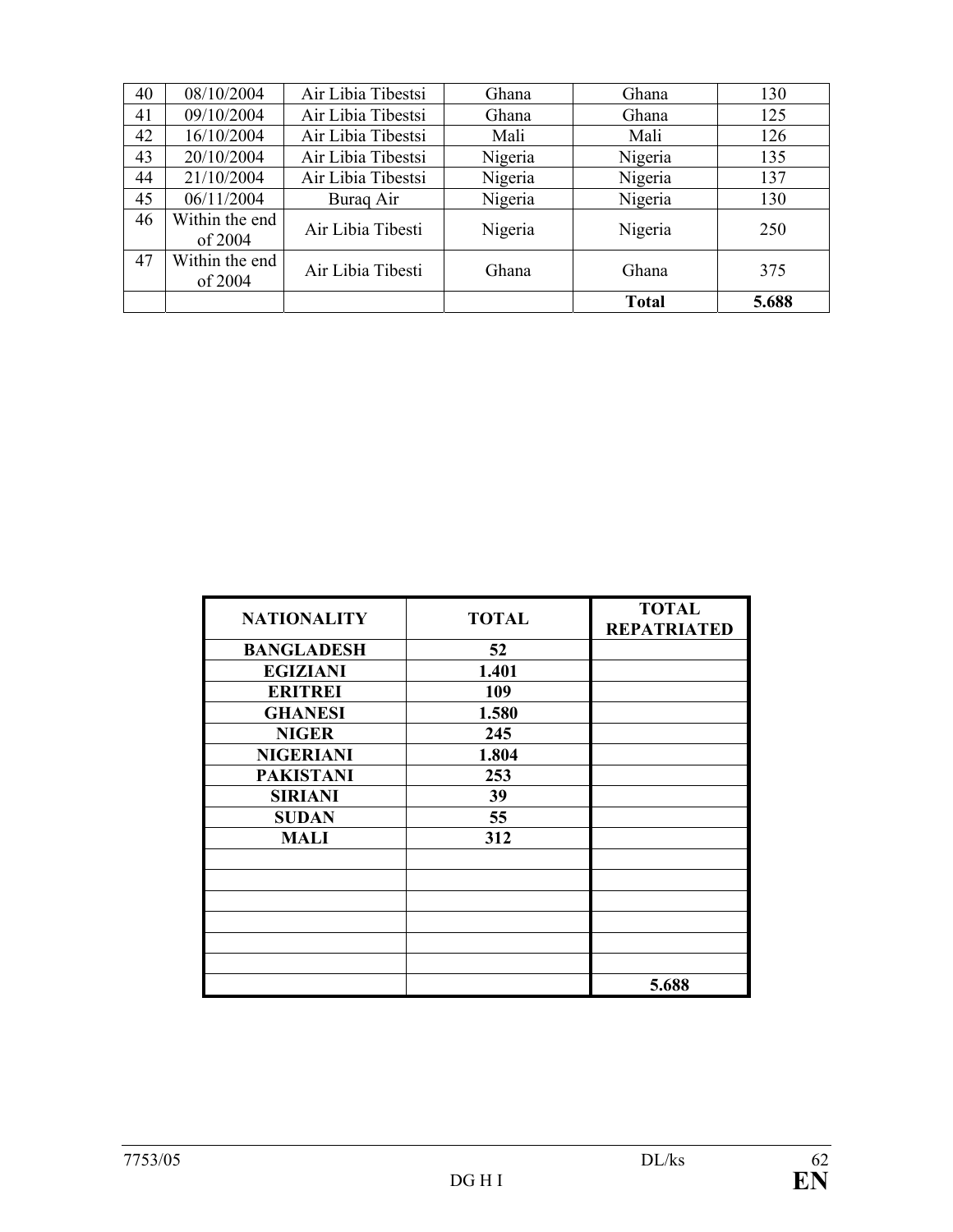## **ANNEX 3**

| <b>TRAINING FOR LIBYAN POLICE</b>                                                       |  |  |  |  |  |
|-----------------------------------------------------------------------------------------|--|--|--|--|--|
| <b>Updated situation to December 8th 2004</b>                                           |  |  |  |  |  |
| 2004                                                                                    |  |  |  |  |  |
| 3 courses in forgery documents for 60 officers (Tripoli feb/may 2004)                   |  |  |  |  |  |
| 1 course in ballistic, survey traces of effraction for 3 officers (Rome)                |  |  |  |  |  |
| 4 courses of Italian language for officers (Tripoli)                                    |  |  |  |  |  |
| 1 course in anti-drug for 19 officers (Rome nov/dec 2004)                               |  |  |  |  |  |
| 1 course in dog training (anti-explosive and anti-drug) for 8 operators $+ 2$ observers |  |  |  |  |  |
| (Rome/Tripoli dec.2004/mar.2005)                                                        |  |  |  |  |  |
|                                                                                         |  |  |  |  |  |
| 2005                                                                                    |  |  |  |  |  |
| 1 course in forgery documents for 20 officers (Tripoli feb.2005)                        |  |  |  |  |  |
| 1 course in forgery documents (advanced) for 20 officers (Rome mar. 2005)               |  |  |  |  |  |
| 1 course anti-terrorism for 20 officers (Rome feb./mar. 2005)                           |  |  |  |  |  |
| 1 diving course for 6 officers (La Spezia – Italy – apr./jun. 2005)                     |  |  |  |  |  |
| 1 course of Italian language (advanced) for officers (Tripoli feb. 2005)                |  |  |  |  |  |
| * courses for trainers (Rome-Tripoli)                                                   |  |  |  |  |  |
|                                                                                         |  |  |  |  |  |

**\*to be determinated**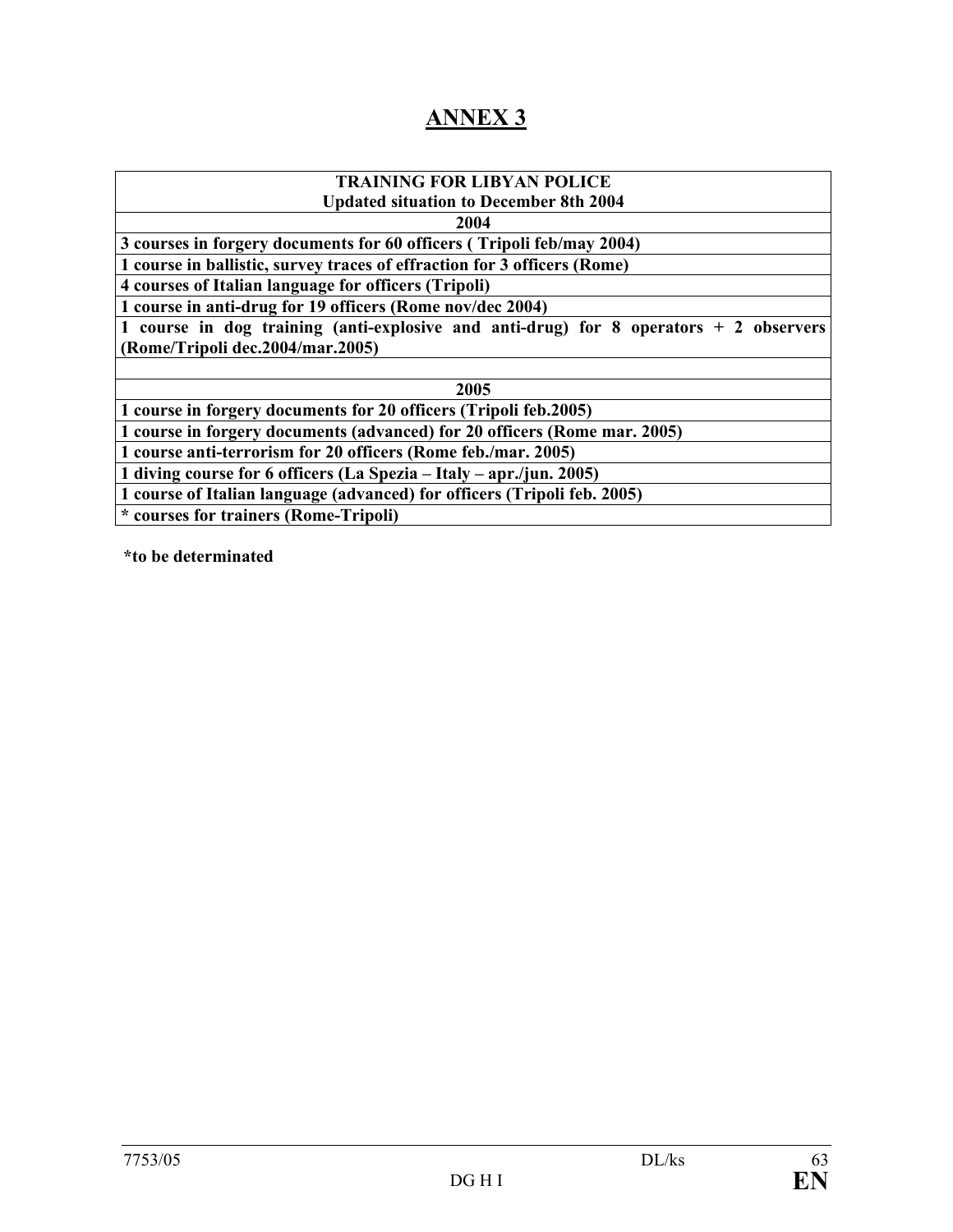**Technical Mission to Libya on Illegal Immigration 27 Nov – 6 Dec 2004 Annex 14** 

#### **CASE STUDY: THE NIGER-LIBYAN CONNECTION**

#### **Overview of the situation**

The migratory channels between the Sahelian countries and the Maghreb are organised along the South Algerian and South West Libyan borders, mainly on the borders separating Libya from Niger, Algeria from Mali, and especially on those separating Niger from Algeria and Libya. In the Saharan region, two cities constitute the crossroads of migration: namely Agadez and Tamanrasset. These cities are part of a network of cities on the trans-Saharan migration routes.

Before migrants take the North-Western or North-Eastern routes, they gather in Agadez, North of Niger, between the Sahel and the Maghreb. Agadez is now a city of about 100,000 inhabitants, but it had only 30,000 inhabitants in 1985 (about the same rate of growth as the Niger urban population, only slightly above the country's 3.6% population growth as a whole). Traditionally a transit point, Agadez has developed into a passenger transport centre. From here the trucks cross the Tenere Desert, the only possible route between Agadez and the large cities in the South Maghreb.

The migrants usually come from Western regions such as Burkina Faso, Ivory Coast, Ghana, Togo or Benin via the Niger capital city of Niamey. Most of the migrants heading for Agadez are Nigerians - 50 % of the sub-Saharans - and usually arrive after regrouping in the cities of Sokoto, Kano, Tessaoua and Tahoua. In these cities even South-African migrants have been reported. The geographic situation of Agadez is of strategic importance for the smuggling networks. Once the migrants heading towards Europe pass to the North of Sahel, several convoy channels come into play, based upon the South-North-East and South-North-West routes. A smaller but critical transit point North is the oasis of Bilma. A high proportion of traffic to the North transits through this small town and it might be useful to reinforce the capacity to monitor flows at this particular point.



(Source: ICMPD)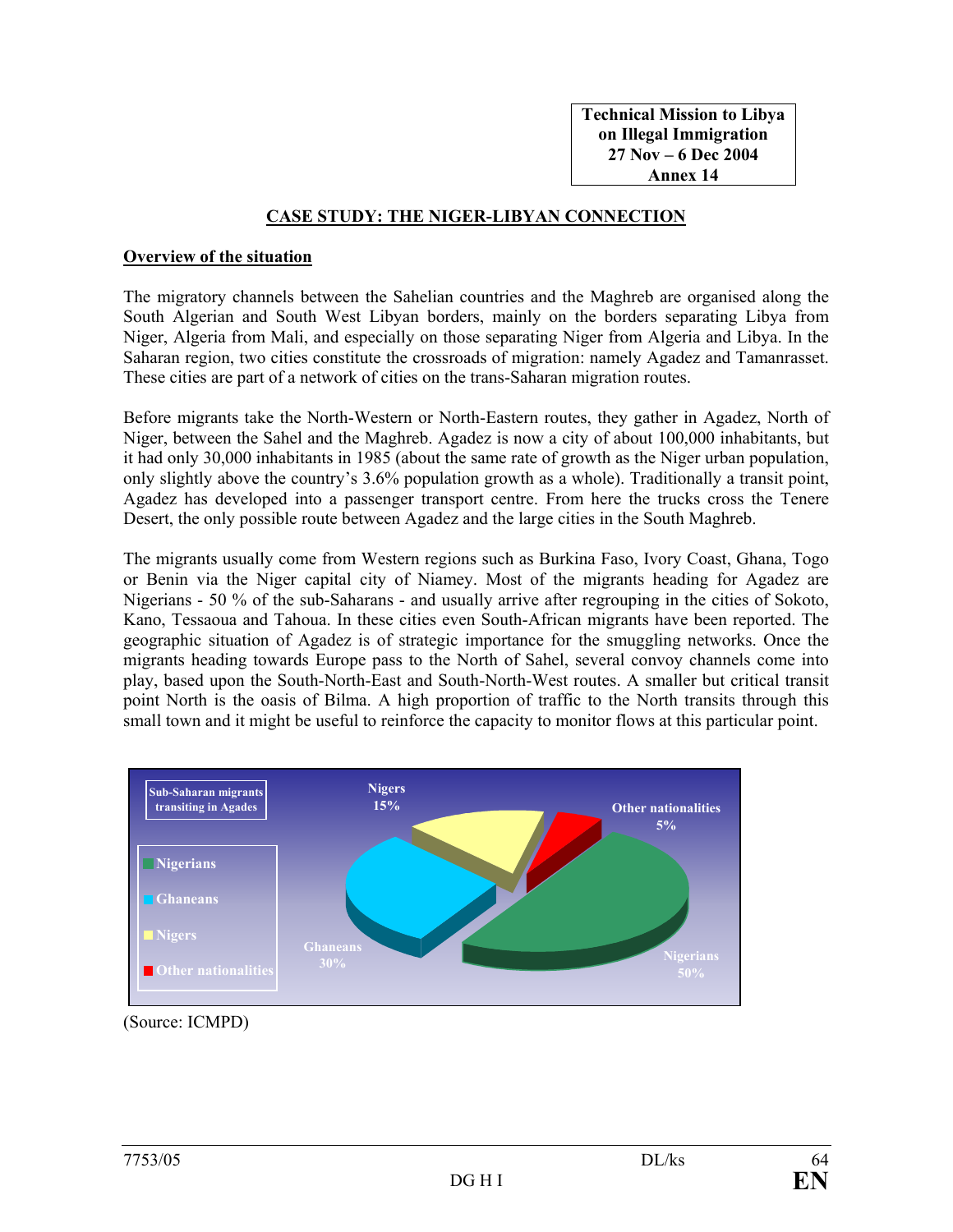## **Position of the Niger Government**

- Niger is a poor country. Immigration flows through and from the country are a source of revenue, and even if the will to restrict those flows would exist, there exists neither the equipment nor the know-how to fight against transit illegal immigration.
- Nationals from Niger immigrating to Libya are economic and temporary migrants. In general they do not intend to go to Europe. They stay a while in Libya in order to make money. When they have enough money they go back to their villages.
- Most of the African people transiting through Niger are from ECOWAS Region and are therefore authorised to cross the border of Niger without any formalities.
- Even if the state gains little from flows through the country, individuals do, both legitimately through sales to passengers and illegal in various ways: networks, corruption, etc..

It should also be noted that Niger does not want to be in conflict with its Southern neighbour's countries as it needs to have an access to their port facilities.

Finally, the distinction between Niger nationalities from Niger and Nigeria are very distinct, and there is extensive movement of people and goods across their generally open common border. Smuggling is also widespread.

The flow of migrants is only part of wider trafficking through the country. Cigarettes and other smuggled goods are mixed with more legitimate trade flows in a confusion which is not conducive to sound statistical observation let alone control.

Since there is Government concern about rebels in the North of Niger and international concern about possible terrorist links, this could offer a ground for a common understanding of the desirability of control and of addressing the issue of illegal immigration.

## **The possible way forward.**

Niger is a vast country with a population growth amongst the highest in the world. Since most of the country is an empty space, the population is concentrated along the Southern frontiers where irregular rainfed agriculture offers them a life at the limit of survivability. When the population growth will double, people will have a high propensity to seek survival elsewhere including North of the Sahara. The issue of population growth cannot be excluded from any global response to the migration crisis, and nor can poverty. The EU must continue to prioritise these issues if there is to be a long term solution to illegal migration.

Niger may be disposed to assist in the gathering of information on flows. It would be in everyone's interest including theirs to have a better understanding of who is moving where, from where, and when.

Niger has a vast space to track and a long border to control. Cooperation is likely to be seen in term of needs for equipment for the army, the police, the customs and other services.

Niger would be interested in a stronger dialogue with the countries to the North and would be open to this being a means to address immigration issues.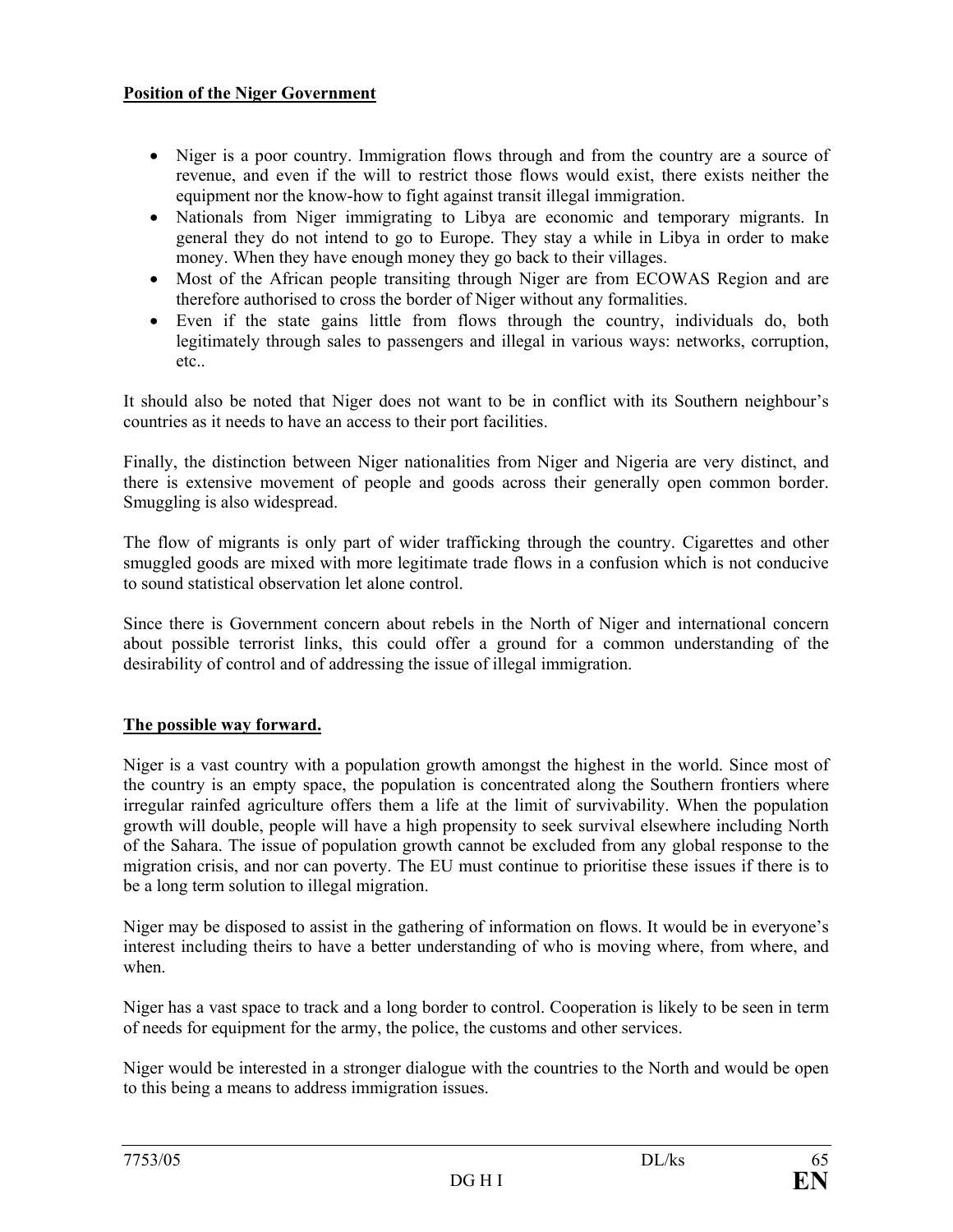Niger would like to have more formal trading with the North and indeed with Europe through the North. While at present Niger has little to offer, she should be interested in the idea of being connected to Europe via the North rather than through the ports of West Africa to the South.

All those issues will have to be formally discussed with the new Government from Niger established following the recent December 2004 elections. In principle, it would be worth considering a technical exploratory mission to Niger to address those issues and investigate avenues for possible cooperation.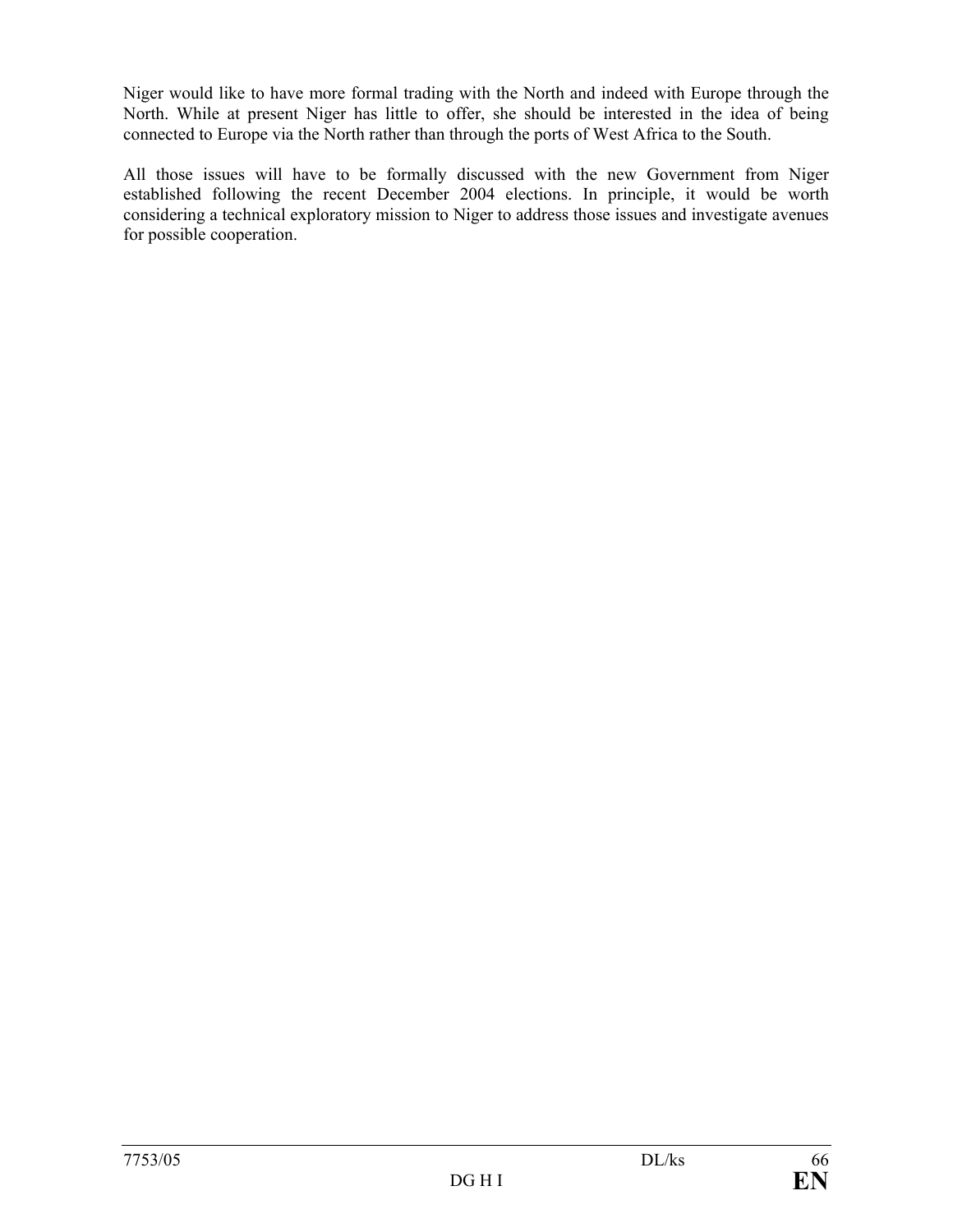## **LIST OF OFFICIAL DOCUMENTS RECEIVED FROM LIBYA**

- Law N°6/1987 on organisation of entry and stay of foreigners in Libya and on their departure
- Application decree  $N^{\circ}$  247/1989 of Law 6/1987
- Law number 4 of the year 85 C.E. regarding travel documents
- Chief of the People's general Security Committee decision  $N^{\circ}$  100 of 1372/2004 on the adaptation of particular principles of the decision N° 86 of 1372/2004 on internal system of the People's General Security Committee administrative apparatus
- Law 20/1991 on consolidation of Liberty
- Resolution of the General People's Committee  $N^{\circ}$  472/1985 in the application of Decree of Law 4 of 1985 related to travel documents/passports
- International Treaties signed between the Great Libyan Arab Jamahiriya and other countries in relation to immigration
- Libya meeting with Public Security Secretary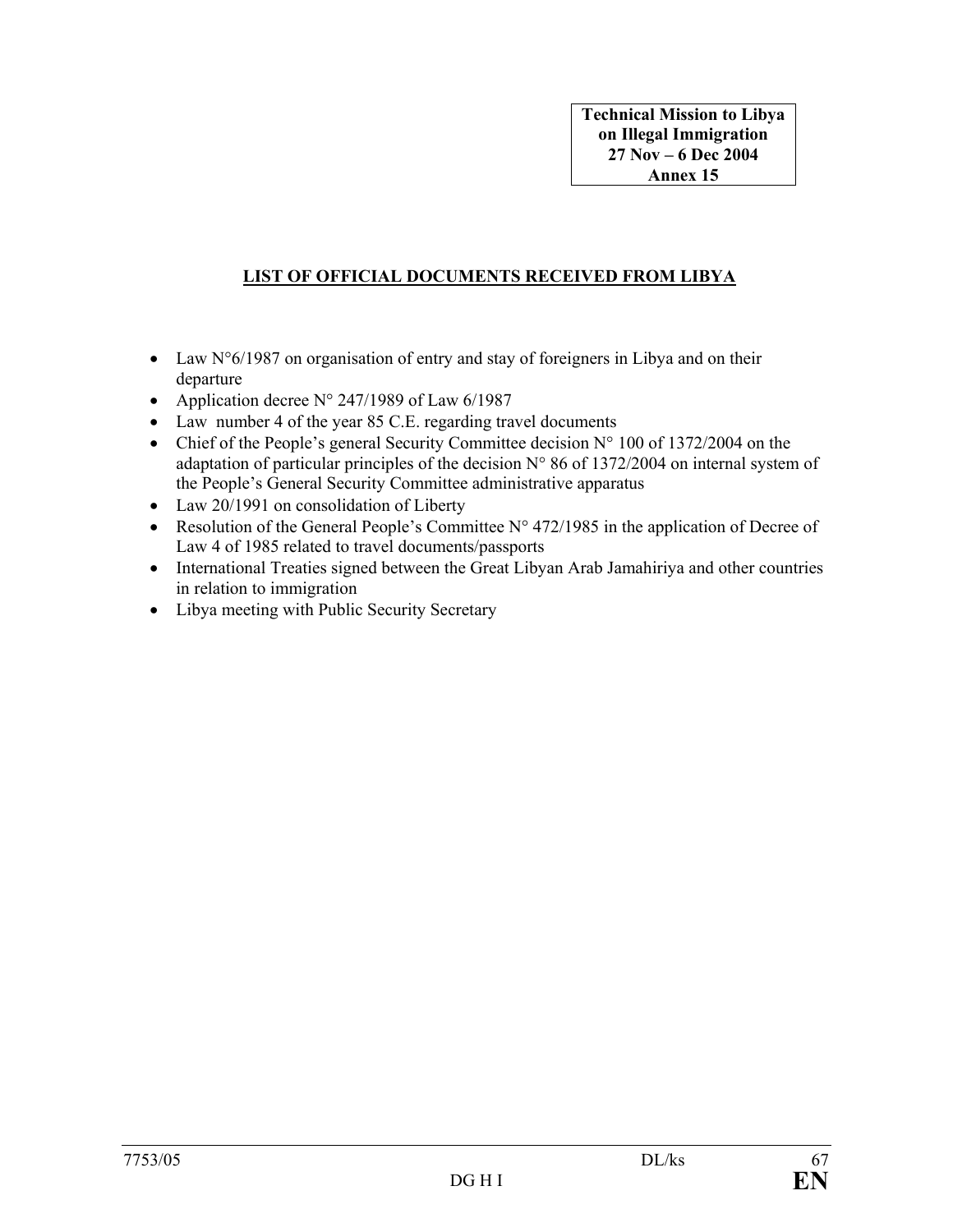**Technical Mission to Libya on Illegal Immigration 27 Nov – 6 Dec 2004 Annex 16** 

## **AFRICA MAP WITH MAIN MIGRATION ROUTES TO AND THROUGH LIBYA**



Note: This map is purely indicative, and is presented to give a visual impression of migration flows towards and through Libya. It does not include other routes through other North African countries. Any border is not to be assumed as recognised by the Commission.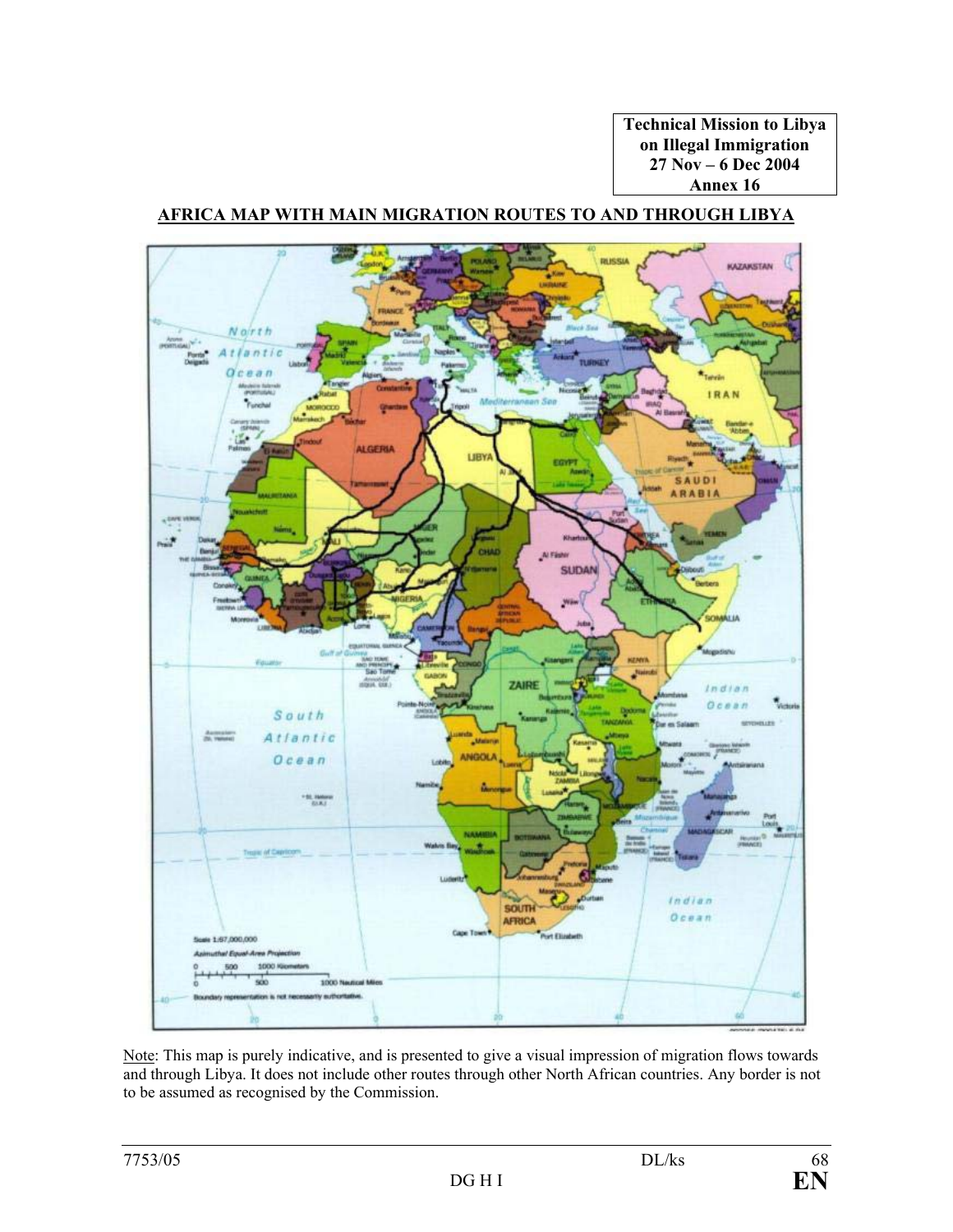Technical Mission to Libya on **Illegal Immigration** 27 Nov - 6 Dec 2004 Annex 17

#### PHOTOGRAPHIC OVERVIEW OF THE MISSION

The objective of this annex is to give a visual overview of important aspects of the mission



Formal openning session by the Minister of Interior, Mr Nasser Al Mabruk, and by Mr. Marc Pierini, Commission's Head of Delegation in Tunis



Libyan hospitality : dinner offered at Ghat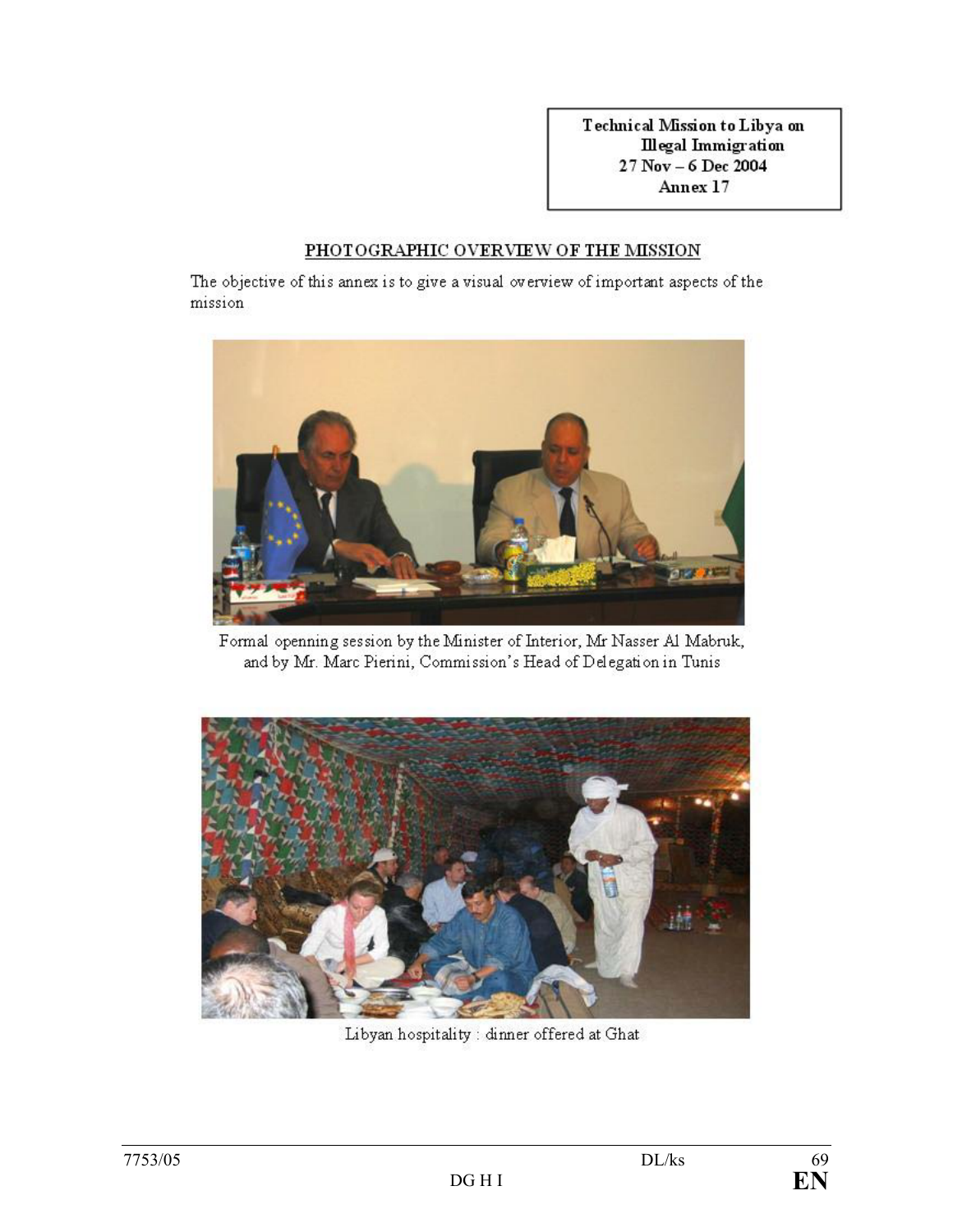

Meeting at the CENSAD



Meeting at Kadhafi Foundation



Tea ceremony in Ghat



Port of Zuwarah



Sub-Saharan neighbourhood in Sebha